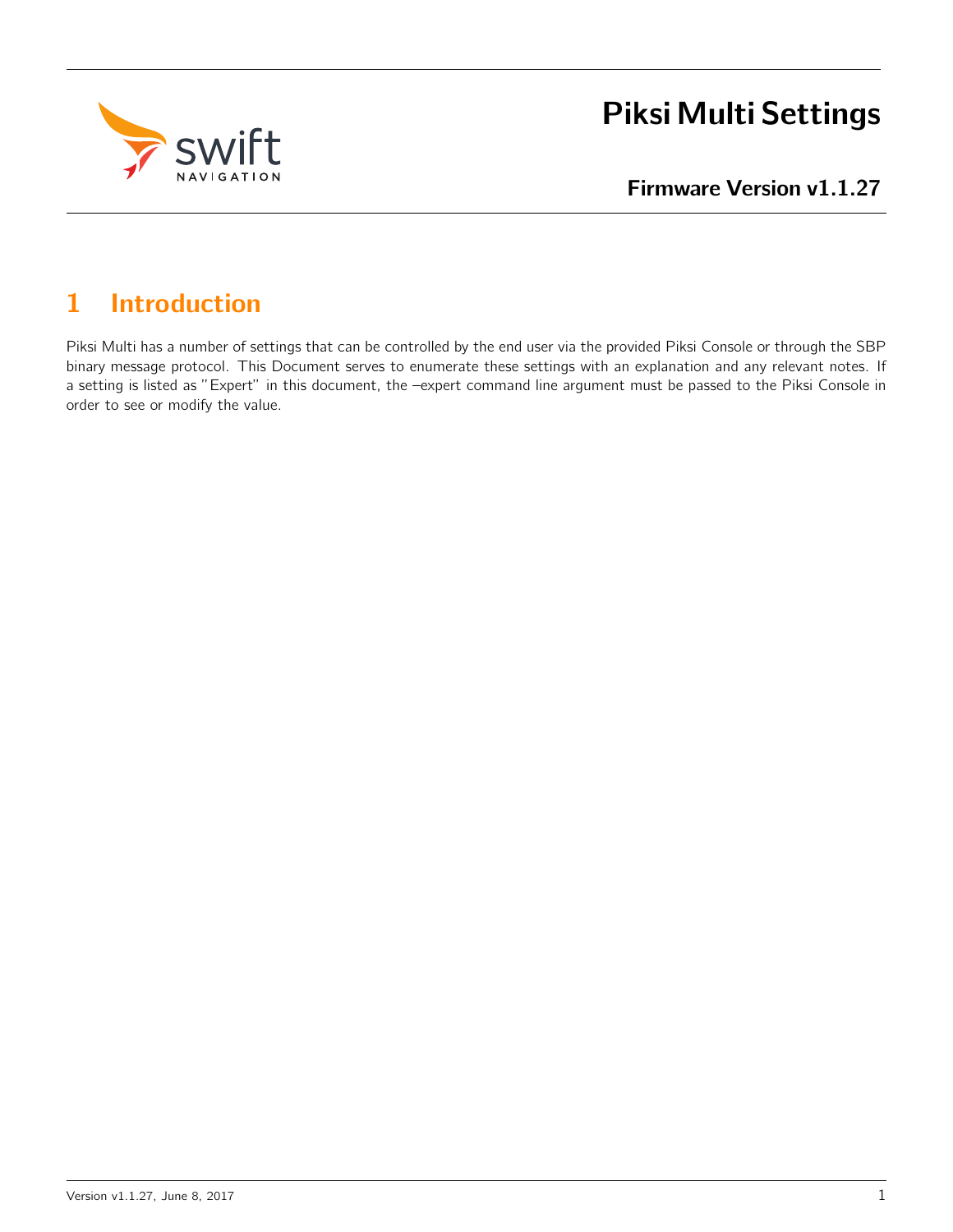# 2 Settings Table

| Grouping            | Name              | Description                                                      |
|---------------------|-------------------|------------------------------------------------------------------|
| acquisition         |                   |                                                                  |
|                     | sbas enabled      | Enable the SBAS constellation                                    |
|                     | almanacs enabled  | Enable the almanac-based acquisition                             |
| cell modem          |                   |                                                                  |
|                     | enable            | None                                                             |
|                     | device            | None                                                             |
|                     | APN               | Access point name (provided by cell carrier)                     |
| cn <sub>0</sub> est |                   |                                                                  |
|                     | cutoff            | cn0 cutoff                                                       |
|                     | alpha             | cn0 estimation parameter                                         |
|                     | cn0 shift         | cn0 estimation parameter                                         |
|                     | cn0 shift         | cn0 estimation parameter                                         |
|                     | nbw               | cn0 estimation parameter                                         |
|                     | scale             | cn0 estimation parameter                                         |
|                     | pri2sec threshold | Cn0 threshold to transition to 2nd stage tracking                |
|                     | sec2pri threshold | Cn0 threshold to transition to out of 2nd stage tracking         |
| ethernet            |                   |                                                                  |
|                     | gateway           | The default gateway for the IP config                            |
|                     | netmask           | The netmask for the IP config                                    |
|                     | ip address        | The static IP address                                            |
|                     | ip config mode    | Ethernet configuration mode                                      |
| ext events          |                   |                                                                  |
|                     | sensitivity       | Minimum time between events ( $0 =$ disabled)                    |
|                     | edge trigger      | Select edges to trigger timestamped event capture                |
| frontend            |                   |                                                                  |
|                     | antenna bias      | Enable/Disable 4.85V antenna bias                                |
|                     | antenna selection | Determines which antenna to use                                  |
| imu                 |                   |                                                                  |
|                     | imu raw output    | Enable/Disable IMU raw data output from onboard Bosch BMI160 IMU |
|                     | acc range         | The approximate range of accelerations that can be measured      |
|                     | gyro range        | The approximate range of angular rate that can be measured       |
|                     | imu rate          | The data rate (in Hz) for IMU raw output                         |
| I1ca track          |                   |                                                                  |
|                     | show unconfirmed  | Show unconfirmed tracking channels in tracking state             |
|                     | xcorr cof         | cross correlation coefficient                                    |
|                     | xcorr delta       | cross correlation delta                                          |
|                     | xcorr time        | cross correlation time                                           |
| 12cl track          |                   |                                                                  |
|                     | show unconfirmed  | Show unconfirmed tracking channels in tracking state             |
|                     | xcorr cof         | cross correlation coefficient                                    |
|                     | xcorr delta       | cross correlation delta                                          |
|                     | xcorr time        | cross correlation time                                           |
| I2cm track          |                   |                                                                  |
|                     | show unconfirmed  | Show unconfirmed tracking channels in tracking state             |
|                     | xcorr cof         | cross correlation coefficient                                    |
|                     | xcorr delta       | cross correlation delta                                          |
|                     | xcorr time        | cross correlation time                                           |
| ndb                 |                   |                                                                  |
|                     | erase 12c capb    | Erase stored L2C capability mask during boot                     |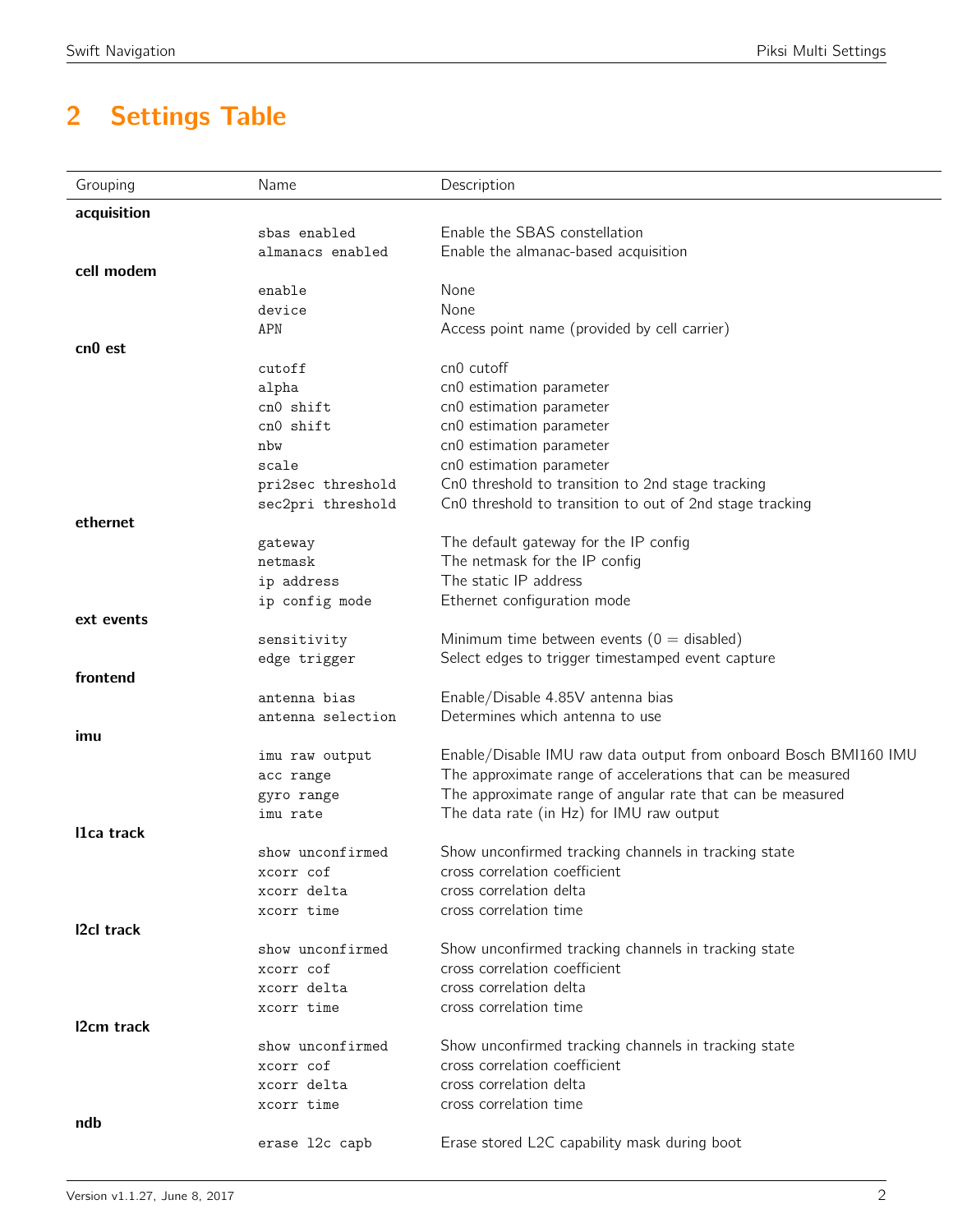|           | erase utc params  | Erase stored UTC offset parameters during boot                                           |
|-----------|-------------------|------------------------------------------------------------------------------------------|
|           | erase almanac wn  | Erase stored almanac week numbers during boot                                            |
|           | erase almanac     | Erase stored almanacs during boot                                                        |
|           | erase ephemeris   | Erase stored ephmerides during boot                                                      |
|           | erase iono        | Erase stored ionospheric parameters during boot                                          |
|           | erase lgf         | Erase stored last fix information during boot                                            |
|           | valid eph acc     | None                                                                                     |
|           | valid alm acc     | None                                                                                     |
|           | lgf update m      | Change in position required to update last good fix                                      |
|           | valid alm days    | Number of days for which Almanac is valid                                                |
|           | lgf update s      | Update period for navigation database last good fix                                      |
| nmea      |                   |                                                                                          |
|           | gpgga msg rate    | Number of Solution Periods between GPGGA NMEA messages being sent                        |
|           | gpgll msg rate    | Number of Solution Periods between GPGLL NMEA messages being sent                        |
|           |                   | Number of Solution Periods between GPGSV NMEA messages being sent                        |
|           | gpgsv msg rate    | Number of Solution Periods between GPHDT NMEA messages being sent                        |
|           | gphdt msg rate    |                                                                                          |
|           | gprmc msg rate    | Number of Solution Periods between GPRMC NMEA messages being sent                        |
|           | gpvtg msg rate    | Number of Solution Periods between GPVTG NMEA messages being sent                        |
|           | gpzda msg rate    | Number of Solution Periods between GPZDA NMEA messages being sent                        |
|           | gpgsa msg rate    | Number of ticks between GPGSA NMEA messages being sent                                   |
| ntrip     |                   |                                                                                          |
|           | enable            | Enable NTRIP client                                                                      |
|           | url               | NTRIP URL to use                                                                         |
| pps       |                   |                                                                                          |
|           | frequency         | Generate a pulse with the given frequency (maximum $= 20$ Hz)                            |
|           | polarity          | Logic level on output pin when the PPS is active                                         |
|           | width             | Number of microseconds the PPS will remain active (allowed range from 1<br>to 999999 us) |
|           | offset            | Offset in microseconds between GPS time and the PPS                                      |
| sbp       |                   |                                                                                          |
|           | obs msg max size  | Determines the maximum message length for raw observation sbp messages                   |
| simulator |                   |                                                                                          |
|           | mode mask         | Determines the types of position outputs for the simulator                               |
|           | radius            | Radius of the circle around which the simulated Piksi will move                          |
|           | base ecef x       | Simulated base station position                                                          |
|           | base ecef y       | Simulated base station position                                                          |
|           | base ecef z       | Simulated base station position                                                          |
|           | speed             | Simulated tangential speed of Piksi                                                      |
|           | phase sigma       | Standard deviation of noise added to the simulated carrier phase                         |
|           | pseudorange sigma | Standard deviation of noise added to the simulated pseudo range                          |
|           | cn0 sigma         | Standard deviation of noise added to the simulated signal to noise ratio                 |
|           | speed sigma       | Standard deviation of noise addition to simulated tangential speed                       |
|           | pos sigma         | Standard deviation of simulated single point position                                    |
|           | num sats          | The number of satellites for the simulator                                               |
|           | enabled           | Toggles the Piksi internal simulator on and off                                          |
| skylark   |                   |                                                                                          |
|           | enable            | Enable Skylark client                                                                    |
|           | url               | Skylark URL to use                                                                       |
| solution  |                   |                                                                                          |
|           | known baseline d  | Determines the baseline vector for the "init known baseline" feature                     |
|           | known baseline e  | Determines the baseline vector for the "init known baseline" feature                     |
|           | known baseline n  | Determines the baseline vector for the "init known baseline" feature                     |
|           | dgnss filter      | Determines the type of carrier phase ambiguity resolution that the Piksi will            |
|           |                   | attempt to achieve                                                                       |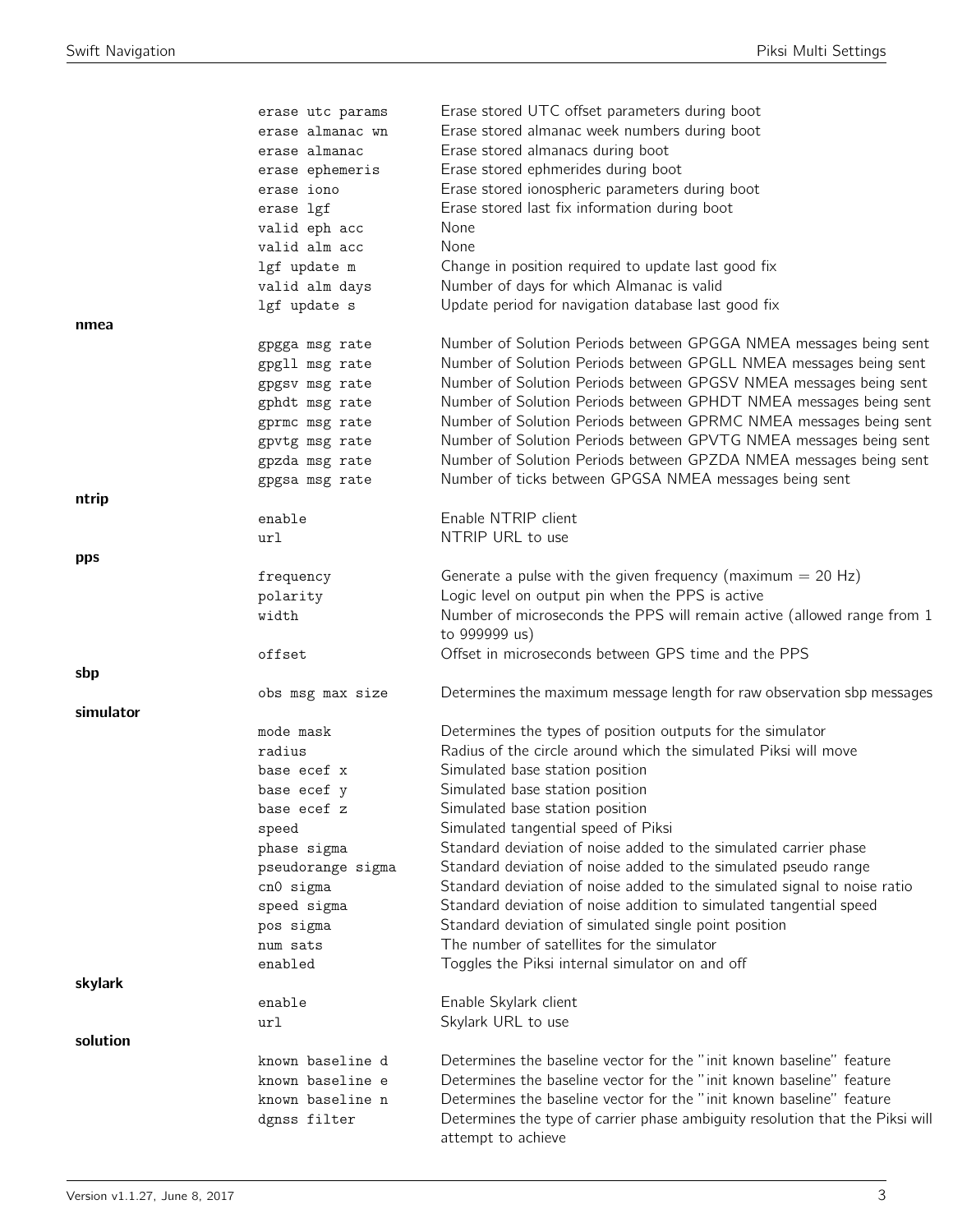|                    | disable klobuchar<br>correction  | Disable Klobuchar ionospheric corrections                                          |
|--------------------|----------------------------------|------------------------------------------------------------------------------------|
|                    | send heading                     | Enables SBP heading output.                                                        |
|                    |                                  | Heading is calculated from base station to rover and represents                    |
|                    |                                  | the inverse tangent of the north and east components of the baseline               |
|                    | output every n obs               | Integer divisor of solution frequency for which the observations will be output    |
|                    | disable raim                     | Receiver Autonomous Integrity Monitoring                                           |
|                    | heading offset                   | Rotate the heading output                                                          |
|                    | elevation mask                   | SPP / RTK solution elevation mask<br>Selects the type of RTK solution to output    |
|                    | dgnss solution mode<br>soln freq | The frequency at which a position solution is computed                             |
|                    | correction age max               | The maximum age of corrections for which an RTK solution will be gener-            |
|                    |                                  | ated                                                                               |
| standalone logging |                                  |                                                                                    |
|                    | file duration                    | Duration of each logfile                                                           |
|                    | max fill                         | Maximum storage device usage                                                       |
|                    | enable                           | Standalone logging enabled                                                         |
|                    | output directory                 | Standalone logging path                                                            |
| surveyed position  |                                  |                                                                                    |
|                    | broadcast                        | Broadcast surveyed base station position                                           |
|                    | surveyed alt                     | Surveyed altitude of the Piksi's antenna                                           |
|                    | surveyed lat                     | Surveyed latitude of the Piksi's antenna                                           |
| system info        | surveyed lon                     | Surveyed longitude of the Piksi's antenna                                          |
|                    | firmware build id                | Full build id for firmware version                                                 |
|                    | firmware version                 | Indicates the firmware version for the Local Piksi                                 |
|                    | nap channels                     | Number of channels in SwiftNap FPGA                                                |
|                    | mac address                      | The MAC address of the Piksi                                                       |
|                    | sbp sender id                    | The SBP sender ID for any messages sent by the device                              |
|                    | uuid                             | The UUID of the Piksi                                                              |
|                    | serial number                    | The serial number of the Piksi receiver                                            |
|                    | nap build date                   | build date for SwiftNap FPGA bitstream                                             |
|                    | loader build date                | build date for boot loader (uboot)                                                 |
|                    | pfwp build date                  | build date for real-time GNSS firmware (piksi firmware)                            |
|                    | nap build id                     | build id for SwiftNap FPGA bitstream                                               |
|                    | loader build id                  | build id for loader (uboot)                                                        |
|                    | pfwp build id                    | build id for real-time GNSS firmware (piksi firmware)                              |
|                    | firmware build date              | firmware build date                                                                |
|                    | hw revision                      | hardware revision for Piksi                                                        |
| system monitor     |                                  |                                                                                    |
|                    | watchdog                         | Enable hardware watchdog timer to reset the Piksi if it locks up for any<br>reason |
|                    | heartbeat period                 | Period for sending the SBP HEARTBEAT messages                                      |
|                    | milliseconds                     |                                                                                    |
| tcp server0        |                                  |                                                                                    |
|                    | enabled sbp messages             | Configure which messages should be sent on the port                                |
|                    | mode                             | Communication protocol for tcp server 0 (port 55555)                               |
| tcp server1        |                                  |                                                                                    |
|                    | enabled sbp messages             | Configure which messages should be sent on the port                                |
|                    | mode                             | Communication protocol for tcp server 1 (port 55556)                               |
| track              |                                  |                                                                                    |
|                    | send trk detailed                | send detailed tracking state message                                               |
|                    | iq output mask                   | Output raw $I/Q$ correlations                                                      |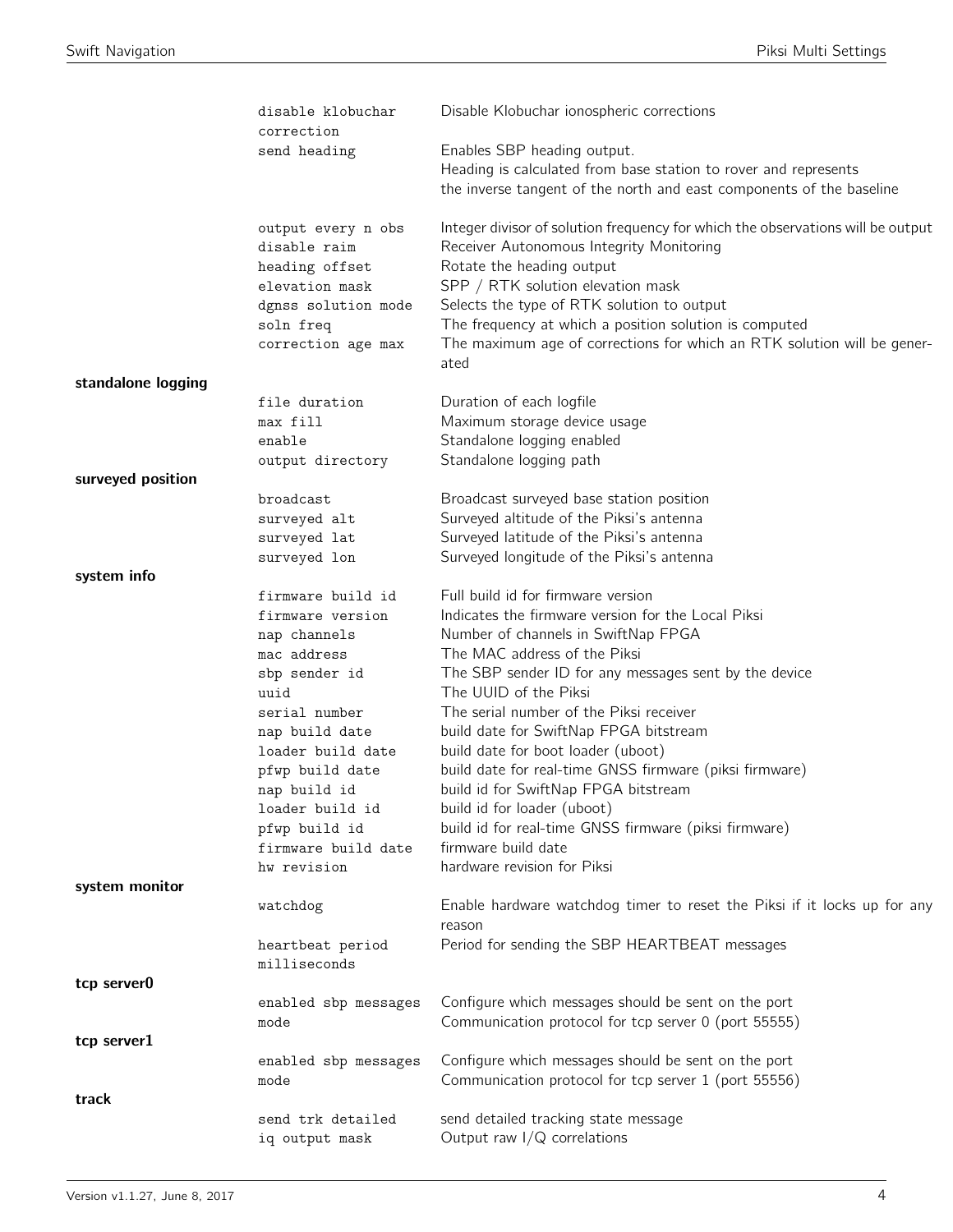|       | elevation mask               | Tracking elevation mask                                                                |
|-------|------------------------------|----------------------------------------------------------------------------------------|
| uart0 |                              |                                                                                        |
|       | enabled sbp messages         | Configure which messages should be sent on the port                                    |
|       | mode                         | Communication protocol for UART0                                                       |
|       | flow control                 | Enable hardware flow control (RTS/CTS)                                                 |
|       | baudrate                     | The Baud rate for the UART 0                                                           |
| uart1 |                              |                                                                                        |
|       | enabled sbp messages         | Configure which messages should be sent on the port                                    |
|       | mode                         | Communication protocol for UART 1                                                      |
|       | flow control                 | Enable hardware flow control (RTS/CTS)                                                 |
|       | baudrate                     | The Baud rate for the UART 1                                                           |
| usb0  |                              |                                                                                        |
|       | enabled sbp messages<br>mode | Configure which messages should be sent on the port<br>Communication protocol for USB0 |

Table 2.0.1: Summary of message types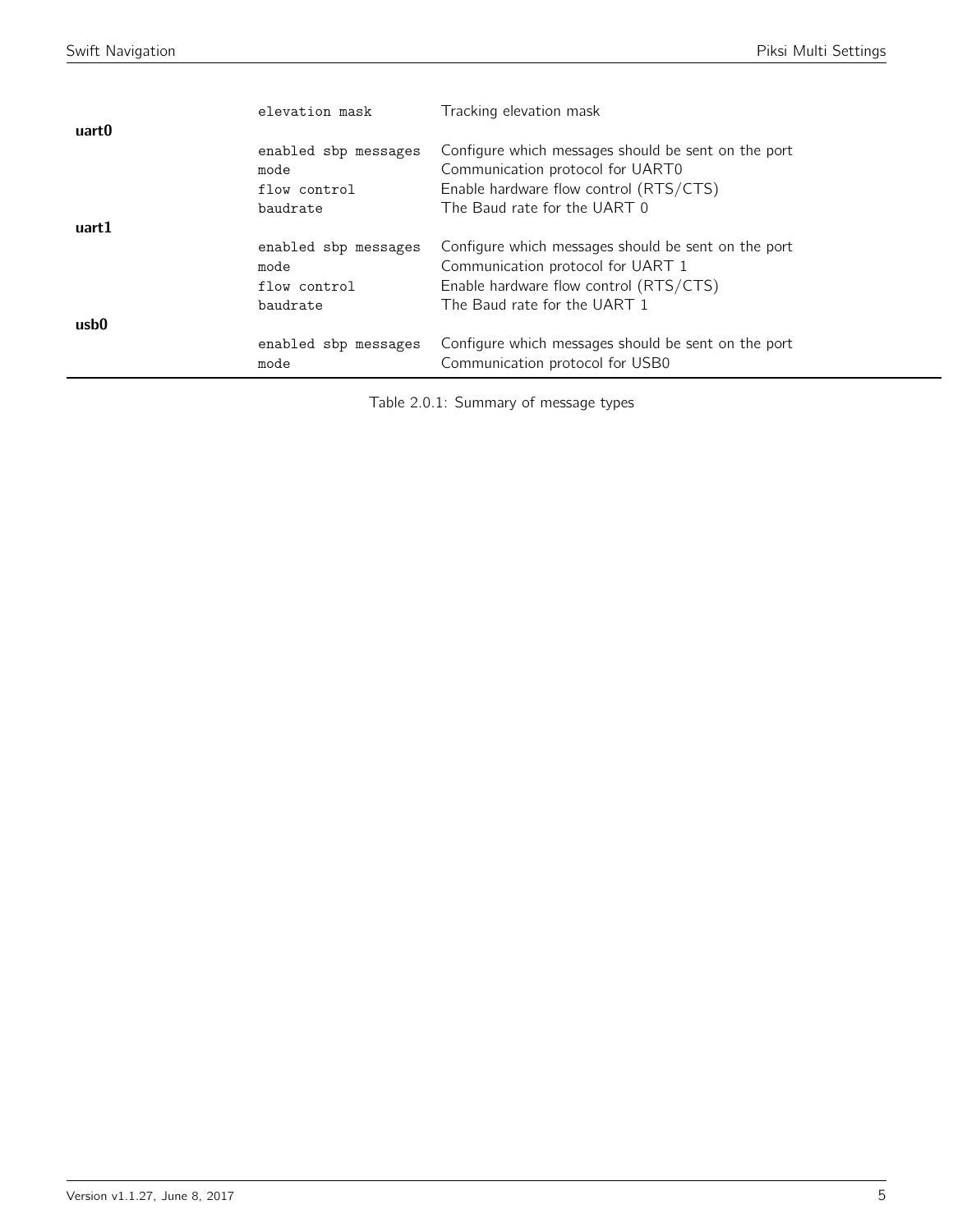# 3 Settings Detail

## <span id="page-5-0"></span>3.1 acquisition

### 3.1.1 sbas enabled

<span id="page-5-1"></span>**Description:** Enable the SBAS constellation

| Label                      | Value        |
|----------------------------|--------------|
| group                      | acquisition  |
| name                       | sbas enabled |
| expert                     | True         |
| enumerated possible values | true, false  |
| units                      | N/A          |
| default value              | False        |
| type                       | boolean      |
|                            |              |

Table 3.1.1: sbas enabled

Notes: None

### 3.1.2 almanacs enabled

**Description:** Enable the almanac-based acquisition

| Value            |
|------------------|
| acquisition      |
| almanacs enabled |
| True             |
| true, false      |
| N/A              |
| False            |
| boolean          |
|                  |

Table 3.1.2: almanacs enabled

### Notes: None

## <span id="page-5-2"></span>3.2 cell modem

### 3.2.1 enable

Description: None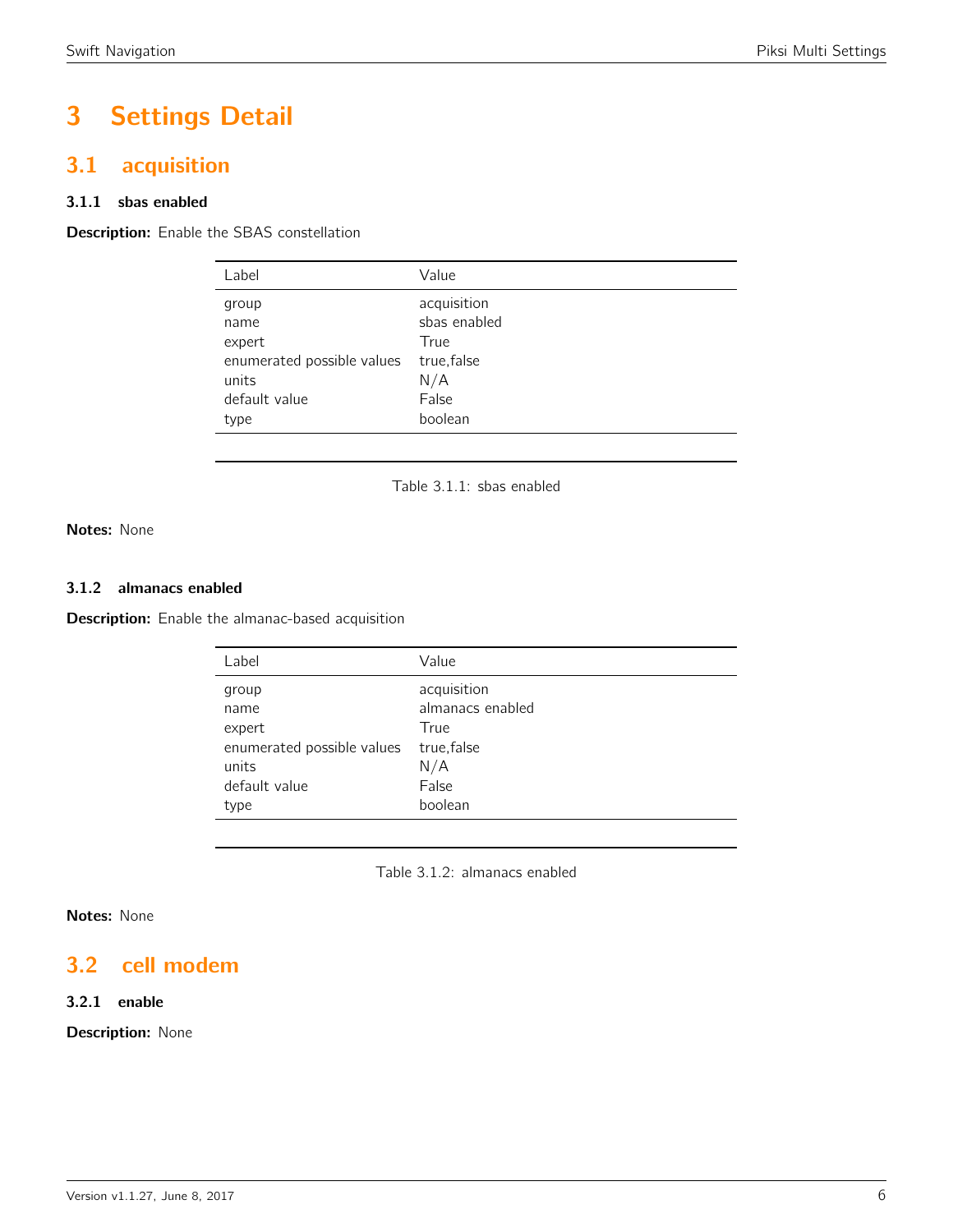<span id="page-6-0"></span>

| cell modem |
|------------|
| enable     |
| True       |
| N/A        |
| False      |
| boolean    |
|            |



### 3.2.2 device

### <span id="page-6-1"></span>Description: None

| Label         | Value      |  |
|---------------|------------|--|
| group         | cell modem |  |
| name          | device     |  |
| expert        | True       |  |
| units         | N/A        |  |
| default value | ttyACM0    |  |
| type          | string     |  |
|               |            |  |

Table 3.2.2: device

### 3.2.3 APN

Description: Access point name (provided by cell carrier)

| Label                                                        | Value                                                                |
|--------------------------------------------------------------|----------------------------------------------------------------------|
| group<br>$ex$ pert<br>units<br>default value<br>type<br>name | cell modem<br>True<br>N/A<br><b>INTERNET</b><br>string<br><b>APN</b> |
|                                                              |                                                                      |

Table 3.2.3: APN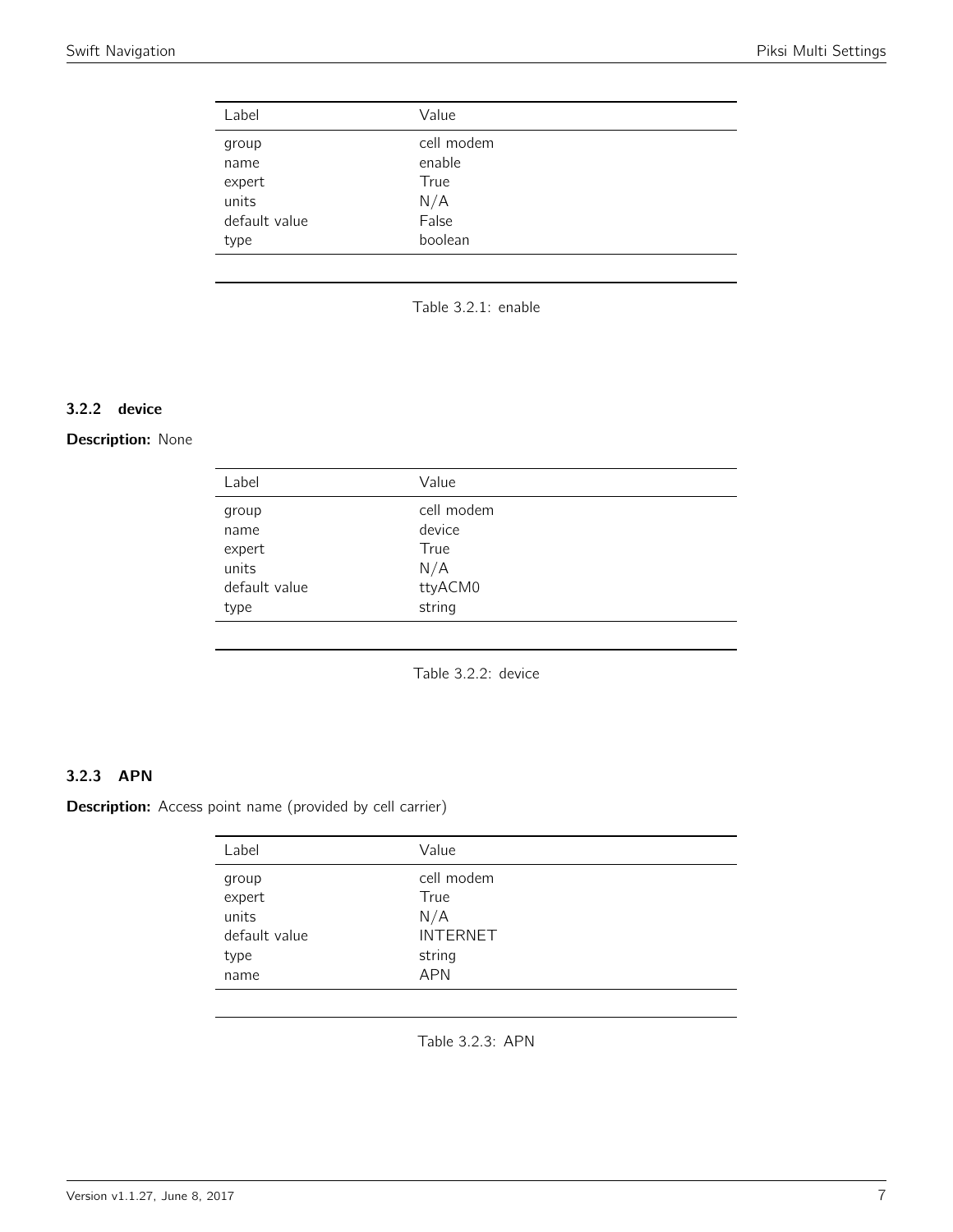## <span id="page-7-0"></span>3.3 cn0 est

### 3.3.1 cutoff

<span id="page-7-1"></span>Description: cn0 cutoff

| Label                   | Value                     |  |
|-------------------------|---------------------------|--|
| group<br>name<br>expert | cn0 est<br>cutoff<br>True |  |
|                         |                           |  |

Table 3.3.1: cutoff

### 3.3.2 alpha

<span id="page-7-2"></span>Description: cn0 estimation parameter

| Value                    |  |
|--------------------------|--|
| cn0 est<br>alpha<br>True |  |
|                          |  |

Table 3.3.2: alpha

### 3.3.3 cn0 shift

<span id="page-7-3"></span>Description: cn0 estimation parameter

| Label                   | Value                        |
|-------------------------|------------------------------|
| group<br>name<br>expert | cn0 est<br>cn0 shift<br>True |
|                         |                              |

Table 3.3.3: cn0 shift

### 3.3.4 cn0 shift

Description: cn0 estimation parameter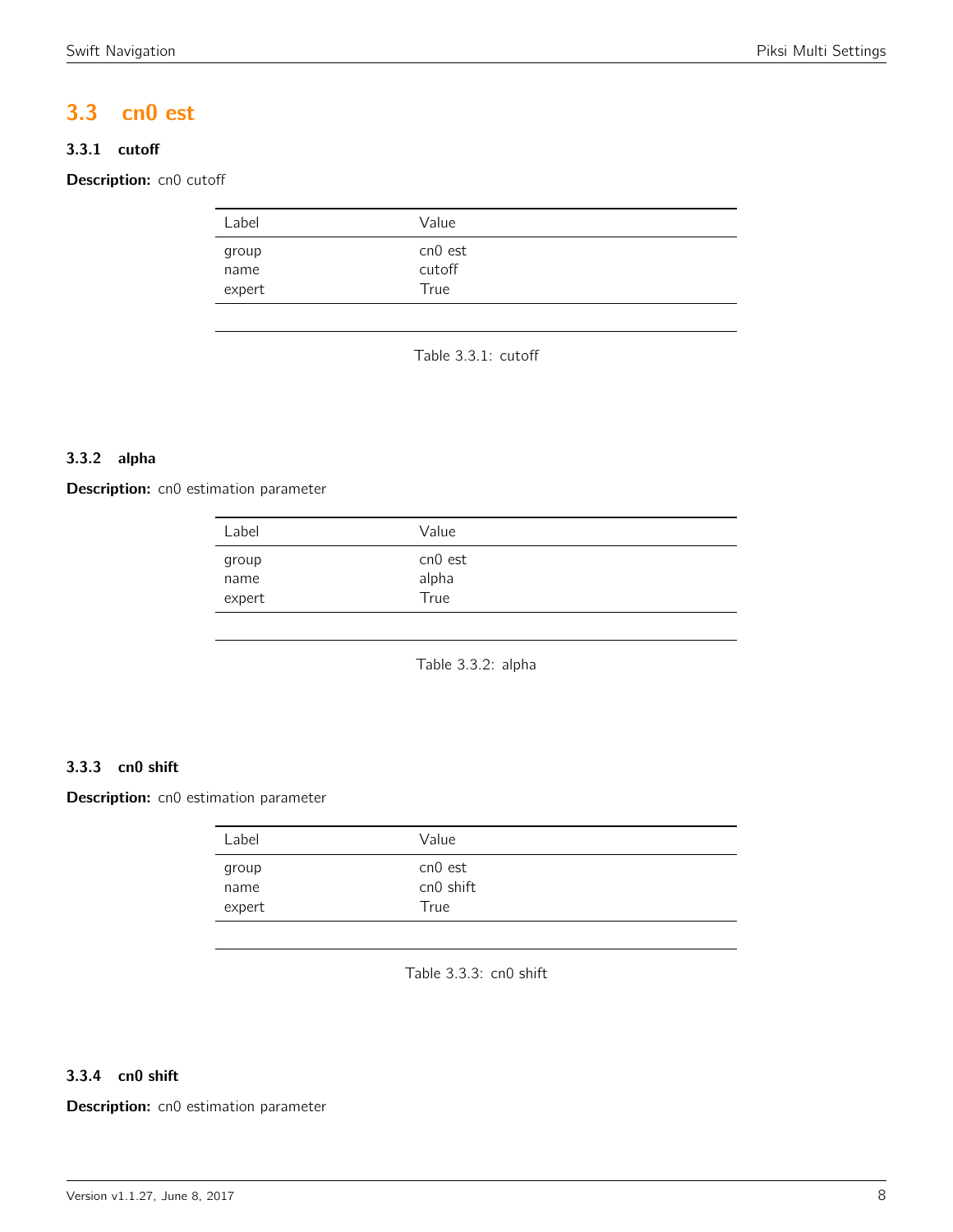<span id="page-8-0"></span>

| Label         | Value                |  |
|---------------|----------------------|--|
| group<br>name | cn0 est<br>cn0 shift |  |
| expert        | True                 |  |

Table 3.3.4: cn0 shift

### 3.3.5 nbw

<span id="page-8-1"></span>Description: cn0 estimation parameter

| Label                   | Value                  |  |
|-------------------------|------------------------|--|
| group<br>name<br>expert | cn0 est<br>nbw<br>True |  |
|                         |                        |  |

Table 3.3.5: nbw

### 3.3.6 scale

<span id="page-8-2"></span>Description: cn0 estimation parameter

| Label                   | Value                    |  |
|-------------------------|--------------------------|--|
| group<br>name<br>expert | cn0 est<br>scale<br>True |  |
|                         |                          |  |

Table 3.3.6: scale

### 3.3.7 pri2sec threshold

Description: Cn0 threshold to transition to 2nd stage tracking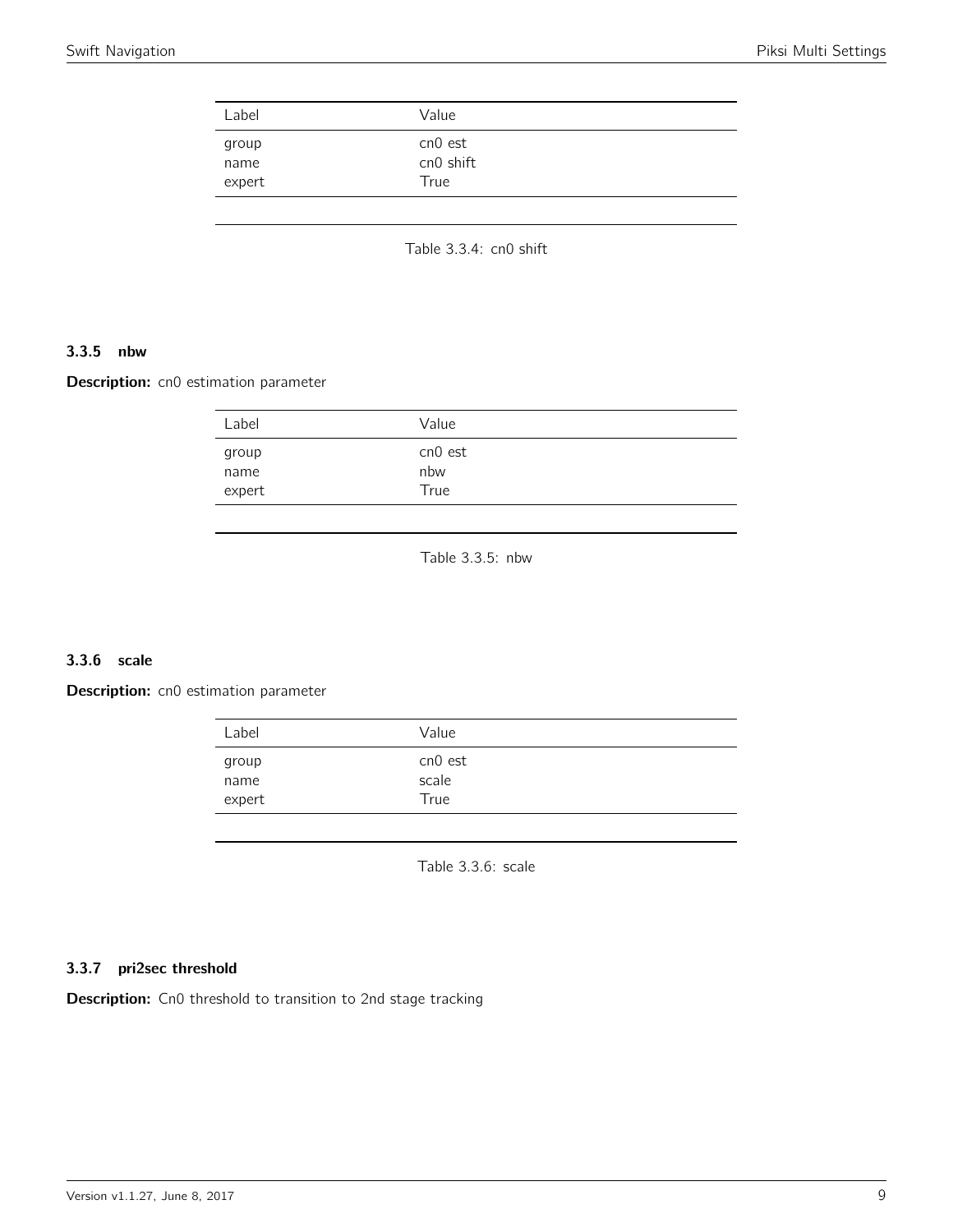<span id="page-9-0"></span>

| cn0 est<br>group<br>type<br>float<br>pri2sec threshold<br>name | Label  | Value |  |
|----------------------------------------------------------------|--------|-------|--|
|                                                                |        |       |  |
|                                                                |        |       |  |
|                                                                | expert | True  |  |

Table 3.3.7: pri2sec threshold

### 3.3.8 sec2pri threshold

**Description:** Cn0 threshold to transition to out of 2nd stage tracking

| Label  | Value             |  |
|--------|-------------------|--|
| group  | cn0 est           |  |
| type   | float             |  |
| name   | sec2pri threshold |  |
| expert | True              |  |

Table 3.3.8: sec2pri threshold

## <span id="page-9-1"></span>3.4 ethernet

### 3.4.1 gateway

<span id="page-9-2"></span>Description: The default gateway for the IP config

| Label         | Value       |
|---------------|-------------|
| group         | ethernet    |
| name          | gateway     |
| expert        | False       |
| units         | N/A         |
| default value | 192.168.0.1 |
| type          | string      |

Table 3.4.1: gateway

Notes: The configured gateway in XXX.XXX.XXX.XXX format.

### 3.4.2 netmask

Description: The netmask for the IP config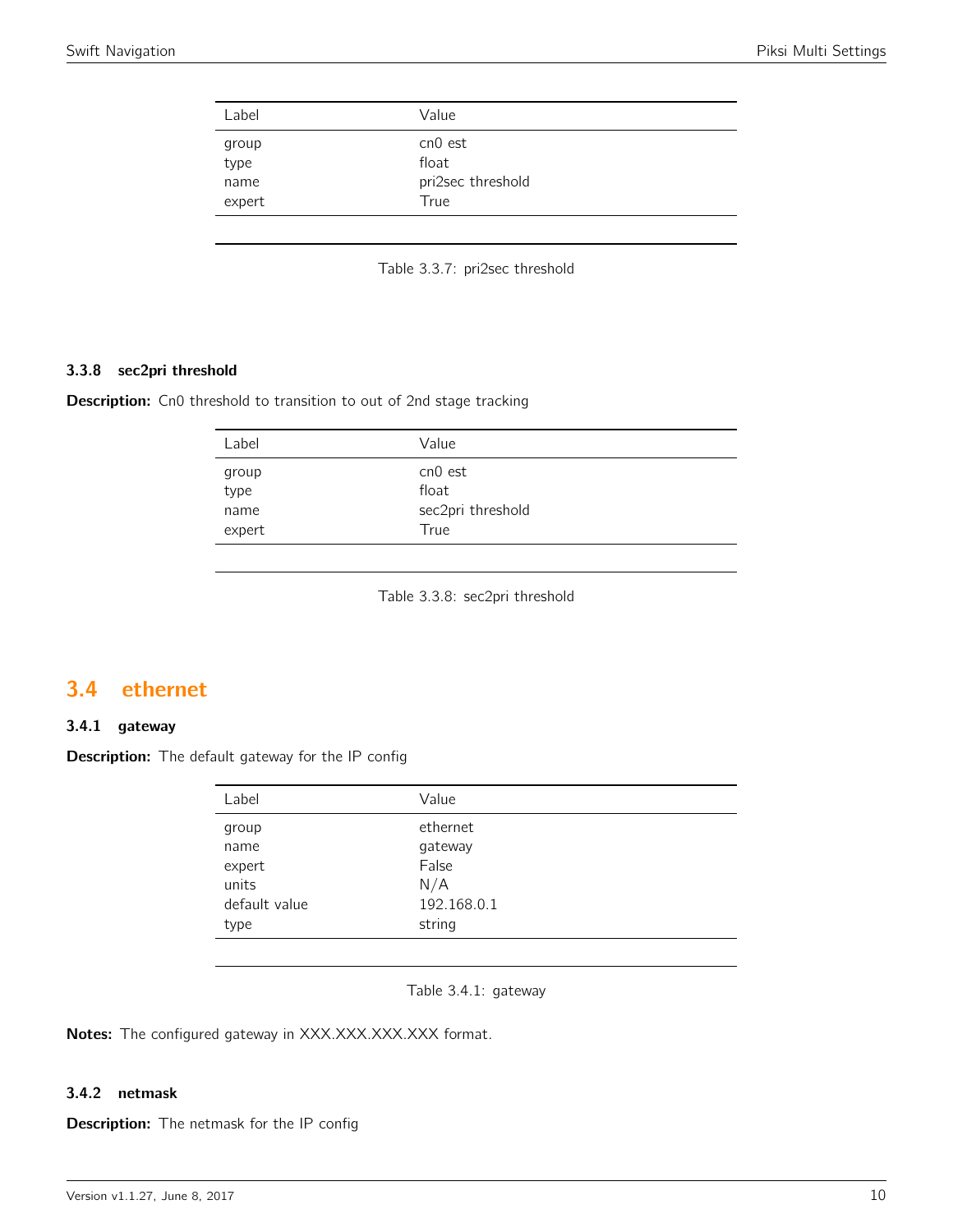<span id="page-10-0"></span>

| Label         | Value         |  |
|---------------|---------------|--|
| group         | ethernet      |  |
| name          | netmask       |  |
| expert        | False         |  |
| units         | N/A           |  |
| default value | 255.255.255.0 |  |
| type          | string        |  |
|               |               |  |

Table 3.4.2: netmask

Notes: The configured netmask in XXX.XXX.XXX.XXX format.

### 3.4.3 ip address

<span id="page-10-1"></span>Description: The static IP address

| Label         | Value         |  |
|---------------|---------------|--|
| group         | ethernet      |  |
| name          | ip address    |  |
| expert        | False         |  |
| units         | N/A           |  |
| default value | 192.168.0.222 |  |
| type          | string        |  |
|               |               |  |

Table 3.4.3: ip address

Notes: The configured IP address in XXX.XXX.XXX.XXX format.

#### 3.4.4 ip config mode

Description: Ethernet configuration mode

| Label                      | Value          |
|----------------------------|----------------|
| group                      | ethernet       |
| name                       | ip config mode |
| expert                     | False          |
| enumerated possible values | Static, DHCP   |
| units                      | N/A            |
| default value              | Static         |
| type                       | enum           |
|                            |                |

Table 3.4.4: ip config mode

Notes: If DHCP is chosen the IP address will be assigned automatically. The DHCP assigned IP address cannot be viewed under the Settings tab, instead use the Advanced Tab and click on 'Refresh Network Status'.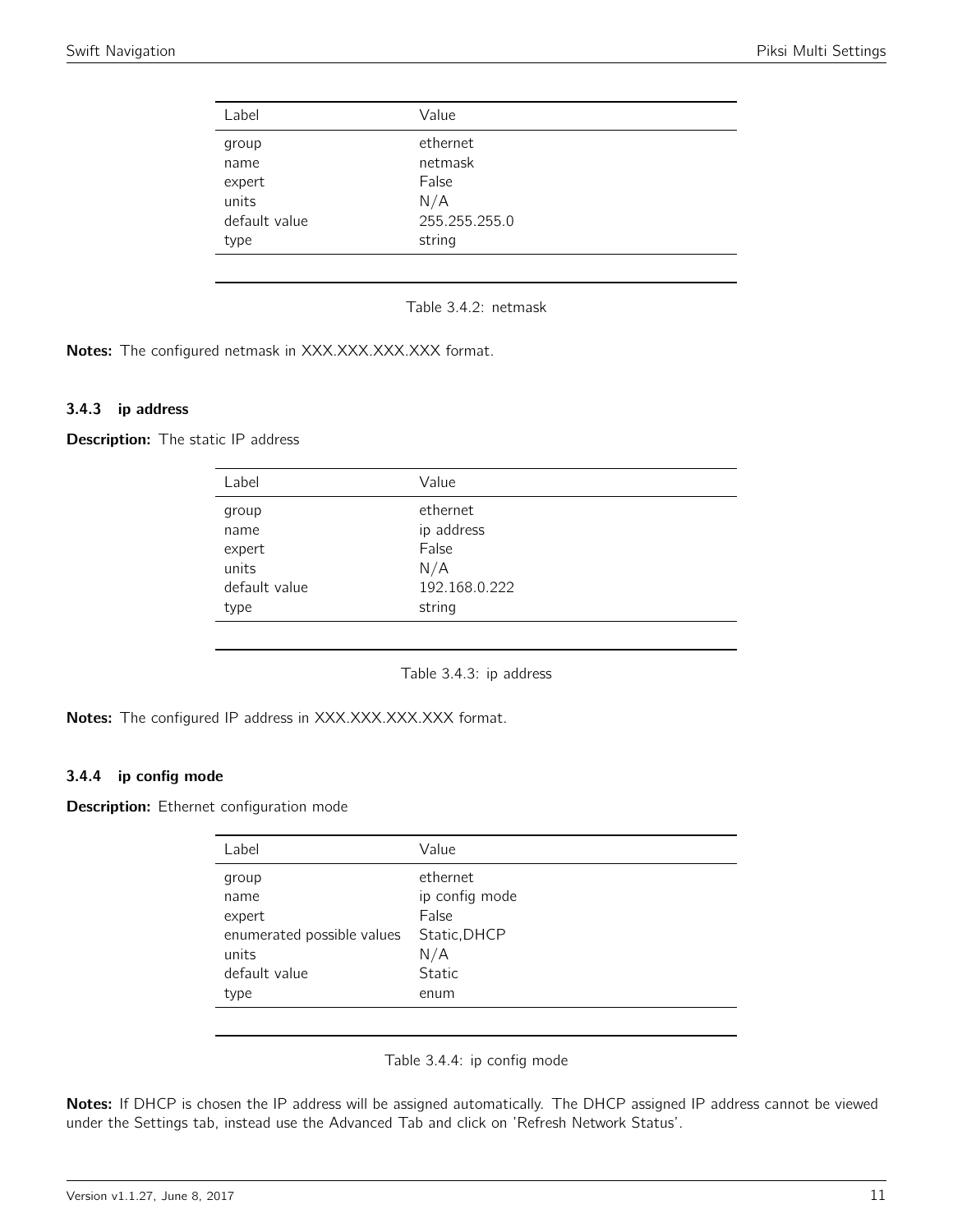## <span id="page-11-0"></span>3.5 ext events

### 3.5.1 sensitivity

<span id="page-11-1"></span>**Description:** Minimum time between events  $(0 = \text{disabeled})$ 

| Value             |
|-------------------|
| ext events        |
| sensitivity       |
| False             |
| None              |
| us (microseconds) |
| None              |
| integer           |
|                   |

Table 3.5.1: sensitivity

Notes: Any event that is triggered within the sensitivity window after the previous event will be ignored and no MSG EXT EVENT will be generated.

### 3.5.2 edge trigger

**Description:** Select edges to trigger timestamped event capture

| Label                      | Value                       |
|----------------------------|-----------------------------|
| group                      | ext events                  |
| name                       | edge trigger                |
| expert                     | False                       |
| enumerated possible values | None, Rising, Falling, Both |
| units                      | N/A                         |
| default value              | None                        |
| type                       | enum                        |
|                            |                             |

Table 3.5.2: edge trigger

Notes: You can use this to record the exact time that some external event in your system occurred, e.g. camera shutter time. Upon detecting the event, Piksi will generate a MSG EXT EVENT message reporting the event, including a timestamp accurate to better than a microsecond.

## <span id="page-11-2"></span>3.6 frontend

### 3.6.1 antenna bias

Description: Enable/Disable 4.85V antenna bias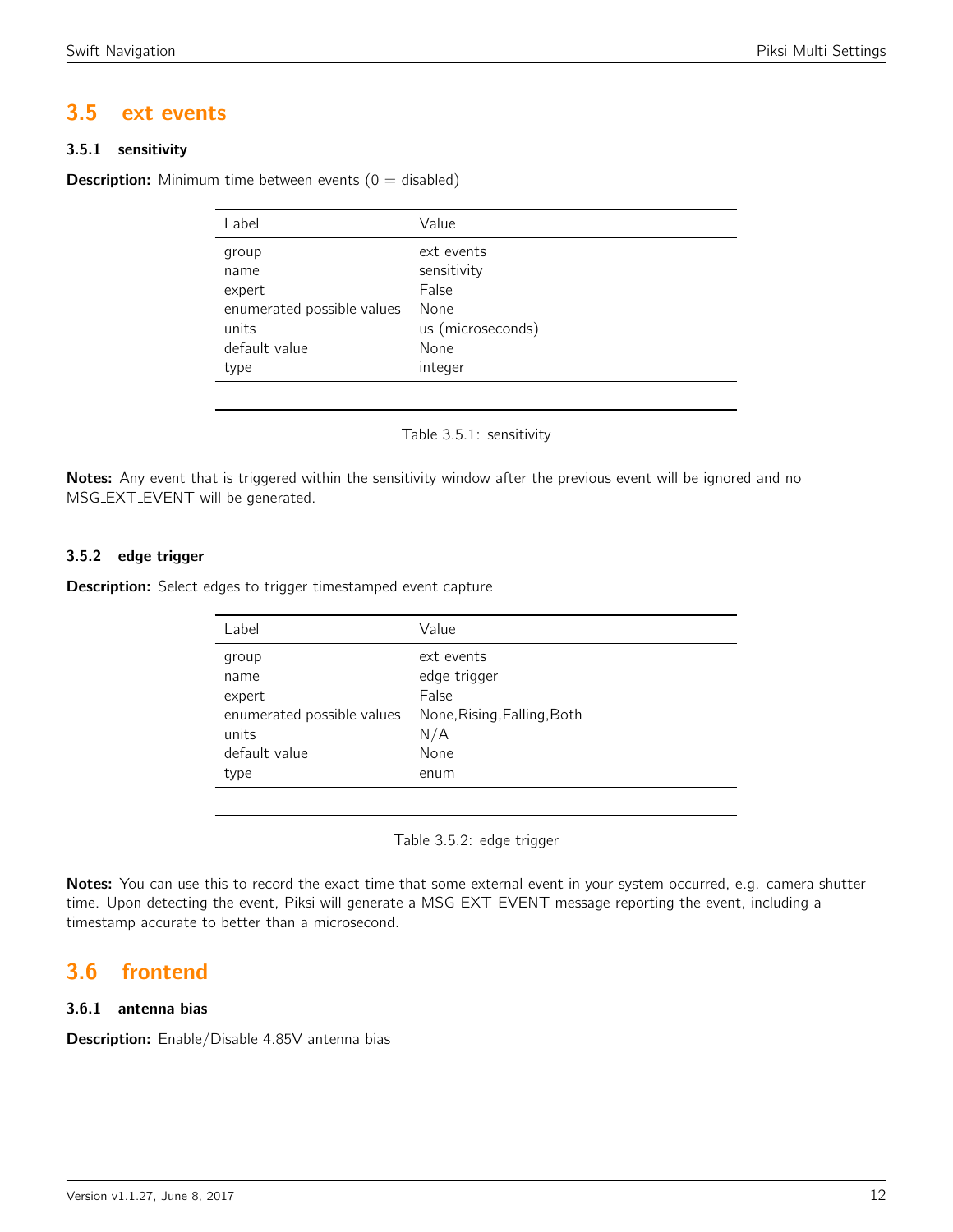<span id="page-12-0"></span>

| Label  | Value        |  |
|--------|--------------|--|
| group  | frontend     |  |
| name   | antenna bias |  |
| expert | False        |  |
| units  | N/A          |  |
| type   | bool         |  |

Notes: Most active antennas require an antenna bias in order to power the amplifier in the antenna.

#### 3.6.2 antenna selection

**Description:** Determines which antenna to use

| Label                      | Value              |
|----------------------------|--------------------|
| group                      | frontend           |
| name                       | antenna selection  |
| expert                     | False              |
| enumerated possible values | Primary, Secondary |
| units                      | N/A                |
| default value              | Primary            |
| type                       | enum               |
|                            |                    |

Table 3.6.2: antenna selection

Notes: This setting selects the antenna input that should be used by the Piksi. Most Piksi Multi boards ship with only a "Primary" antenna connector, so this should always be set to "Primary."

## <span id="page-12-1"></span>3.7 imu

### 3.7.1 imu raw output

<span id="page-12-2"></span>Description: Enable/Disable IMU raw data output from onboard Bosch BMI160 IMU

| Label         | Value          |
|---------------|----------------|
| group         | ımu            |
| expert        | False          |
| default value | False          |
| type          | boolean        |
| name          | imu raw output |

Table 3.7.1: imu raw output

Notes: The IMU raw data can be seen in the Advanced Tab of the Swift Console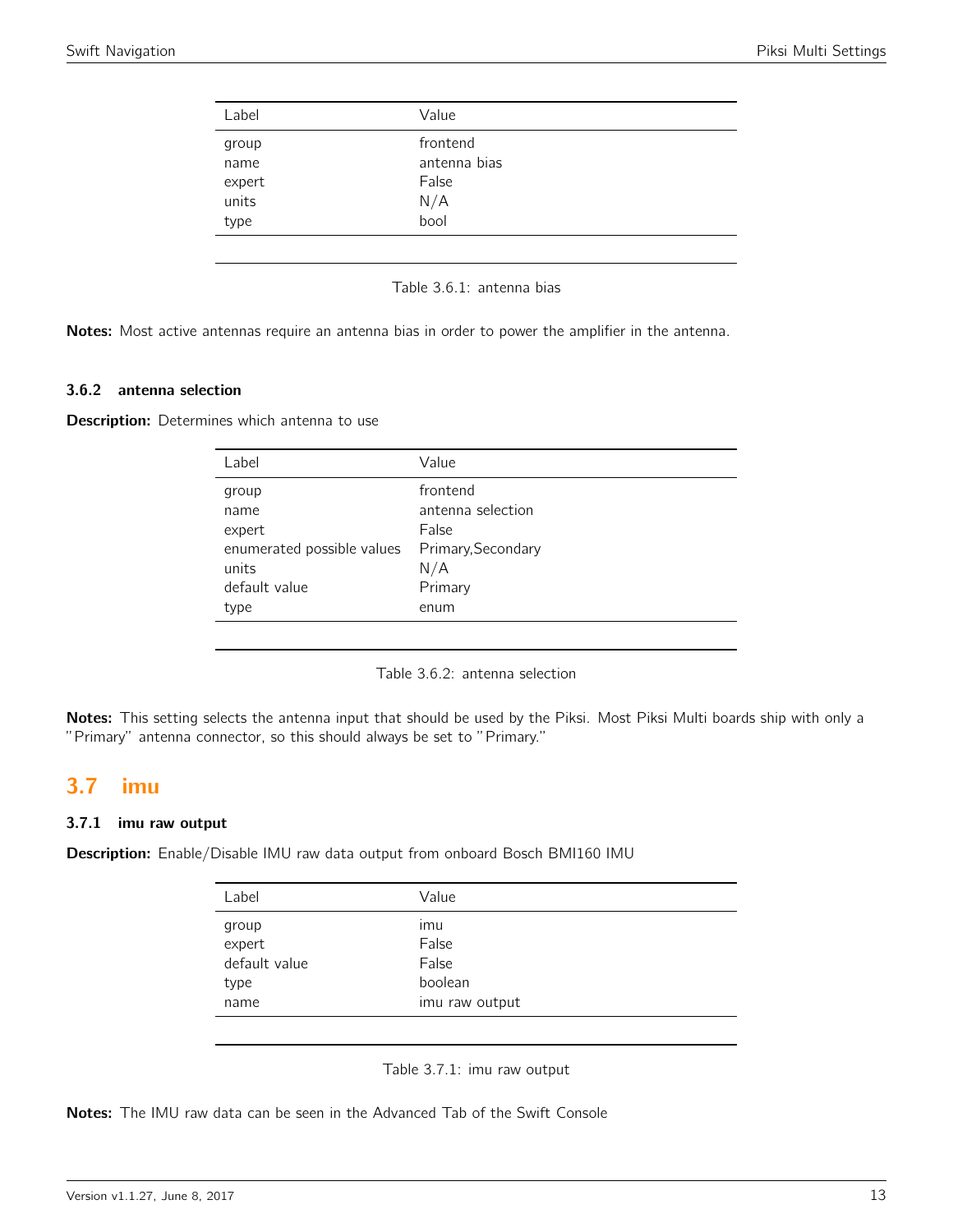### 3.7.2 acc range

| Label                      | Value       |
|----------------------------|-------------|
| group                      | imu         |
| enumerated possible values | 2, 4, 8, 16 |
| expert                     | False       |
| name                       | acc range   |
| units                      | g           |
| default value              | 8           |
| type                       | enum        |

<span id="page-13-0"></span>**Description:** The approximate range of accelerations that can be measured



Notes: When 2 g is chosen, it means the accelerometer is scaled to measure about  $+/- 2$  g of acceleration. Refer to the IMU datasheet for detailed information.

### 3.7.3 gyro range

<span id="page-13-1"></span>**Description:** The approximate range of angular rate that can be measured

| Label                      | Value                     |
|----------------------------|---------------------------|
| group                      | imu                       |
| enumerated possible values | 125, 250, 500, 1000, 2000 |
| expert                     | False                     |
| name                       | gyro range                |
| units                      | deg/s                     |
| default value              | 1000                      |
| type                       | enum                      |

Table 3.7.3: gyro range

Notes: When 125 is chosen, it means the gyro is scaled to measure about  $+/-$  125 deg/s of angular rate. Refer to the IMU datasheet for detailed information.

### 3.7.4 imu rate

**Description:** The data rate (in Hz) for IMU raw output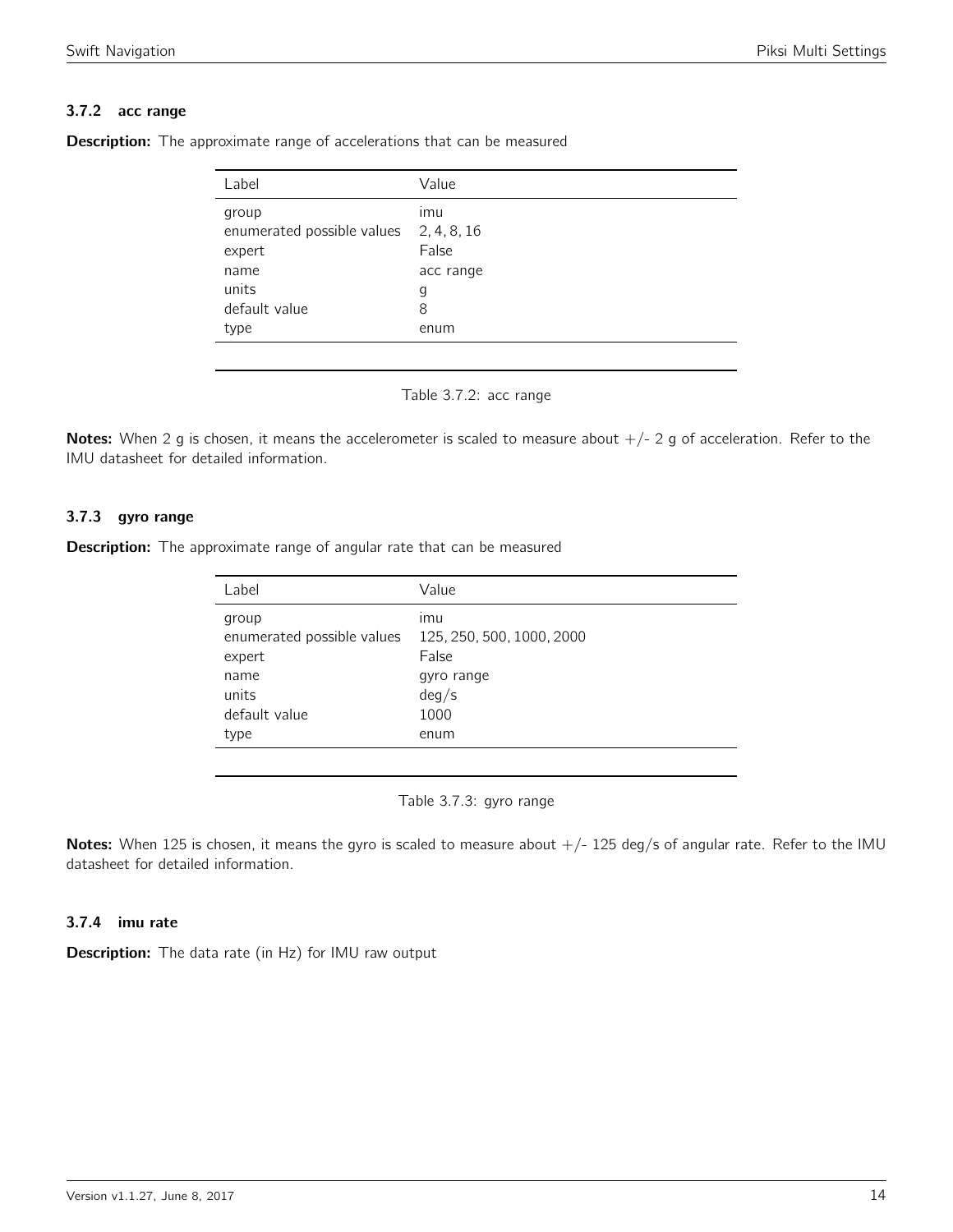| Label                      | Value            |
|----------------------------|------------------|
| group                      | imu              |
| enumerated possible values | 25, 50, 100, 200 |
| expert                     | False            |
| name                       | imu rate         |
| units                      | Hz               |
| default value              | 50               |
| type                       | enum             |

Table 3.7.4: imu rate

Notes: It is recommended to use Ethernet or USB for IMU data output for data rates over 25 Hz

## <span id="page-14-0"></span>3.8 l1ca track

### 3.8.1 show unconfirmed

<span id="page-14-1"></span>Description: Show unconfirmed tracking channels in tracking state

| Label         | Value                 |
|---------------|-----------------------|
| group<br>type | 11ca track<br>boolean |
| name          | show unconfirmed      |
| expert        | True                  |

Table 3.8.1: show unconfirmed

### 3.8.2 xcorr cof

<span id="page-14-2"></span>Description: cross correlation coefficient

| Label          | Value               |  |
|----------------|---------------------|--|
| group<br>type  | I1ca track<br>float |  |
| name<br>expert | xcorr cof<br>True   |  |

Table 3.8.2: xcorr cof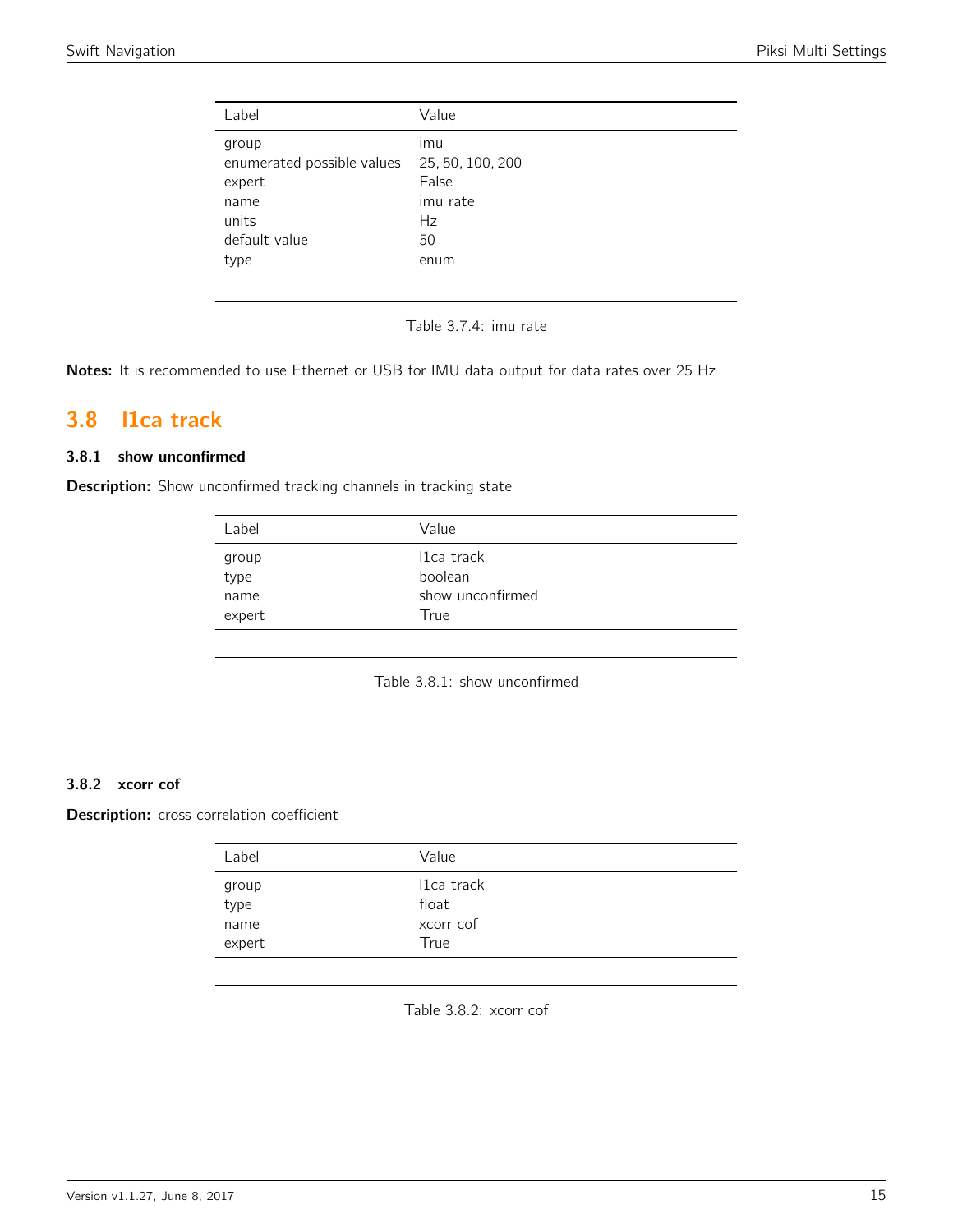### 3.8.3 xcorr delta

<span id="page-15-0"></span>Description: cross correlation delta

| Label          | Value               |  |
|----------------|---------------------|--|
| group<br>type  | I1ca track<br>float |  |
| name<br>expert | xcorr delta<br>True |  |

Table 3.8.3: xcorr delta

### 3.8.4 xcorr time

Description: cross correlation time

| Label         | Value               |  |
|---------------|---------------------|--|
| group<br>type | I1ca track<br>float |  |
| name          | xcorr time          |  |
| expert        | True                |  |

Table 3.8.4: xcorr time

## <span id="page-15-1"></span>3.9 l2cl track

### 3.9.1 show unconfirmed

<span id="page-15-2"></span>Description: Show unconfirmed tracking channels in tracking state

| Label         | Value                    |  |
|---------------|--------------------------|--|
| group<br>type | <b>2cl track</b>         |  |
| name          | bool<br>show unconfirmed |  |
| expert        | True                     |  |

Table 3.9.1: show unconfirmed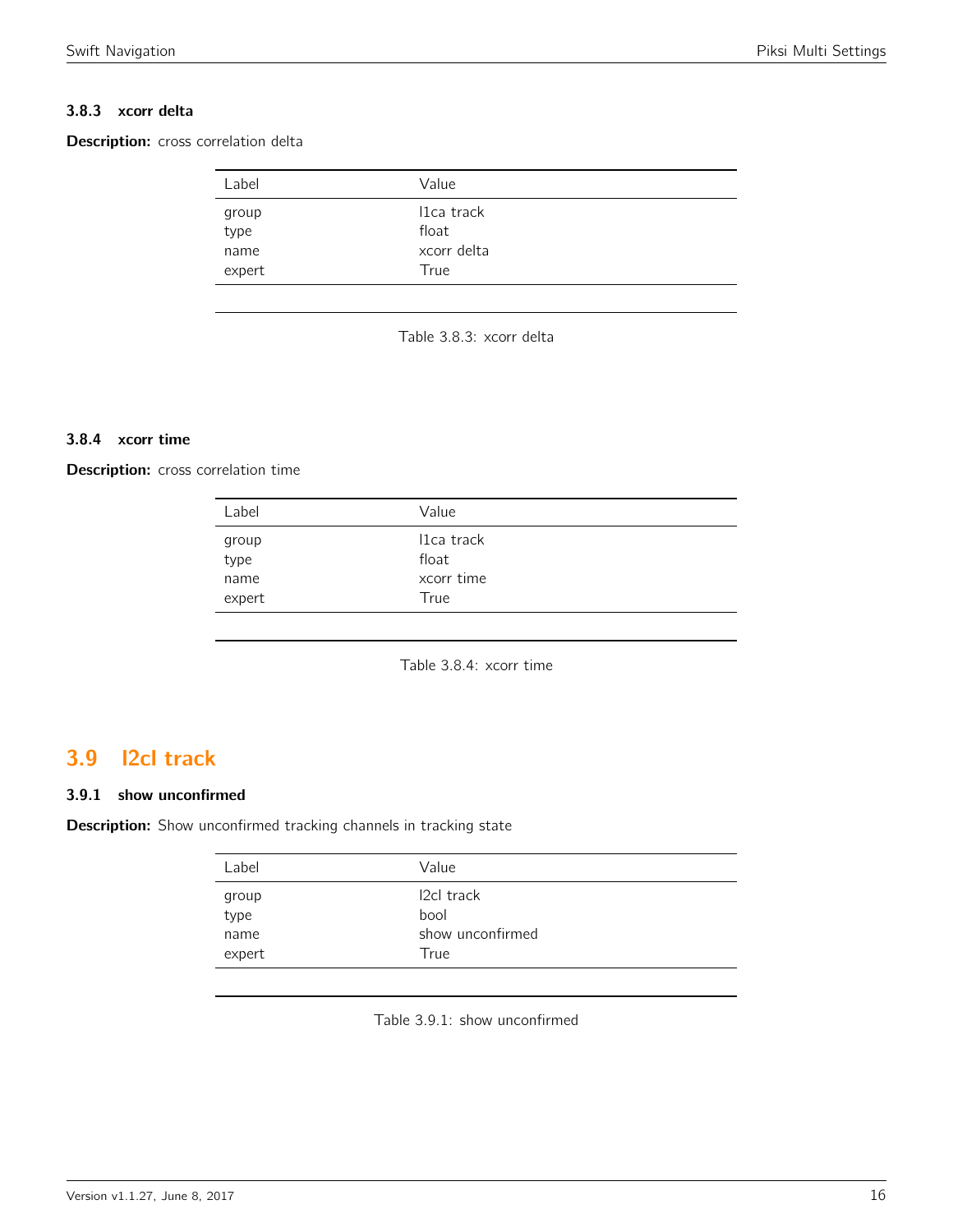### 3.9.2 xcorr cof

<span id="page-16-0"></span>Description: cross correlation coefficient

| Label          | Value               |  |
|----------------|---------------------|--|
| group<br>type  | 12cl track<br>float |  |
| name<br>expert | xcorr cof<br>True   |  |

Table 3.9.2: xcorr cof

### 3.9.3 xcorr delta

<span id="page-16-1"></span>Description: cross correlation delta

| Label         | Value                     |  |
|---------------|---------------------------|--|
| group<br>type | <b>2cl track</b><br>float |  |
| name          | xcorr delta               |  |
| expert        | True                      |  |
|               |                           |  |

Table 3.9.3: xcorr delta

### 3.9.4 xcorr time

Description: cross correlation time

| Label  | Value            |
|--------|------------------|
| group  | <b>2cl track</b> |
| type   | float            |
| name   | xcorr time       |
| expert | True             |

Table 3.9.4: xcorr time

## <span id="page-16-2"></span>3.10 l2cm track

#### 3.10.1 show unconfirmed

Description: Show unconfirmed tracking channels in tracking state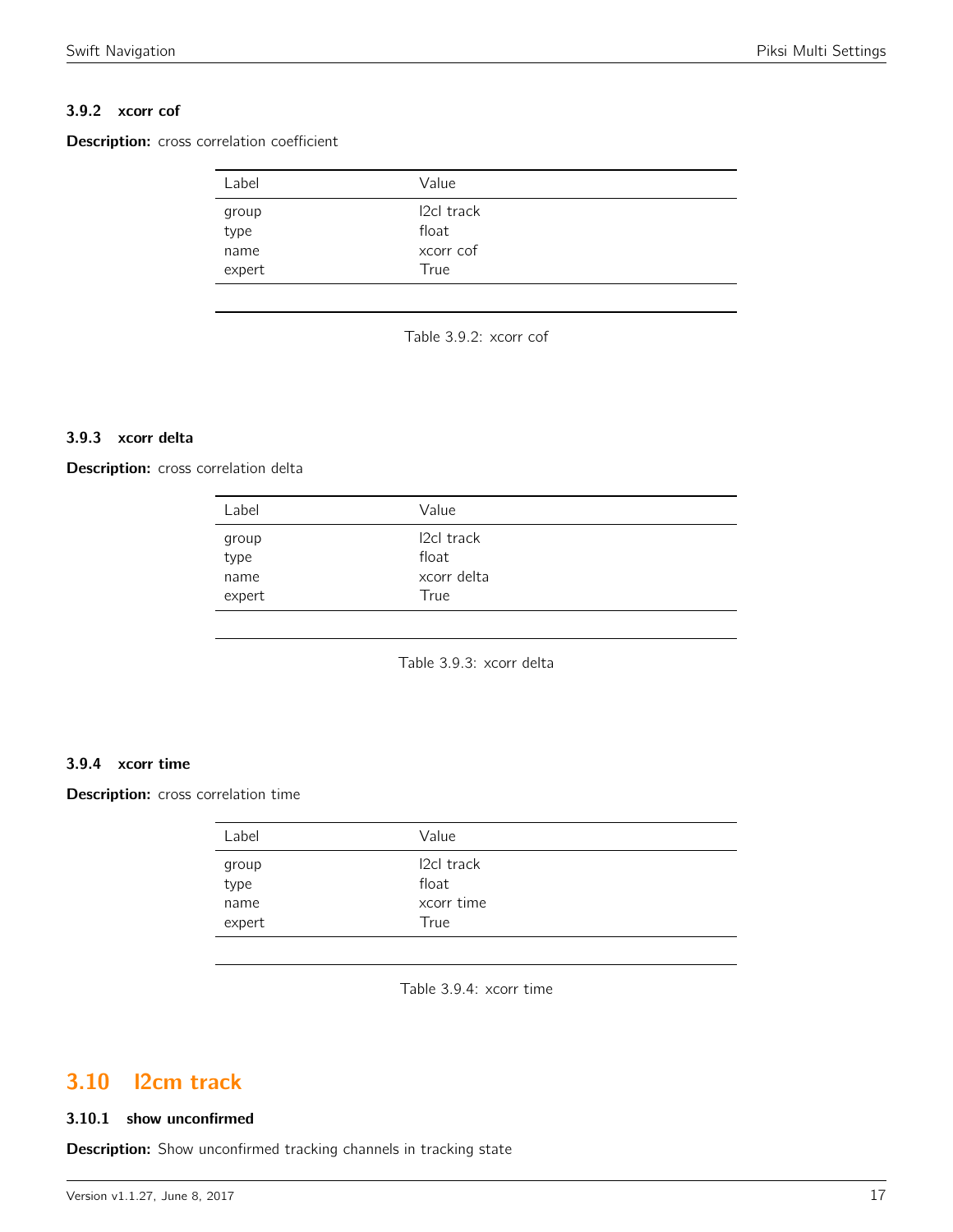<span id="page-17-0"></span>

| Label         | Value                           |
|---------------|---------------------------------|
| group<br>type | I <sub>2</sub> cm track<br>bool |
| name          | show unconfirmed                |
| expert        | True                            |

Table 3.10.1: show unconfirmed

### 3.10.2 xcorr cof

<span id="page-17-1"></span>Description: cross correlation coefficient

| Label          | Value                            |  |
|----------------|----------------------------------|--|
| group<br>type  | I <sub>2</sub> cm track<br>float |  |
| name<br>expert | xcorr cof<br>True                |  |

Table 3.10.2: xcorr cof

#### 3.10.3 xcorr delta

<span id="page-17-2"></span>Description: cross correlation delta

| Label  | Value       |
|--------|-------------|
| group  | 12cm track  |
| type   | float       |
| name   | xcorr delta |
| expert | True        |

Table 3.10.3: xcorr delta

### 3.10.4 xcorr time

Description: cross correlation time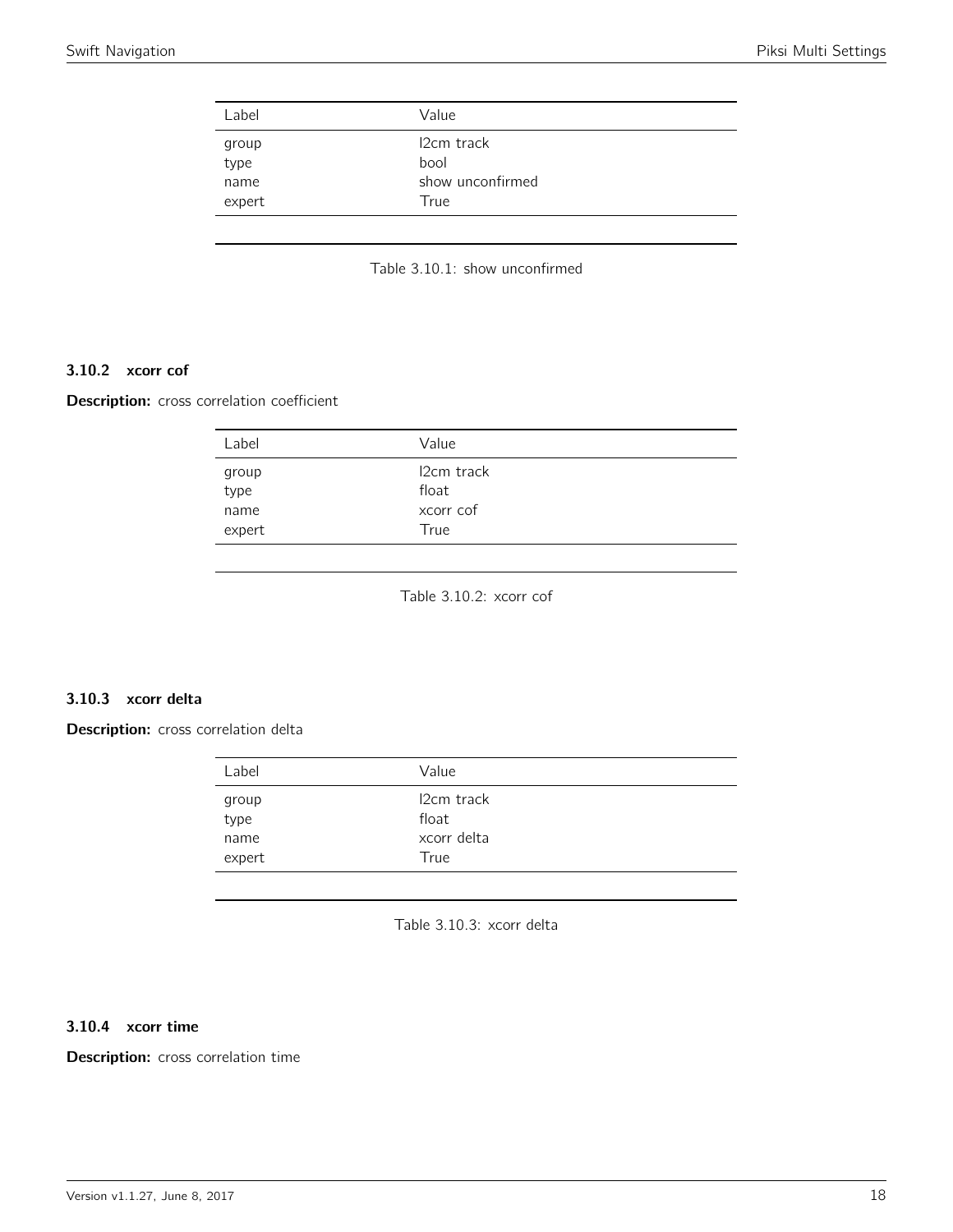| Label         | Value                            |  |
|---------------|----------------------------------|--|
| group<br>type | I <sub>2</sub> cm track<br>float |  |
| name          | xcorr time                       |  |
| expert        | True                             |  |

Table 3.10.4: xcorr time

## <span id="page-18-0"></span>3.11 ndb

### 3.11.1 erase l2c capb

<span id="page-18-1"></span>Description: Erase stored L2C capability mask during boot

| ndb<br>group<br>$ex$ pert<br>True<br>boolean<br>type | Label | Value          |  |
|------------------------------------------------------|-------|----------------|--|
|                                                      |       |                |  |
| name                                                 |       | erase l2c capb |  |

Table 3.11.1: erase l2c capb

#### 3.11.2 erase utc params

<span id="page-18-2"></span>Description: Erase stored UTC offset parameters during boot

| ndb<br>group<br>expert<br>True<br>boolean<br>type | Label | Value            |
|---------------------------------------------------|-------|------------------|
|                                                   | name  | erase utc params |

Table 3.11.2: erase utc params

### 3.11.3 erase almanac wn

Description: Erase stored almanac week numbers during boot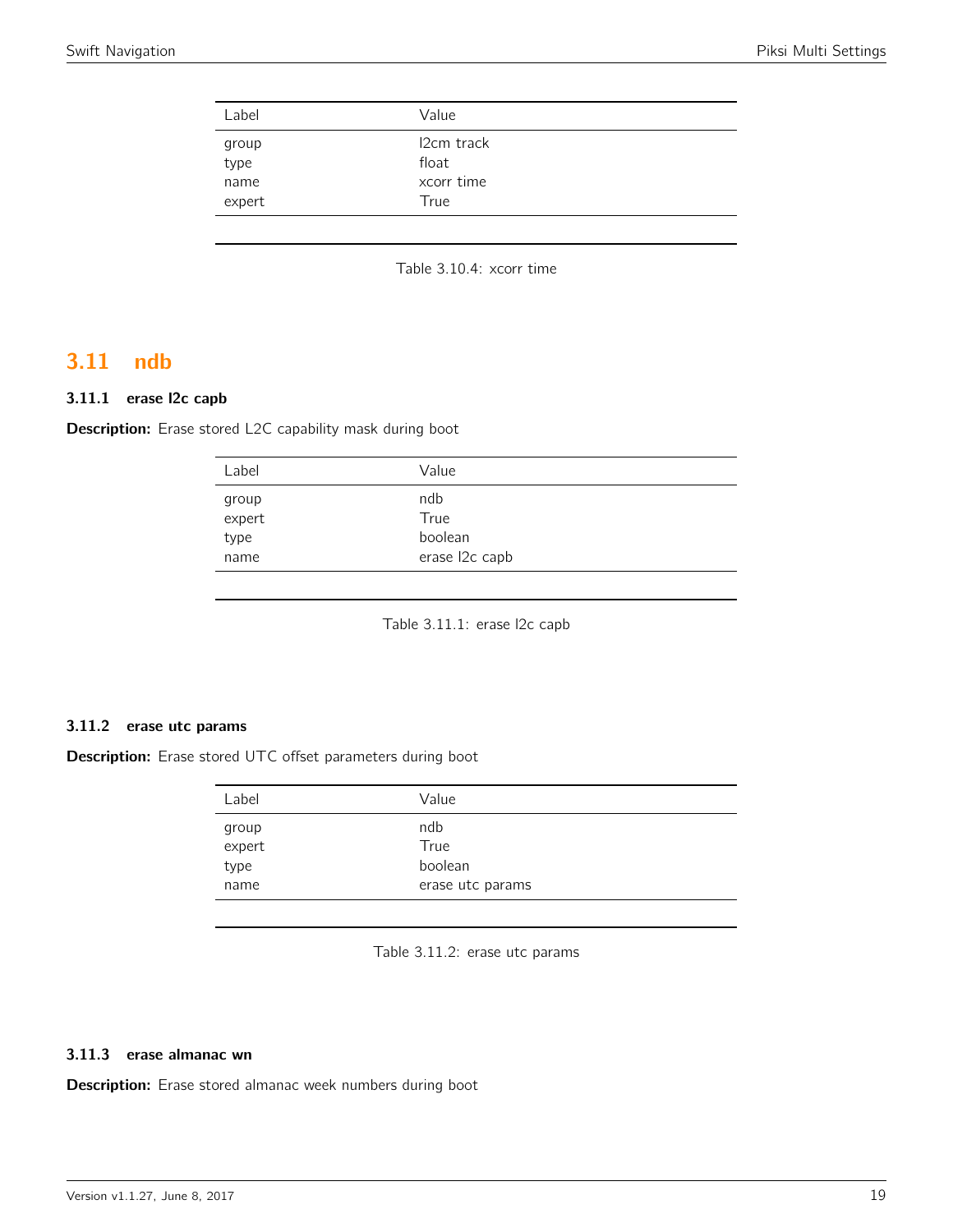<span id="page-19-0"></span>

| Label           | Value            |  |
|-----------------|------------------|--|
| group<br>expert | ndb<br>True      |  |
| type            | boolean          |  |
| name            | erase almanac wn |  |

Table 3.11.3: erase almanac wn

#### 3.11.4 erase almanac

<span id="page-19-1"></span>Description: Erase stored almanacs during boot

| Label                                | Value                                   |  |
|--------------------------------------|-----------------------------------------|--|
| group<br>expert<br>.<br>type<br>name | ndb<br>True<br>boolean<br>erase almanac |  |
|                                      |                                         |  |

Table 3.11.4: erase almanac

#### 3.11.5 erase ephemeris

<span id="page-19-2"></span>Description: Erase stored ephmerides during boot

| Label  | Value           |
|--------|-----------------|
| group  | ndb             |
| expert | True            |
| type   | boolean         |
| name   | erase ephemeris |

Table 3.11.5: erase ephemeris

### 3.11.6 erase iono

Description: Erase stored ionospheric parameters during boot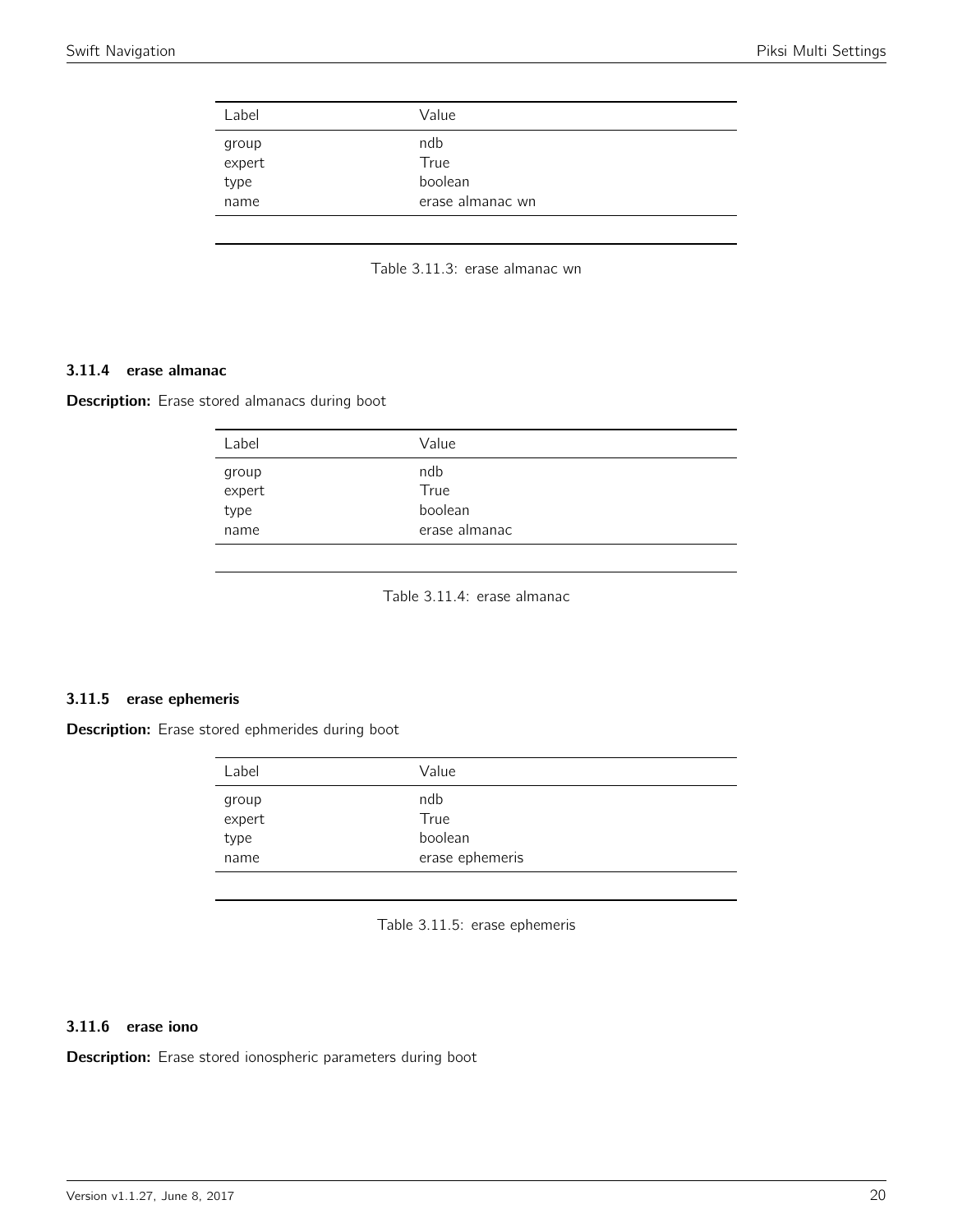<span id="page-20-0"></span>

| Label           | Value      |  |
|-----------------|------------|--|
|                 | ndb        |  |
| group<br>expert | True       |  |
| type            | boolean    |  |
| name            | erase iono |  |

Table 3.11.6: erase iono

### 3.11.7 erase lgf

<span id="page-20-1"></span>Description: Erase stored last fix information during boot

| ndb<br>group<br>expert<br>True<br>type<br>boolean<br>erase Igf<br>name |  |
|------------------------------------------------------------------------|--|

Table 3.11.7: erase lgf

#### 3.11.8 valid eph acc

### <span id="page-20-2"></span>Description: None

| Label         | Value         |
|---------------|---------------|
| group         | ndb           |
| name          | valid eph acc |
| expert        | True          |
| units         | meters        |
| default value | 100           |
| type          | int           |

Table 3.11.8: valid eph acc

### 3.11.9 valid alm acc

### Description: None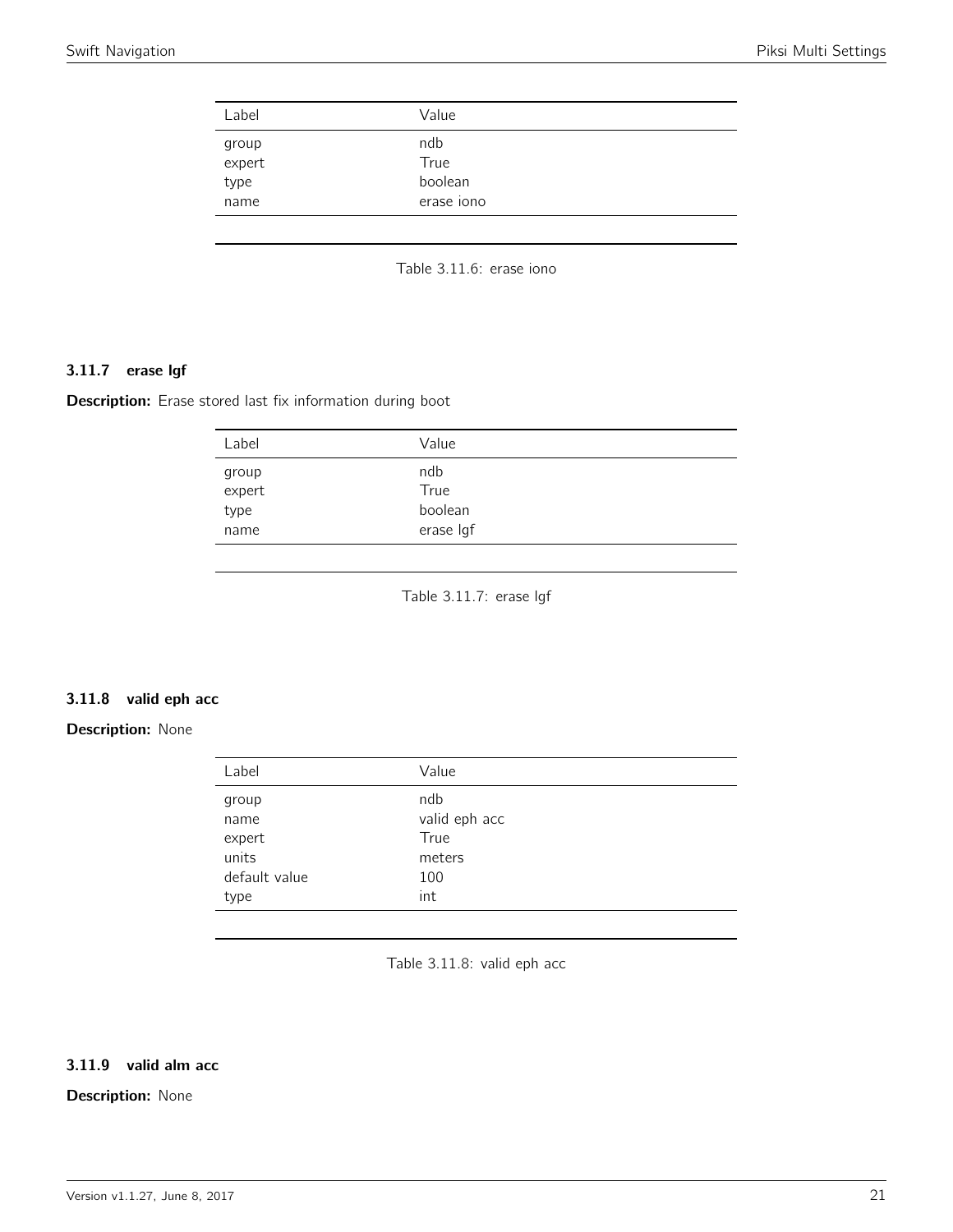<span id="page-21-0"></span>

| Label         | Value         |
|---------------|---------------|
| group         | ndb           |
| name          | valid alm acc |
| expert        | True          |
| units         | meters        |
| default value | 5000          |
| type          | int           |
|               |               |



### 3.11.10 lgf update m

<span id="page-21-1"></span>Description: Change in position required to update last good fix

| Label         | Value        |
|---------------|--------------|
| group         | ndb          |
| name          | lgf update m |
| expert        | True         |
| units         | meters       |
| default value | 10000        |
| type          | int          |
|               |              |

Table 3.11.10: lgf update m

#### 3.11.11 valid alm days

<span id="page-21-2"></span>Description: Number of days for which Almanac is valid

| Label         | Value          |
|---------------|----------------|
| group         | ndb            |
| name          | valid alm days |
| expert        | True           |
| units         | days           |
| default value | 6              |
| type          | int            |
|               |                |

Table 3.11.11: valid alm days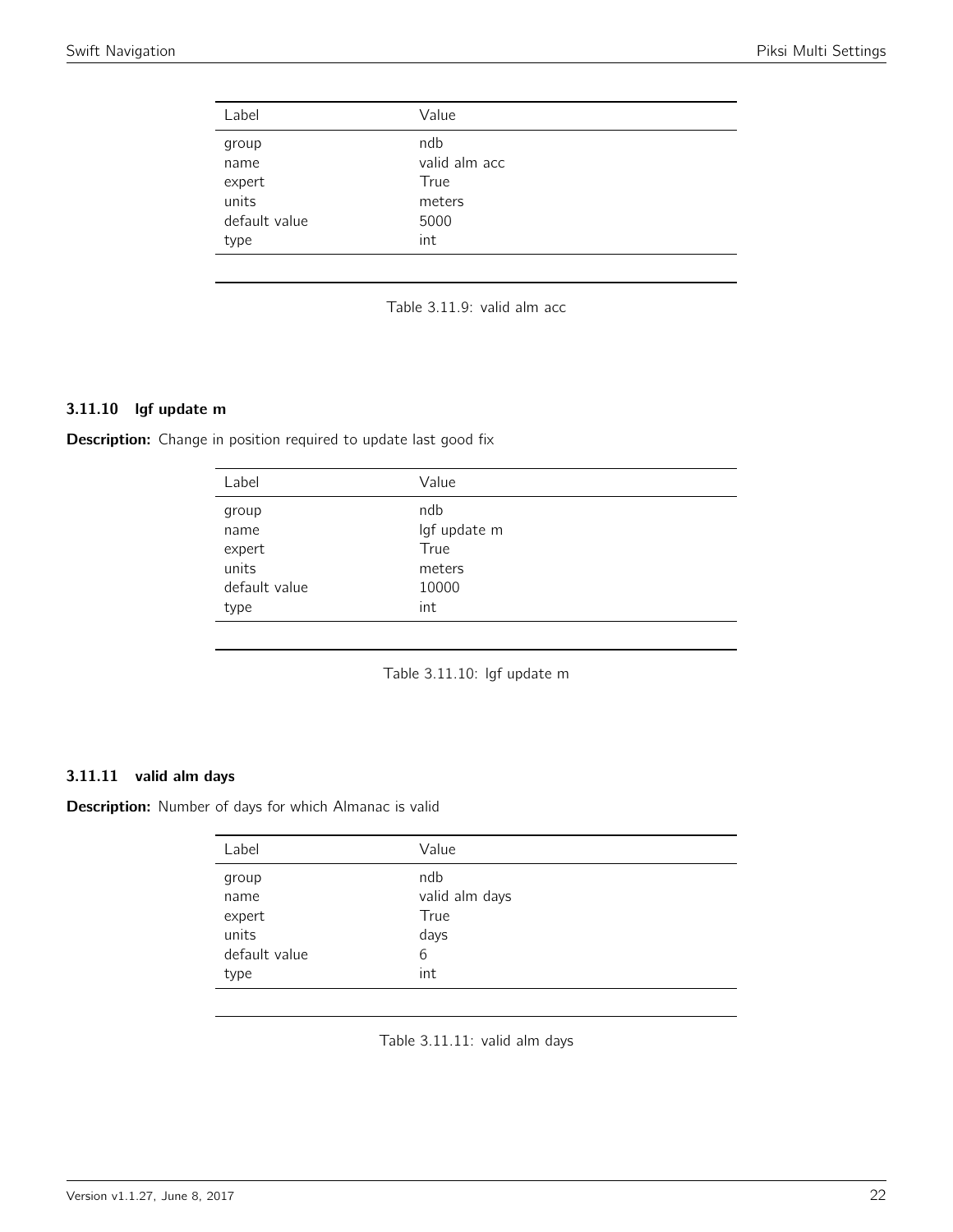### 3.11.12 lgf update s

**Description:** Update period for navigation database last good fix

| Label         | Value        |
|---------------|--------------|
| group         | ndb          |
| name          | lgf update s |
| expert        | True         |
| units         | seconds      |
| default value | 1800         |
| type          | int          |
|               |              |

Table 3.11.12: lgf update s

## <span id="page-22-0"></span>3.12 nmea

#### 3.12.1 gpgga msg rate

<span id="page-22-1"></span>Description: Number of Solution Periods between GPGGA NMEA messages being sent

| Label         | Value           |
|---------------|-----------------|
| group         | nmea            |
| name          | gpgga msg rate  |
| expert        | False           |
| units         | Solution Period |
| default value |                 |
| type          | integer         |

Table 3.12.1: gpgga msg rate

Notes: This setting represents the integer number of solution periods between each transmission of the NMEA message. For example, if the solution rate is 10 Hz, and this rate setting is 2, the NMEA message will be sent every two solution epochs at a rate of 5 Hz. If this setting is 0, the msg will be suppressed.

### 3.12.2 gpgll msg rate

Description: Number of Solution Periods between GPGLL NMEA messages being sent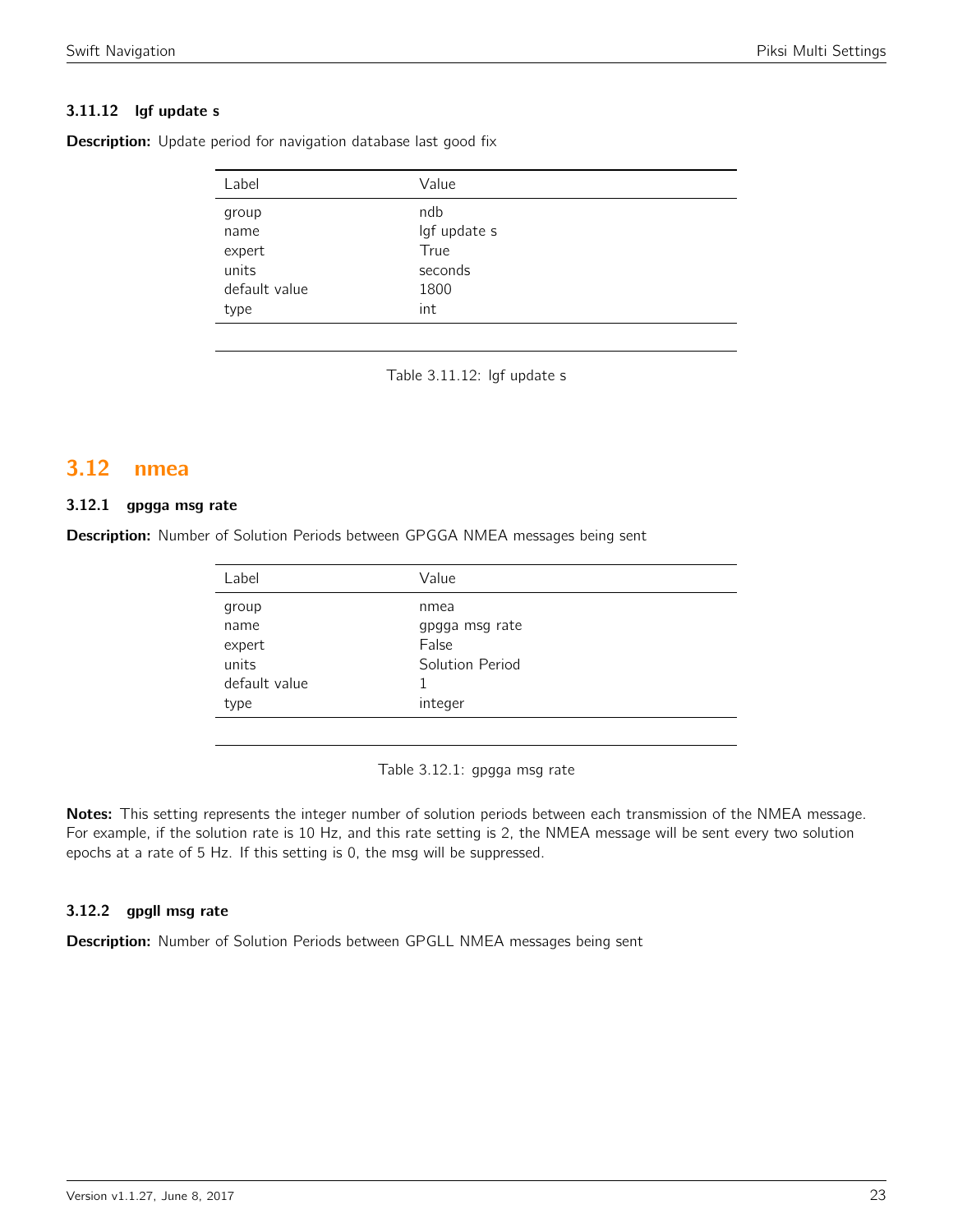<span id="page-23-0"></span>

| Label         | Value           |
|---------------|-----------------|
| group         | nmea            |
| name          | gpgll msg rate  |
| expert        | False           |
| units         | Solution Period |
| default value | 10              |
| type          | integer         |
|               |                 |

Table 3.12.2: gpgll msg rate

Notes: This setting represents the integer number of solution periods between each transmission of the NMEA message. For example, if the solution rate is 10 Hz, and this rate setting is 2, the NMEA message will be sent every two solution epochs at a rate of 5 Hz. If this setting is 0, the msg will be suppressed.

### 3.12.3 gpgsv msg rate

<span id="page-23-1"></span>Description: Number of Solution Periods between GPGSV NMEA messages being sent

| Label         | Value           |
|---------------|-----------------|
| group         | nmea            |
| name          | gpgsv msg rate  |
| expert        | False           |
| units         | Solution Period |
| default value | 10              |
| type          | integer         |
|               |                 |

Table 3.12.3: gpgsv msg rate

Notes: This setting represents the integer number of solution periods between each transmission of the NMEA message. For example, if the solution rate is 10 Hz, and this rate setting is 2, the NMEA message will be sent every two solution epochs at a rate of 5 Hz. If this setting is 0, the msg will be suppressed.

### 3.12.4 gphdt msg rate

<span id="page-23-2"></span>**Description:** Number of Solution Periods between GPHDT NMEA messages being sent

| Label         | Value           |
|---------------|-----------------|
| group         | nmea            |
| name          | gphdt msg rate  |
| expert        | False           |
| units         | Solution Period |
| default value |                 |
| type          | integer         |

Table 3.12.4: gphdt msg rate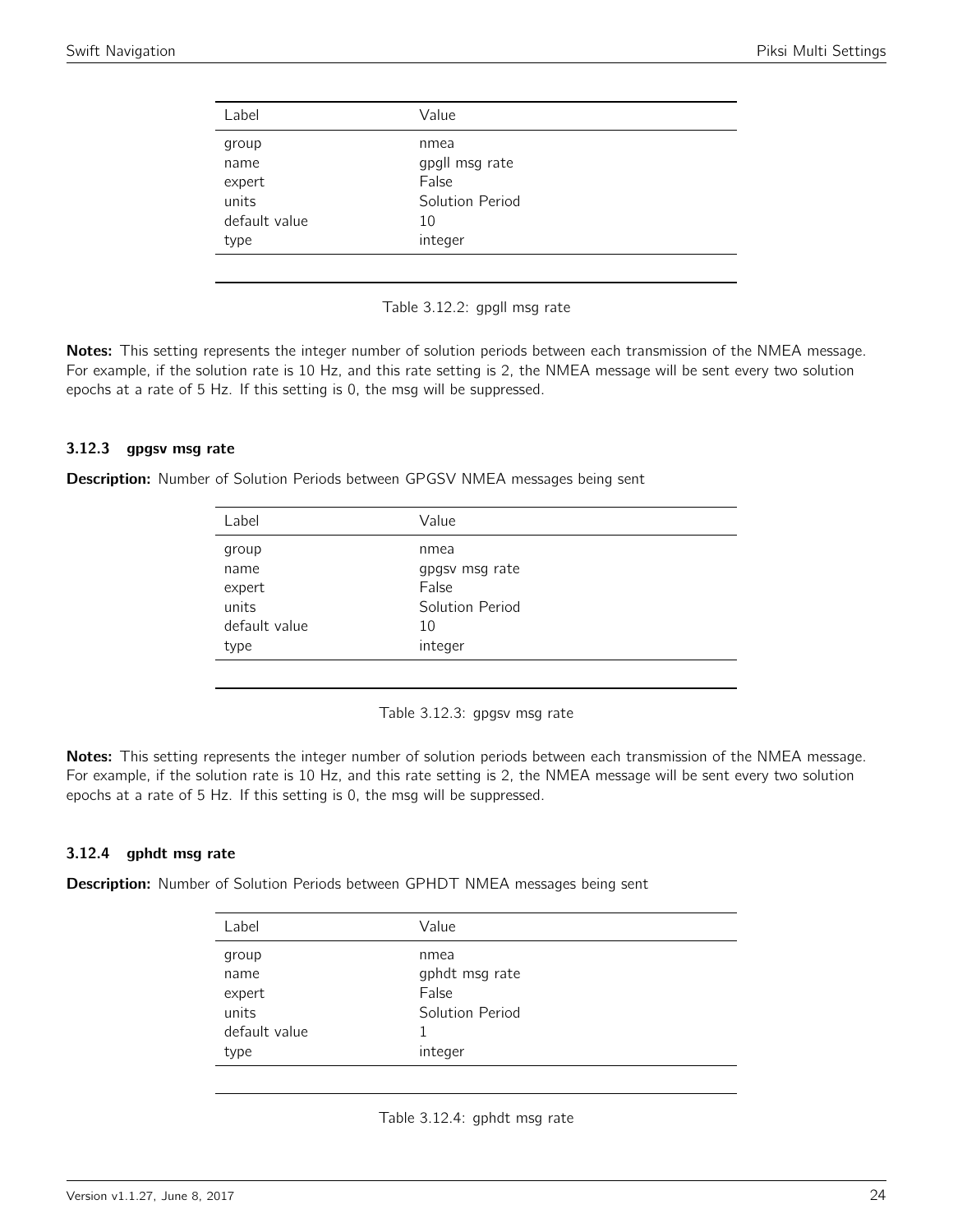Notes: This setting represents the integer number of solution periods between each transmission of the NMEA message. For example, if the solution rate is 10 Hz, and this rate setting is 2, the NMEA message will be sent every two solution epochs at a rate of 5 Hz. If this setting is 0, the msg will be suppressed.

### 3.12.5 gprmc msg rate

<span id="page-24-0"></span>

| Description: Number of Solution Periods between GPRMC NMEA messages being sent |  |  |  |  |  |
|--------------------------------------------------------------------------------|--|--|--|--|--|
|                                                                                |  |  |  |  |  |

| Label         | Value           |  |
|---------------|-----------------|--|
| group         | nmea            |  |
| name          | gprmc msg rate  |  |
| expert        | False           |  |
| units         | Solution Period |  |
| default value | 10              |  |
| type          | integer         |  |
|               |                 |  |

Table 3.12.5: gprmc msg rate

Notes: This setting represents the integer number of solution periods between each transmission of the NMEA message. For example, if the solution rate is 10 Hz, and this rate setting is 2, the NMEA message will be sent every two solution epochs at a rate of 5 Hz. If this setting is 0, the msg will be suppressed.

### 3.12.6 gpvtg msg rate

<span id="page-24-1"></span>**Description:** Number of Solution Periods between GPVTG NMEA messages being sent

| Label         | Value           |
|---------------|-----------------|
| group         | nmea            |
| name          | gpvtg msg rate  |
| expert        | False           |
| units         | Solution Period |
| default value | 1               |
| type          | integer         |
|               |                 |

Table 3.12.6: gpvtg msg rate

Notes: This setting represents the integer number of solution periods between each transmission of the NMEA message. For example, if the solution rate is 10 Hz, and this rate setting is 2, the NMEA message will be sent every two solution epochs at a rate of 5 Hz. If this setting is 0, the msg will be suppressed.

### 3.12.7 gpzda msg rate

Description: Number of Solution Periods between GPZDA NMEA messages being sent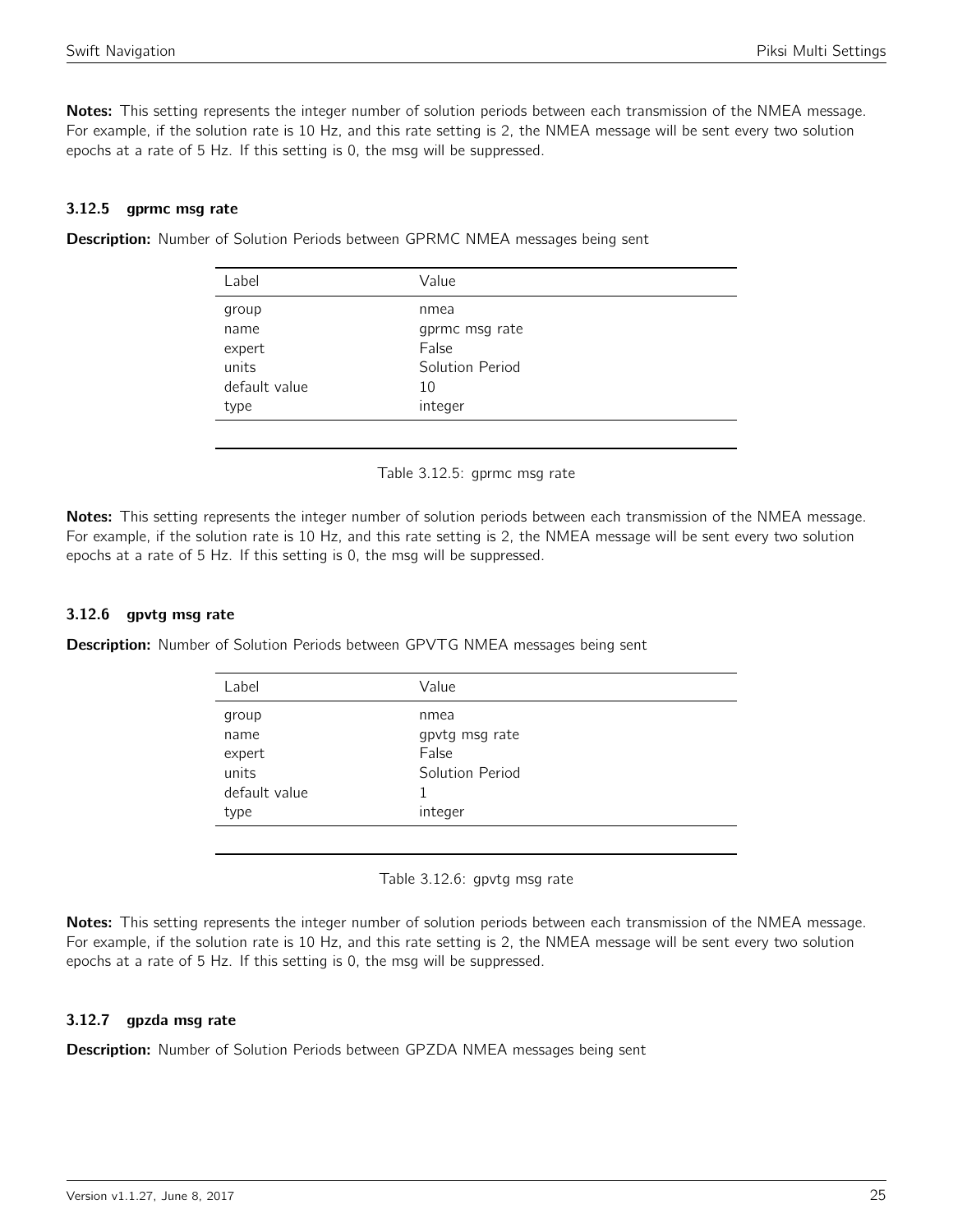<span id="page-25-0"></span>

| Label                      | Value           |
|----------------------------|-----------------|
| group                      | nmea            |
| name                       | gpzda msg rate  |
| expert                     | False           |
| enumerated possible values | None            |
| units                      | Solution Period |
| default value              | 10              |
| type                       | integer         |
|                            |                 |



Notes: This setting represents the integer number of solution periods between each transmission of the NMEA message. For example, if the solution rate is 10 Hz, and this rate setting is 2, the NMEA message will be sent every two solution epochs at a rate of 5 Hz. If this setting is 0, the msg will be suppressed.

### 3.12.8 gpgsa msg rate

Description: Number of ticks between GPGSA NMEA messages being sent

| Label                      | Value            |
|----------------------------|------------------|
| group                      | nmea             |
| name                       | gpgsa msg rate   |
| expert                     | False            |
| enumerated possible values | None             |
| units                      | Solution Periods |
| default value              | 10               |
| type                       | integer          |
|                            |                  |

Table 3.12.8: gpgsa msg rate

Notes: This setting represents the integer number of solution periods between each transmission of the NMEA message. For example, if the solution rate is 10 Hz, and this rate setting is 2, the NMEA message will be sent every two solution epochs at a rate of 5 Hz. If this setting is 0, the msg will be suppressed.

## <span id="page-25-1"></span>3.13 ntrip

### 3.13.1 enable

Description: Enable NTRIP client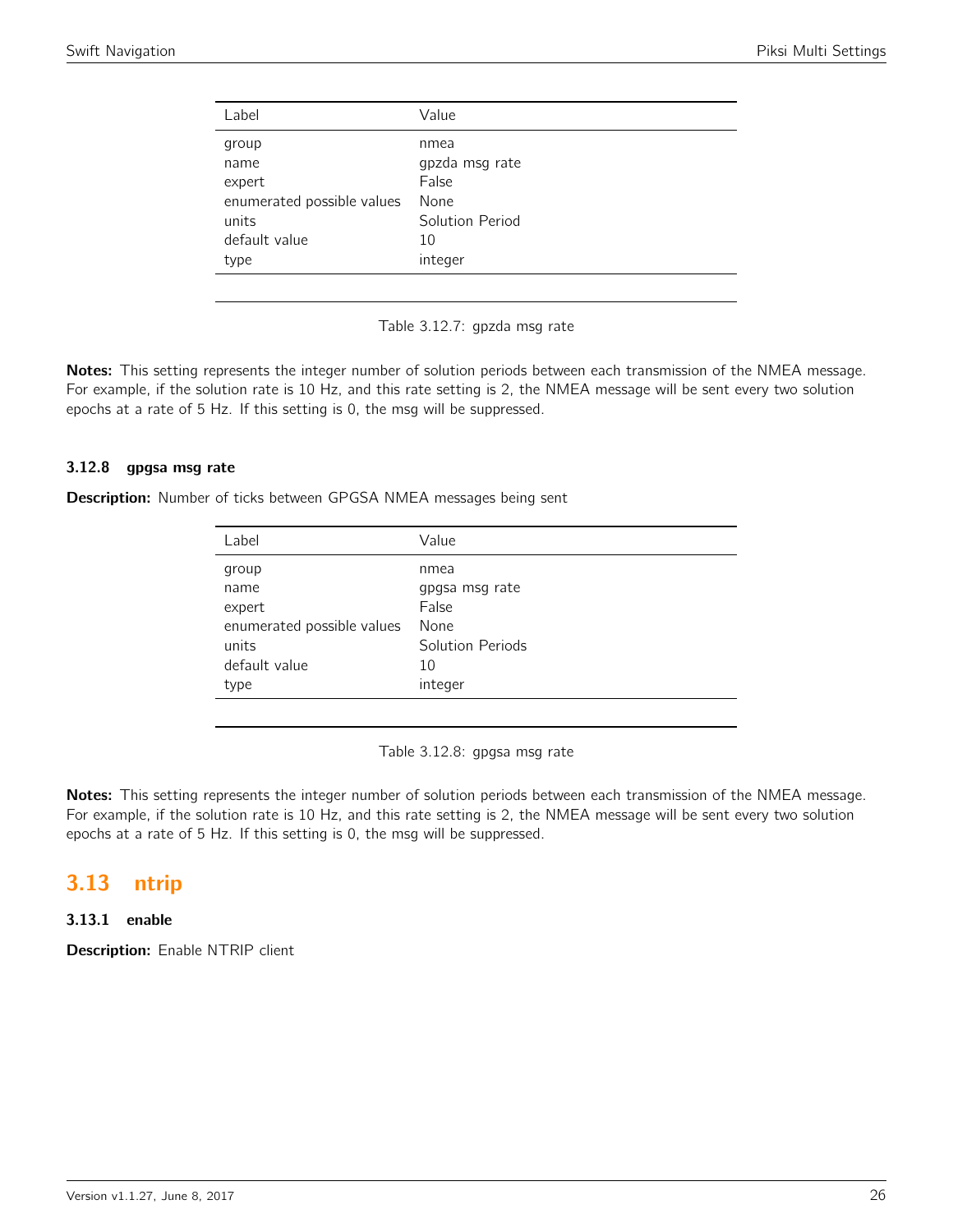<span id="page-26-0"></span>

| Label                      | Value       |
|----------------------------|-------------|
| group                      | ntrip       |
| name                       | enable      |
| expert                     | True        |
| enumerated possible values | True, False |
| units                      | N/A         |
| default value              | False       |
| type                       | boolean     |

Table 3.13.1: enable

Notes: If True, NTRIP client will be used.

#### 3.13.2 url

Description: NTRIP URL to use

| Label                      | Value  |
|----------------------------|--------|
| group                      | ntrip  |
| name                       | url    |
| expert                     | True   |
| enumerated possible values | None   |
| units                      | N/A    |
| default value              | N/A    |
| type                       | string |
|                            |        |

Table 3.13.2: url

Notes: URL to use with NTRIP client. NTRIP must be enabled to use this setting. URLs should be HTTP URLs with optional credentials, a port, and a mountpoint path such as username:password@example.com:2101/BAZ RTCM3 or example.com:2101/BAZ\_RTCM3.

## <span id="page-26-1"></span>3.14 pps

### 3.14.1 frequency

<span id="page-26-2"></span>**Description:** Generate a pulse with the given frequency (maximum  $= 20$  Hz)

| Label                      | Value     |
|----------------------------|-----------|
| group                      | pps       |
| name                       | frequency |
| expert                     | False     |
| enumerated possible values | None      |
| units                      | Hz        |
| default value              | 1.0       |
| type                       | double    |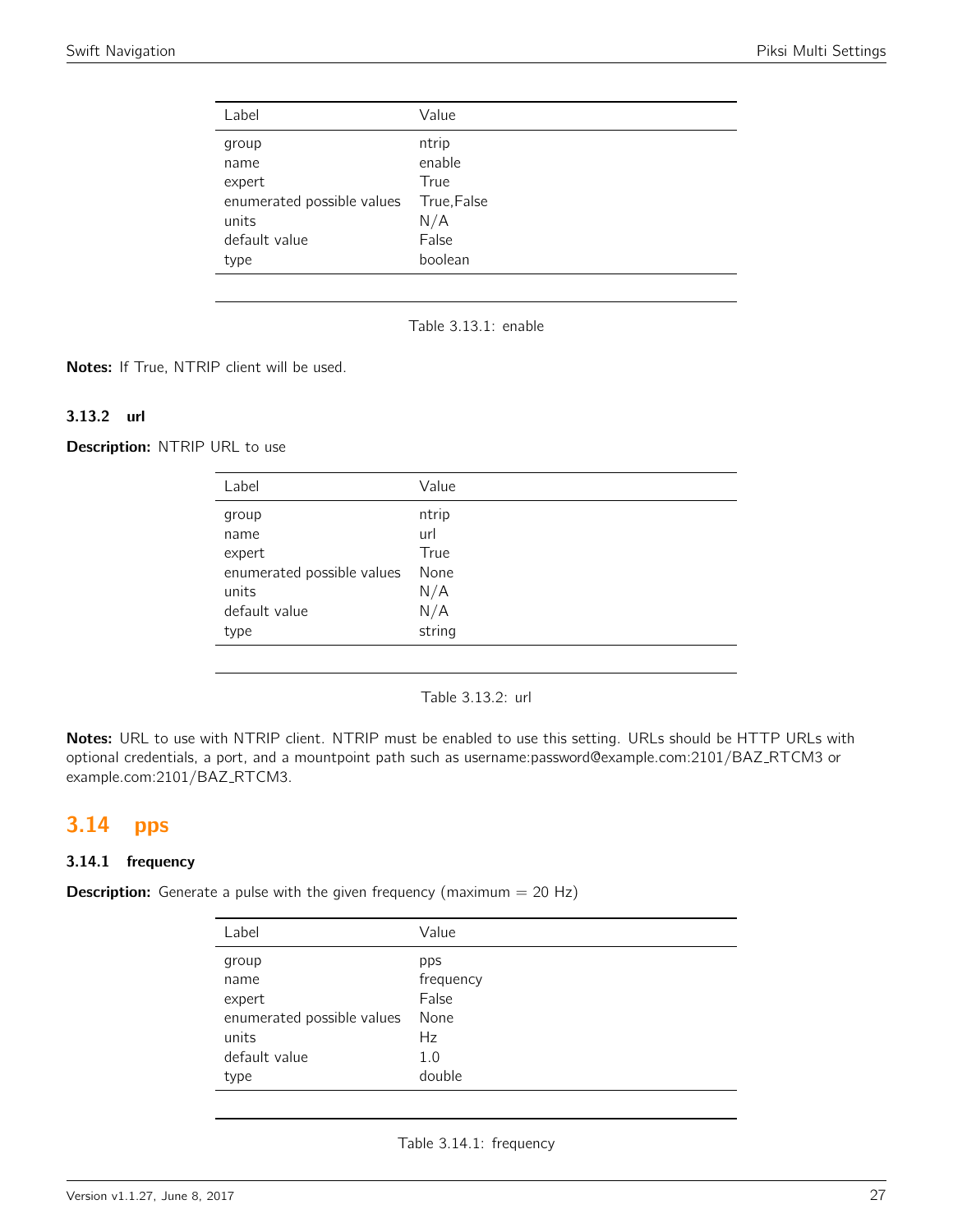### Notes: None

### 3.14.2 polarity

<span id="page-27-0"></span>**Description:** Logic level on output pin when the PPS is active

| Label                      | Value       |
|----------------------------|-------------|
| group                      | pps         |
| name                       | polarity    |
| expert                     | False       |
| enumerated possible values | 0, 1        |
| units                      | Logic Level |
| default value              |             |
| type                       | integer     |
|                            |             |

Table 3.14.2: polarity

### Notes: None

### 3.14.3 width

<span id="page-27-1"></span>Description: Number of microseconds the PPS will remain active (allowed range from 1 to 999999 us)

| Label                      | Value             |
|----------------------------|-------------------|
| group                      | pps               |
| name                       | width             |
| expert                     | False             |
| enumerated possible values | None              |
| units                      | us (microseconds) |
| default value              | 200000            |
| type                       | integer           |

Table 3.14.3: width

### Notes: None

### 3.14.4 offset

Description: Offset in microseconds between GPS time and the PPS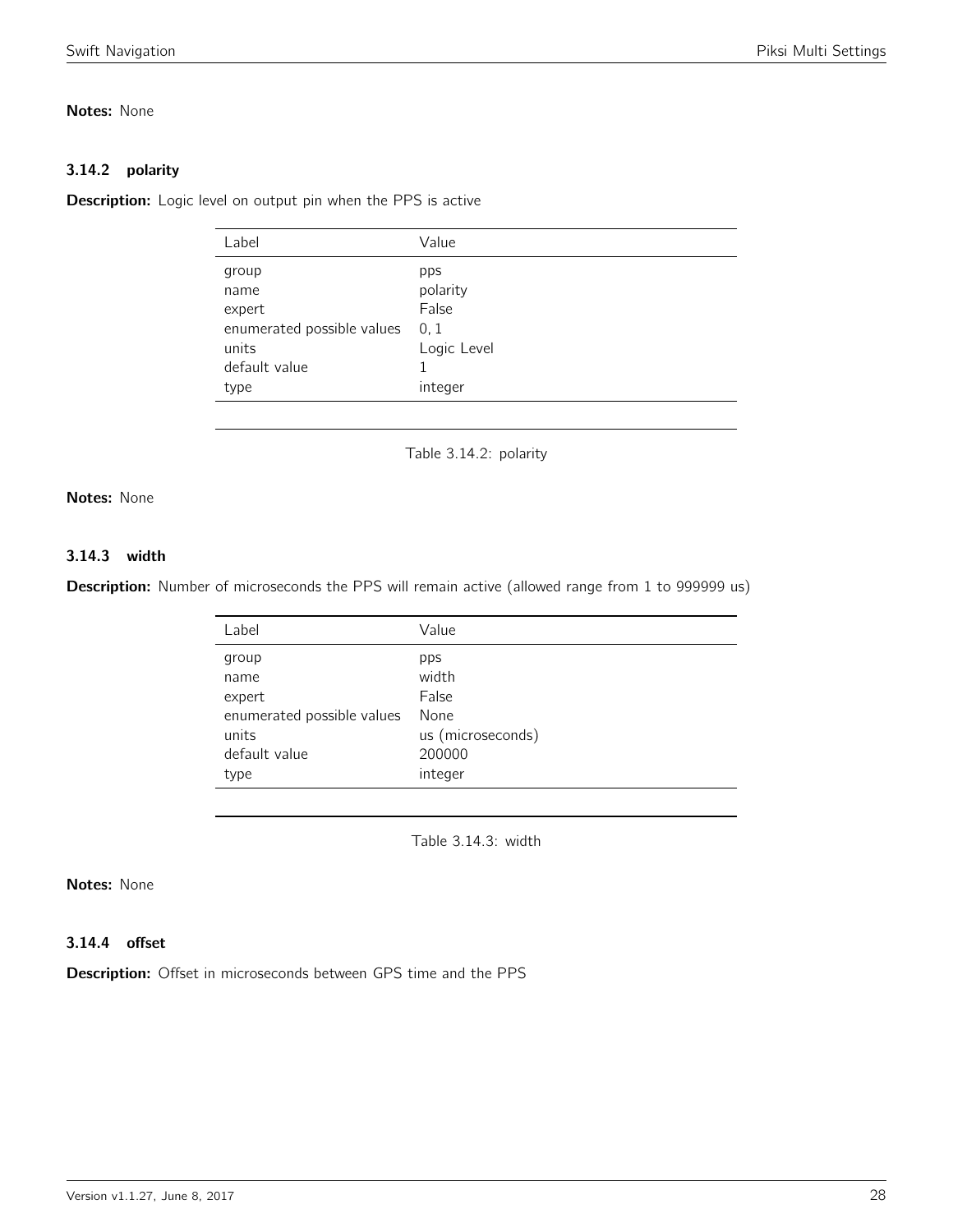| Label                      | Value             |
|----------------------------|-------------------|
| group                      | pps               |
| name                       | offset            |
| expert                     | False             |
| enumerated possible values | None              |
| units                      | us (microseconds) |
| default value              | 0                 |
| type                       | integer           |
|                            |                   |

Table 3.14.4: offset

Notes: None

## <span id="page-28-0"></span>3.15 sbp

#### 3.15.1 obs msg max size

**Description:** Determines the maximum message length for raw observation sbp messages

| Label                      | Value            |
|----------------------------|------------------|
| group                      | sbp              |
| name                       | obs msg max size |
| expert                     | False            |
| enumerated possible values | None             |
| units                      | bytes            |
| default value              | 102              |
| type                       | integer          |
|                            |                  |

Table 3.15.1: obs msg max size

Notes: This parameter is useful for tuning observation messages for compatibility with radio modems. Some serial modems will internally split serial packets for their protocol and this parameter allows the size of the message to be reduced as to prevent the modem from sending multiple packets. If the parameter exceeds 255 bytes (the maximum size of an SBP message), the Piksi firmware will ignore the parameter and use 255 bytes. If the parameter is set smaller than the size of one observation, the Piksi firmware will ignore the parameter and use the size of one observation as the maximum message size.

## <span id="page-28-1"></span>3.16 simulator

### 3.16.1 mode mask

**Description:** Determines the types of position outputs for the simulator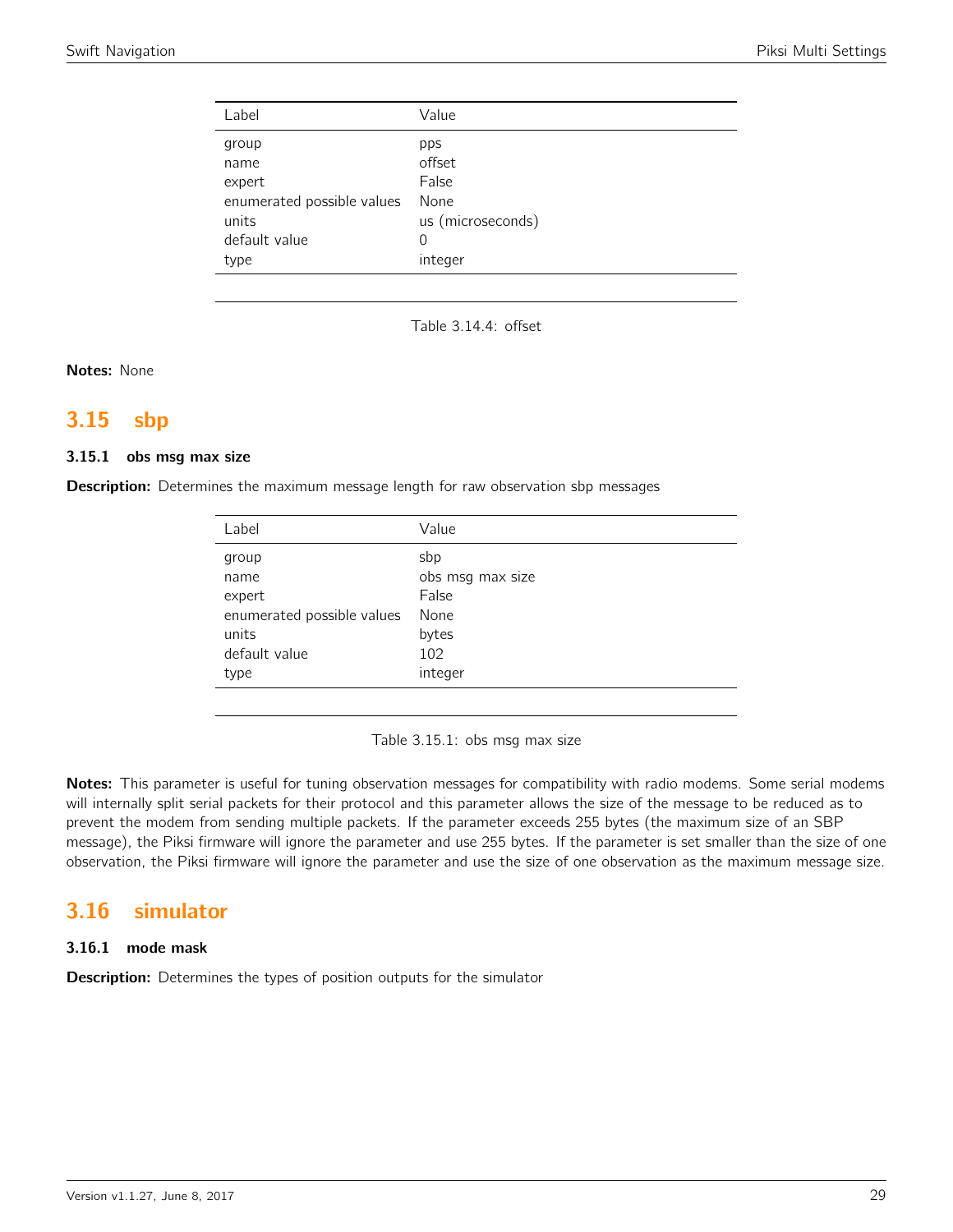<span id="page-29-0"></span>

| Label                      | Value                         |
|----------------------------|-------------------------------|
| group                      | simulator                     |
| name                       | mode mask                     |
| expert                     | False                         |
| enumerated possible values | None                          |
| units                      | N/A                           |
| default value              | 15(decimal), 0xF(hexadecimal) |
| type                       | packed bitfield               |
|                            |                               |

Table 3.16.1: mode mask

Notes: bit 0 (decimal value 1) turns on single point position PVT simulated outputs

bit 1 (decimal value 2) turns on the satellite tracking simulated outputs

bit 2 (decimal value 4) turns on Float IAR simulated RTK outputs

bit 3 (decimal value 8) turns on Fixed IAR simulated RTK outputs

### 3.16.2 radius

<span id="page-29-1"></span>Description: Radius of the circle around which the simulated Piksi will move

| Label                      | Value     |
|----------------------------|-----------|
| group                      | simulator |
| name                       | radius    |
| expert                     | False     |
| enumerated possible values | None      |
| units                      | meters    |
| default value              | 100       |
| type                       | double    |

Table 3.16.2: radius

### Notes: None

### 3.16.3 base ecef x

Description: Simulated base station position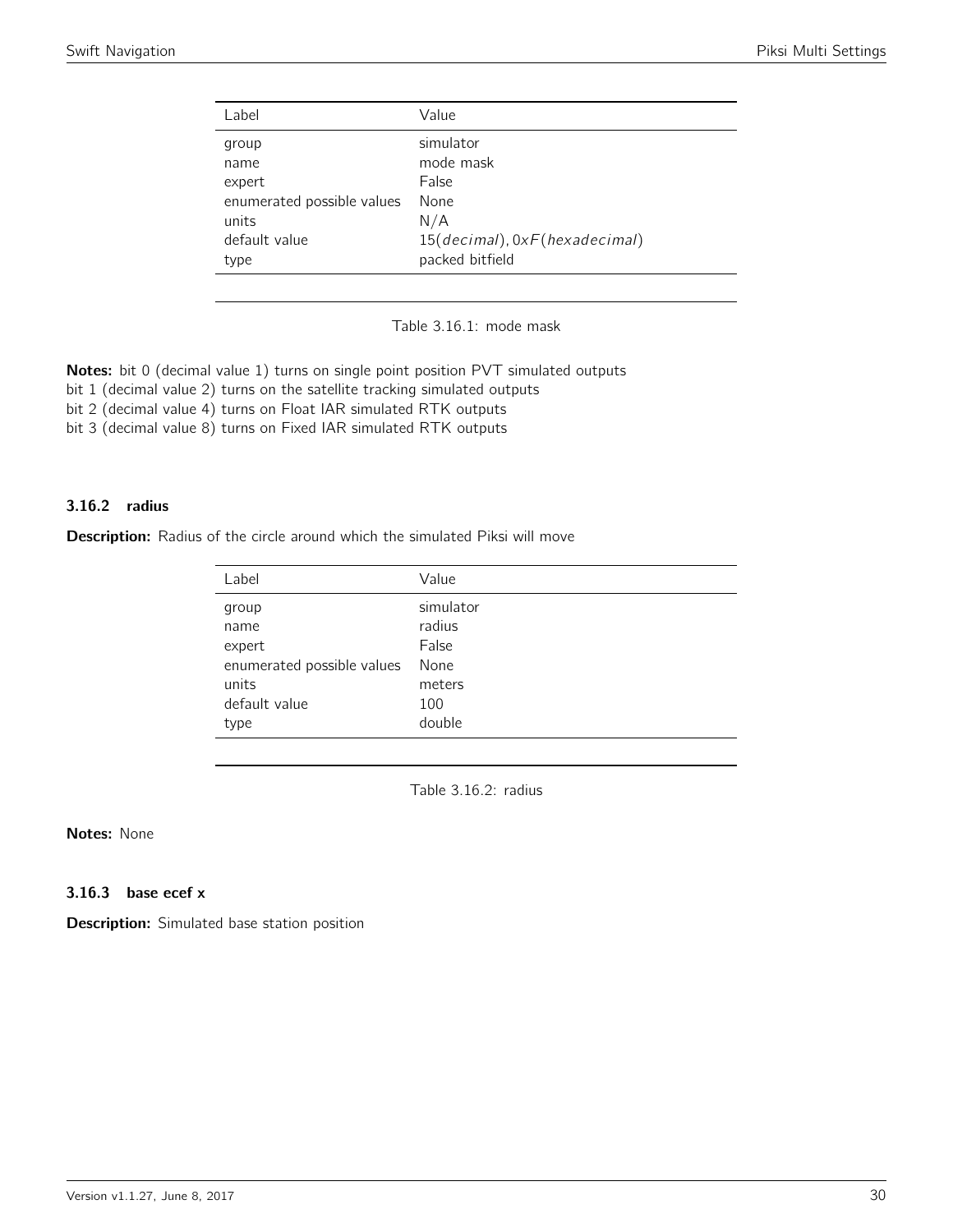<span id="page-30-0"></span>

| Label                      | Value        |
|----------------------------|--------------|
| group                      | simulator    |
| name                       | base ecef x  |
| expert                     | False        |
| enumerated possible values | None         |
| units                      | meters       |
| default value              | -2706098.845 |
| type                       | double       |
|                            |              |

Table 3.16.3: base ecef x

Notes: Earth Centered Earth Fixed (ECEF) x position of the simulated base station.

#### 3.16.4 base ecef y

<span id="page-30-1"></span>**Description:** Simulated base station position

| Label                      | Value        |
|----------------------------|--------------|
| group                      | simulator    |
| name                       | base ecef y  |
| expert                     | False        |
| enumerated possible values | None         |
| units                      | meters       |
| default value              | -4261216.475 |
| type                       | double       |
|                            |              |

Table 3.16.4: base ecef y

Notes: Earth Centered Earth Fixed (ECEF) y position of the simulated base station.

### 3.16.5 base ecef z

<span id="page-30-2"></span>**Description:** Simulated base station position

| Label                      | Value       |
|----------------------------|-------------|
| group                      | simulator   |
| name                       | base ecef z |
| expert                     | False       |
| enumerated possible values | None        |
| units                      | meters      |
| default value              | 3885597.912 |
| type                       | double      |

Table 3.16.5: base ecef z

Notes: Earth Centered Earth Fixed (ECEF) z position of the simulated base station.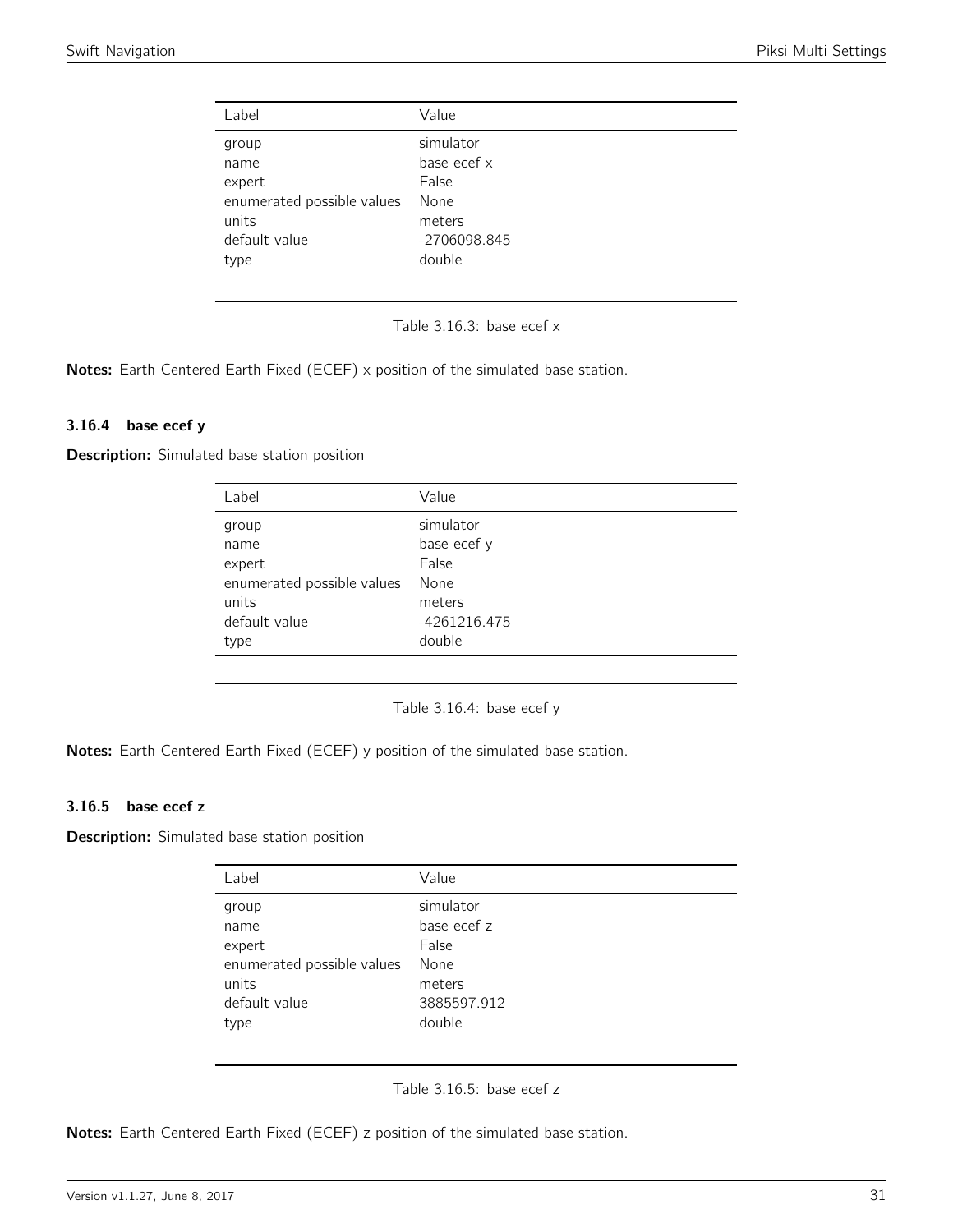### 3.16.6 speed

<span id="page-31-0"></span>Description: Simulated tangential speed of Piksi

| Label                      | Value     |
|----------------------------|-----------|
| group                      | simulator |
| name                       | speed     |
| expert                     | False     |
| enumerated possible values | None      |
| units                      | m/s       |
| default value              | 4         |
| type                       | double    |

Table 3.16.6: speed

### Notes: None

#### 3.16.7 phase sigma

<span id="page-31-1"></span>**Description:** Standard deviation of noise added to the simulated carrier phase

| Label                      | Value       |
|----------------------------|-------------|
| group                      | simulator   |
| name                       | phase sigma |
| expert                     | False       |
| enumerated possible values | None        |
| units                      | cycles      |
| default value              | 0.03        |
| type                       | double      |

Table 3.16.7: phase sigma

#### Notes: None

#### 3.16.8 pseudorange sigma

<span id="page-31-2"></span>Description: Standard deviation of noise added to the simulated pseudo range

| Label                      | Value             |
|----------------------------|-------------------|
| group                      | simulator         |
| name                       | pseudorange sigma |
| expert                     | False             |
| enumerated possible values | None              |
| units                      | meters            |
| default value              | 4                 |
| type                       | double            |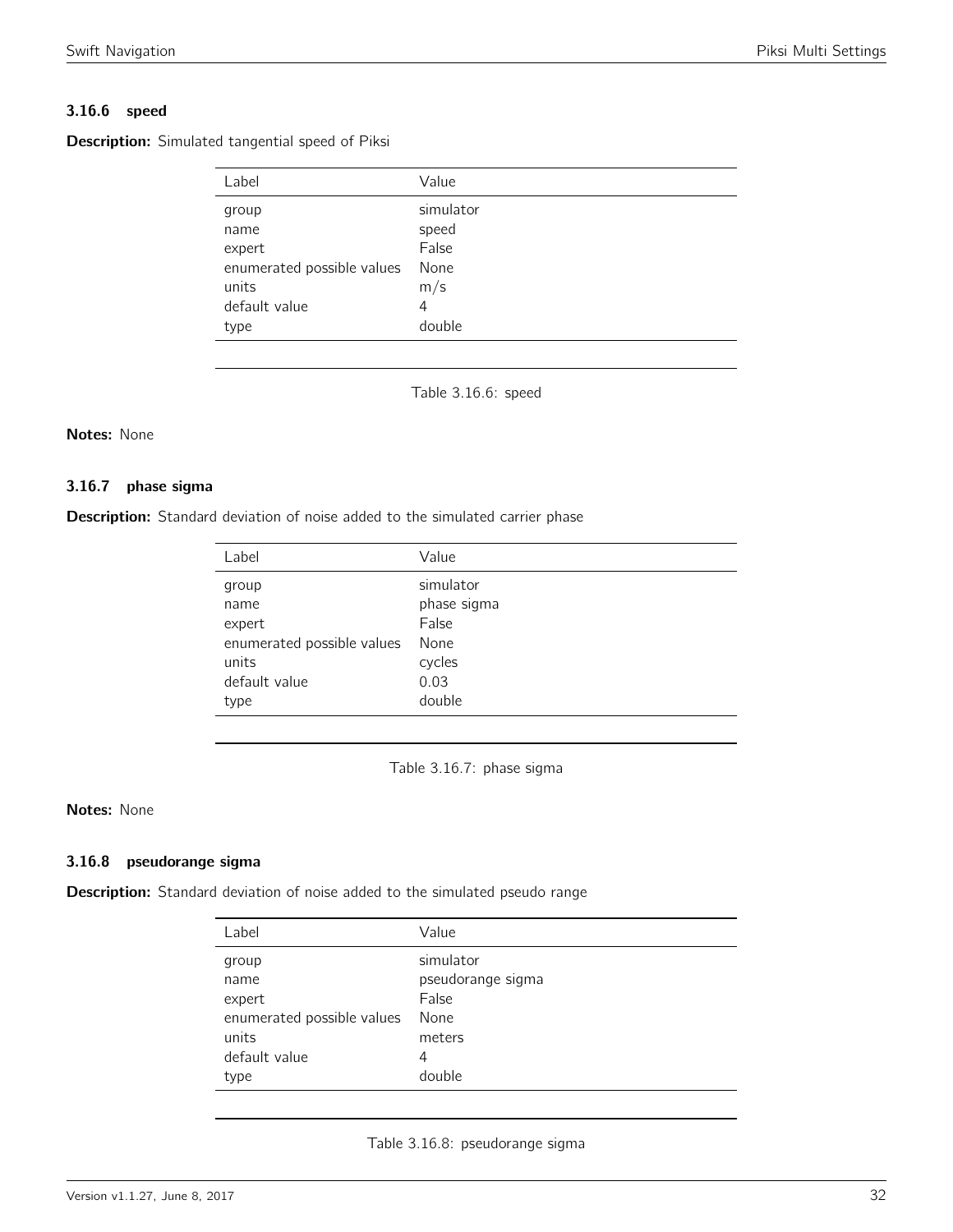### Notes: None

### 3.16.9 cn0 sigma

<span id="page-32-0"></span>Description: Standard deviation of noise added to the simulated signal to noise ratio

| Value     |
|-----------|
| simulator |
| cn0 sigma |
| False     |
| None      |
| $dBm-Hz$  |
| 0.3       |
| double    |
|           |

Table 3.16.9: cn0 sigma

### Notes: None

### 3.16.10 speed sigma

<span id="page-32-1"></span>Description: Standard deviation of noise addition to simulated tangential speed

| Value                       |
|-----------------------------|
| simulator                   |
| speed sigma                 |
| False                       |
| None                        |
| meters <sup>2</sup> / $s^2$ |
| 0.15                        |
| double                      |
|                             |

Table 3.16.10: speed sigma

### Notes: None

### 3.16.11 pos sigma

Description: Standard deviation of simulated single point position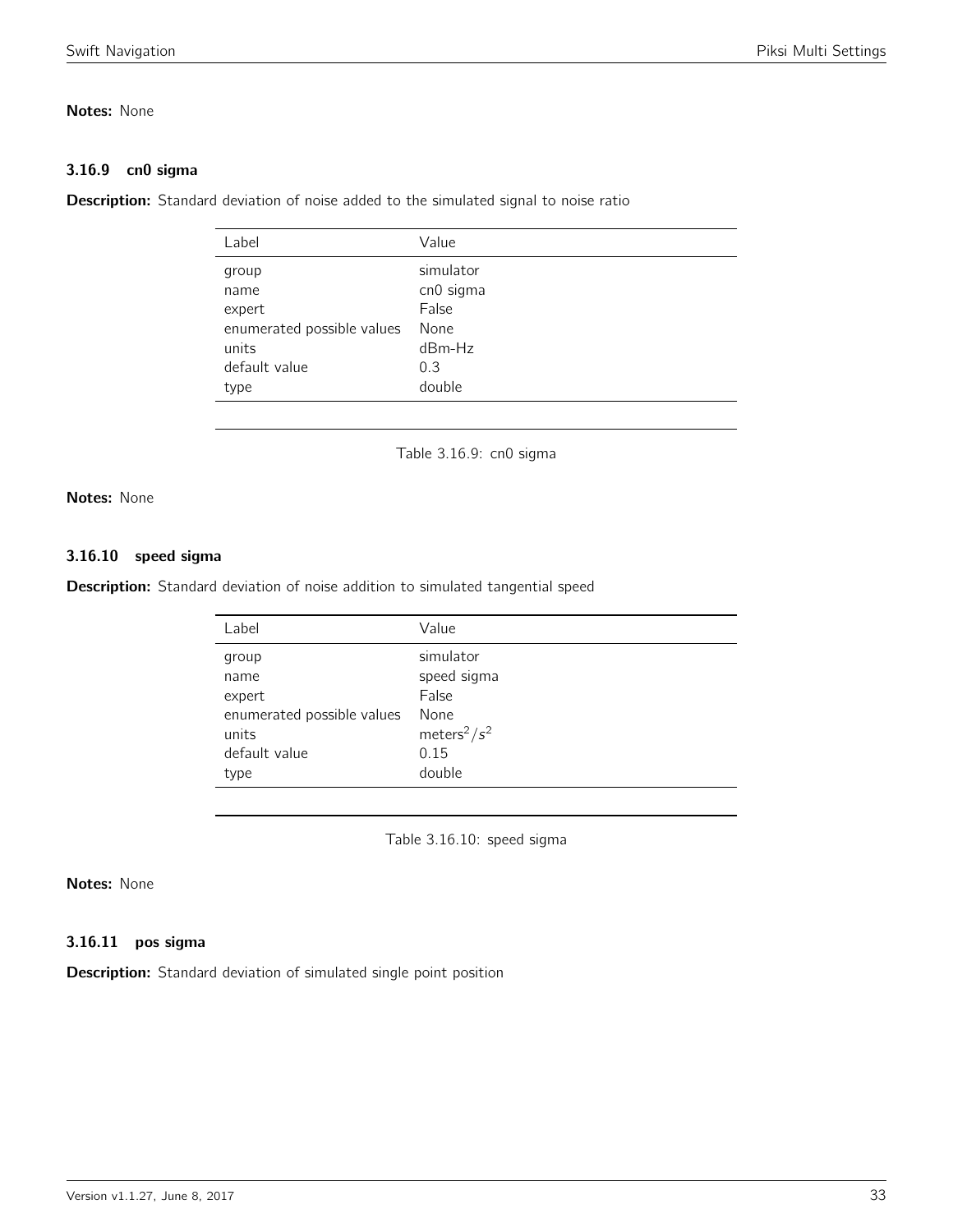<span id="page-33-0"></span>

| Label                      | Value               |
|----------------------------|---------------------|
| group                      | simulator           |
| name                       | pos sigma           |
| expert                     | False               |
| enumerated possible values | None                |
| units                      | meters <sup>2</sup> |
| default value              | 1.5                 |
| type                       | double              |

Table 3.16.11: pos sigma

### Notes: None

### 3.16.12 num sats

<span id="page-33-1"></span>**Description:** The number of satellites for the simulator

| Label                      | Value     |
|----------------------------|-----------|
| group                      | simulator |
| name                       | num sats  |
| expert                     | False     |
| enumerated possible values | None      |
| units                      | N/A       |
| default value              | 9         |
| type                       | integer   |

Table 3.16.12: num sats

### Notes: None

### 3.16.13 enabled

Description: Toggles the Piksi internal simulator on and off

| Label                      | Value                |
|----------------------------|----------------------|
| group<br>name              | simulator<br>enabled |
| expert                     | False                |
| enumerated possible values | true, false          |
| units                      | N/A                  |
| default value              | False                |
| type                       | boolean              |
|                            |                      |

Table 3.16.13: enabled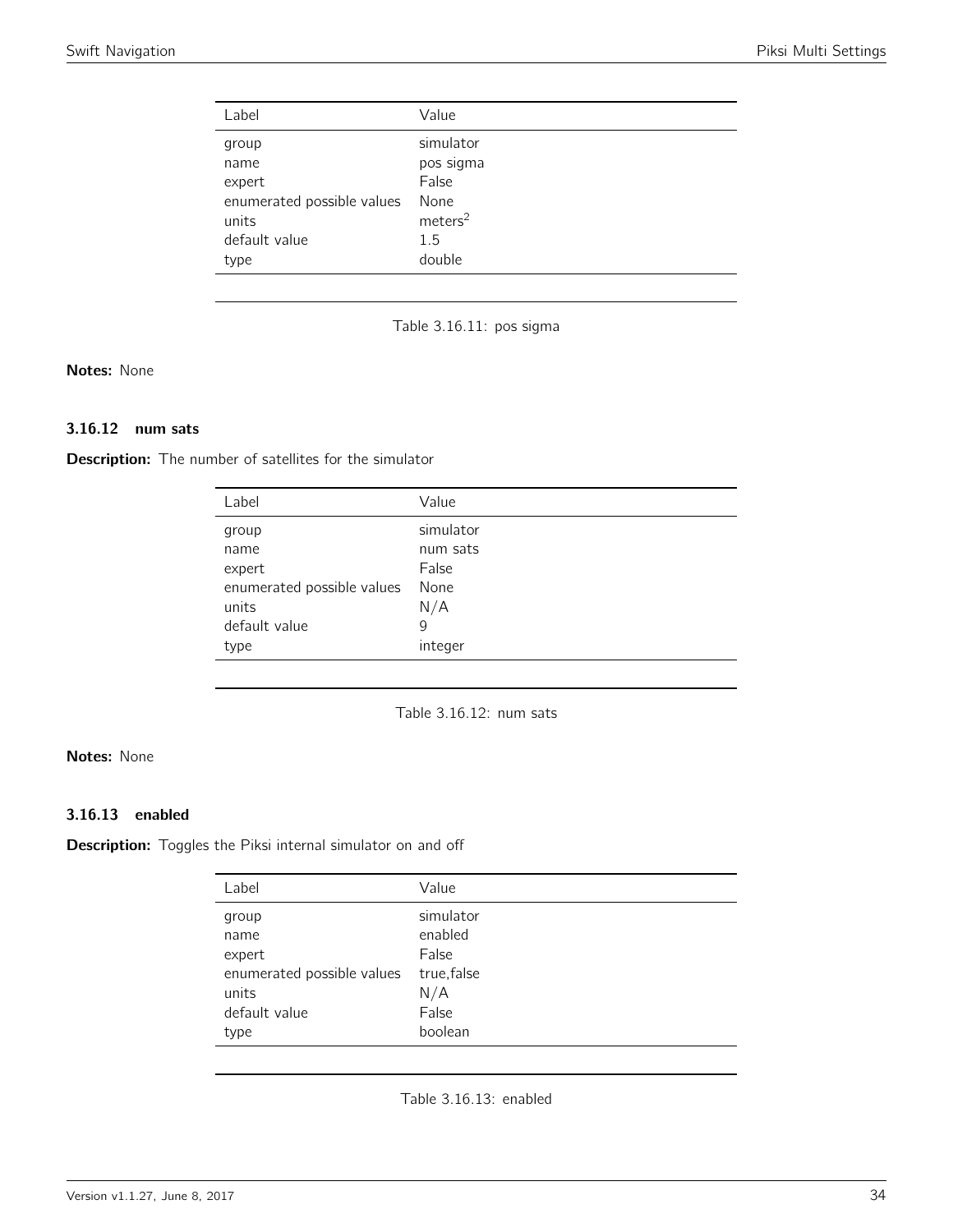Notes: The Piksi simulator will provide simulated outputs of a stationary base station and the Local Piksi moving in a circle around the base station. The simulator is intended to aid in system integration by providing realistic looking outputs but does not faithfully simulate every aspect of device operation.

## <span id="page-34-0"></span>3.17 skylark

### 3.17.1 enable

<span id="page-34-1"></span>Description: Enable Skylark client

| Label                      | Value       |
|----------------------------|-------------|
| group                      | skylark     |
| name                       | enable      |
| expert                     | True        |
| enumerated possible values | True, False |
| units                      | N/A         |
| default value              | False       |
| type                       | boolean     |

Table 3.17.1: enable

Notes: If True, Skyark client will be used.

### 3.17.2 url

Description: Skylark URL to use

| Value   |
|---------|
| skylark |
| url     |
| True    |
| None    |
| N/A     |
| N/A     |
| string  |
|         |

Table 3.17.2: url

Notes: URL to use with Skylark client. Skylark must be enabled to use this setting.

## <span id="page-34-2"></span>3.18 solution

### 3.18.1 known baseline d

Description: Determines the baseline vector for the "init known baseline" feature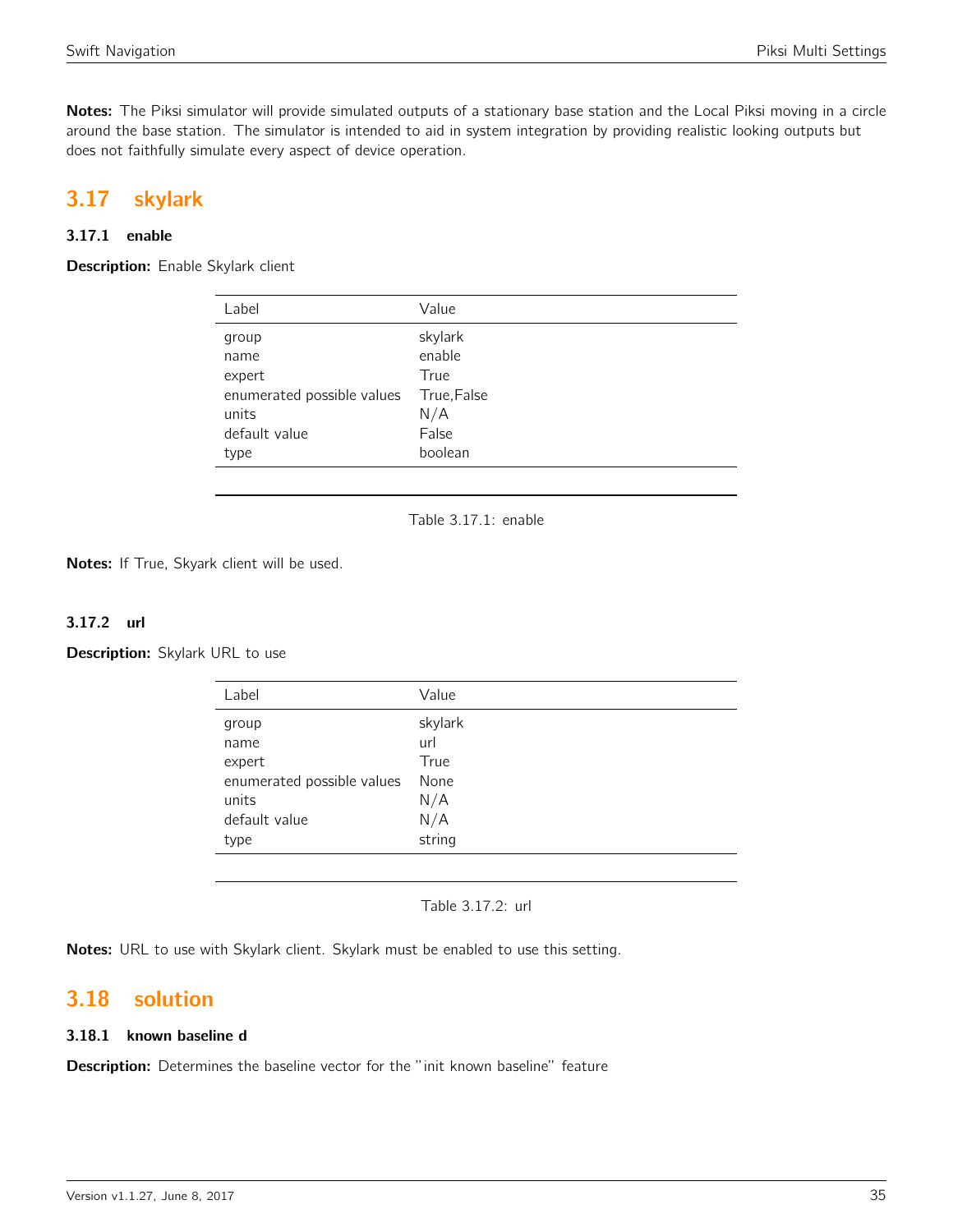<span id="page-35-0"></span>

| Label                      | Value            |
|----------------------------|------------------|
| group                      | solution         |
| name                       | known baseline d |
| expert                     | False            |
| enumerated possible values | None             |
| units                      | meters           |
| default value              | 0                |
| type                       | double           |
|                            |                  |



Notes: This sets the number of meters that the rover is Down from the base station when the "init known baseline" feature is used.

#### 3.18.2 known baseline e

<span id="page-35-1"></span>Description: Determines the baseline vector for the "init known baseline" feature

| Label                      | Value            |
|----------------------------|------------------|
| group                      | solution         |
| name                       | known baseline e |
| expert                     | False            |
| enumerated possible values | None             |
| units                      | meters           |
| default value              | 0                |
| type                       | double           |
|                            |                  |



Notes: This sets the number of meters that the rover is East from the base station when the "init known baseline" feature is used.

#### 3.18.3 known baseline n

<span id="page-35-2"></span>**Description:** Determines the baseline vector for the "init known baseline" feature

| Label                      | Value            |
|----------------------------|------------------|
| group                      | solution         |
| name                       | known baseline n |
| expert                     | False            |
| enumerated possible values | None             |
| units                      | meters           |
| default value              | $\cup$           |
| type                       | double           |
|                            |                  |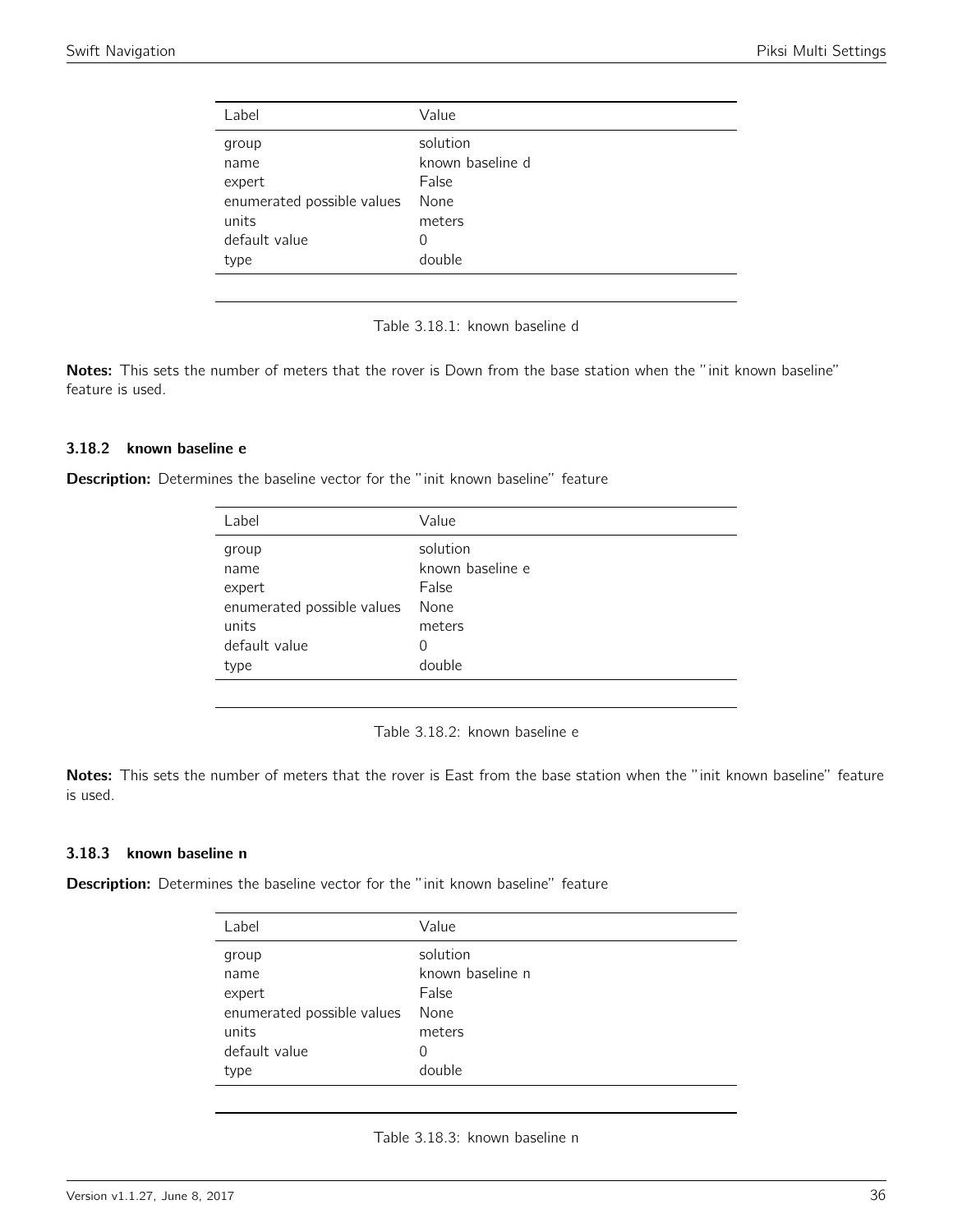Notes: This sets the number of meters that the rover is North from the base station when the "init known baseline" feature is used.

### 3.18.4 dgnss filter

<span id="page-36-0"></span>**Description:** Determines the type of carrier phase ambiguity resolution that the Piksi will attempt to achieve

| Label                      | Value        |
|----------------------------|--------------|
| group                      | solution     |
| name                       | dgnss filter |
| expert                     | True         |
| enumerated possible values | Fixed, Float |
| units                      | N/A          |
| default value              | Fixed        |
| type                       | enum         |
|                            |              |

Table 3.18.4: dgnss filter

Notes: If "fixed", the Piksi will output a integer fixed ambiguity estimate. If no fixed solution is available, it will revert to the float solution. If "float", the device will only output the float ambiguity estimate. This settings is not used by Piksi Multi.

### 3.18.5 disable klobuchar correction

<span id="page-36-1"></span>**Description:** Disable Klobuchar ionospheric corrections

| Value                        |
|------------------------------|
| solution                     |
| disable klobuchar correction |
| True                         |
| True, False                  |
| N/A                          |
| False                        |
| boolean                      |
|                              |

Table 3.18.5: disable klobuchar correction

Notes: If True, Klobuchar ionospheric corrections will not be applied.

### 3.18.6 send heading

**Description:** Enables SBP heading output. Heading is calculated from base station to rover and represents the inverse tangent of the north and east components of the baseline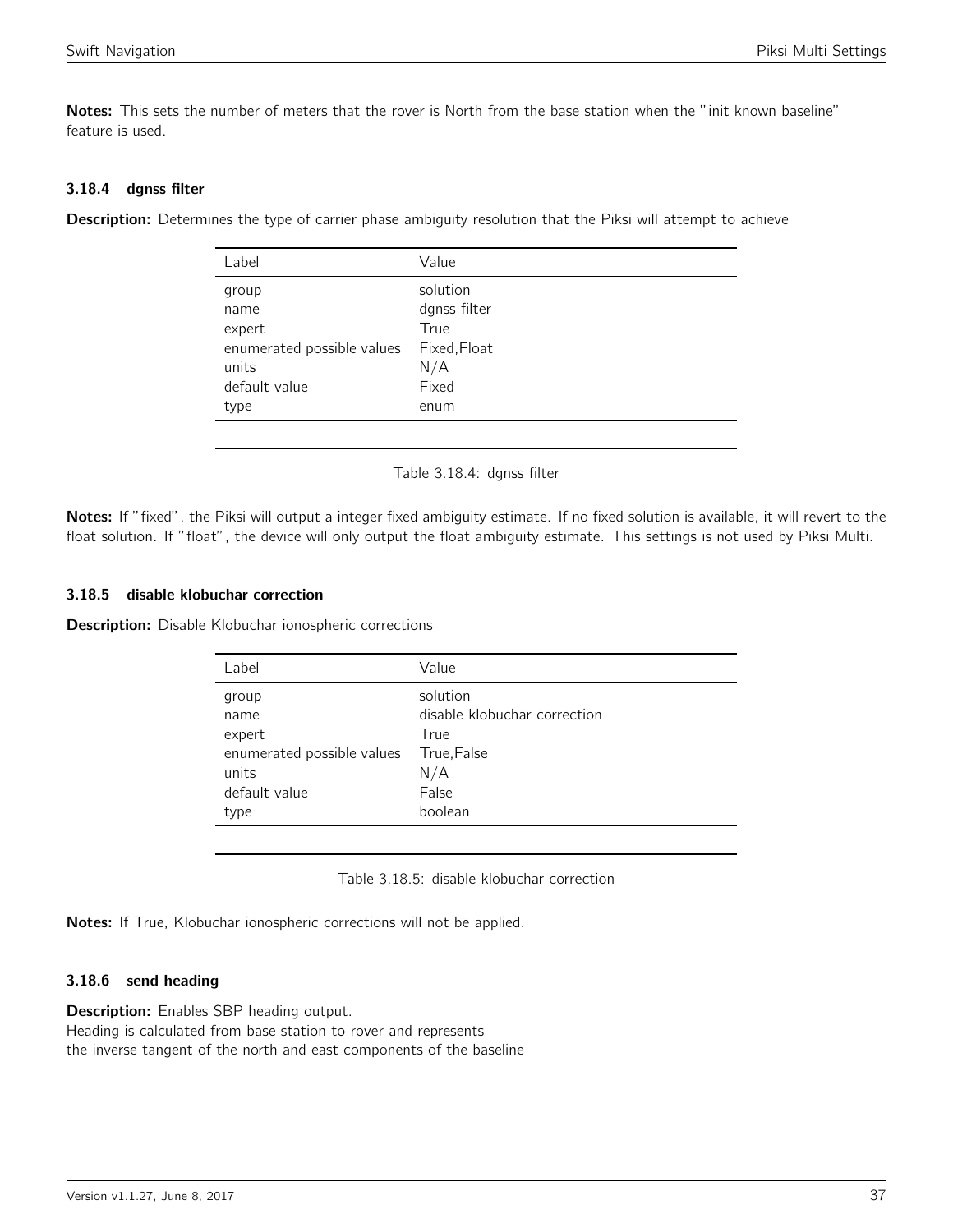<span id="page-37-0"></span>

| Label                      | Value        |
|----------------------------|--------------|
| group                      | solution     |
| name                       | send heading |
| expert                     | False        |
| enumerated possible values | True, False  |
| units                      | N/A          |
| default value              | False        |
| type                       | boolean      |
|                            |              |

Table 3.18.6: send heading

Notes: No smoothing or additional processing is provided to improve heading output.

The heading feature requires the following additional settings

Time Matched Mode

Equal Observation rate between both base and rover

The observation rate will also determine the heading output rate and is defined as "soln freq" / "output every n obs"

### 3.18.7 output every n obs

<span id="page-37-1"></span>**Description:** Integer divisor of solution frequency for which the observations will be output

| Label                      | Value              |
|----------------------------|--------------------|
| group                      | solution           |
| name                       | output every n obs |
| expert                     | False              |
| enumerated possible values | None               |
| units                      | N/A                |
| default value              | 10                 |
| type                       | integer            |
|                            |                    |

Table 3.18.7: output every n obs

Notes: For instance, if the solution frequency (soln\_freq) is 10 Hz, and the output\_every\_n\_obs setting is 10, it means that the observation output will occur at a rate of 1 Hz. Since the observations are the information used by the Piksi receiving corrections from the connected Piksi, this determines the rate of information sharing for RTK solution output. This parameter is designed to tune the rate at which correction information is passed from one Piksi to the other as to efficiently use radio modem bandwidth and fit with user applications.

### 3.18.8 disable raim

**Description:** Receiver Autonomous Integrity Monitoring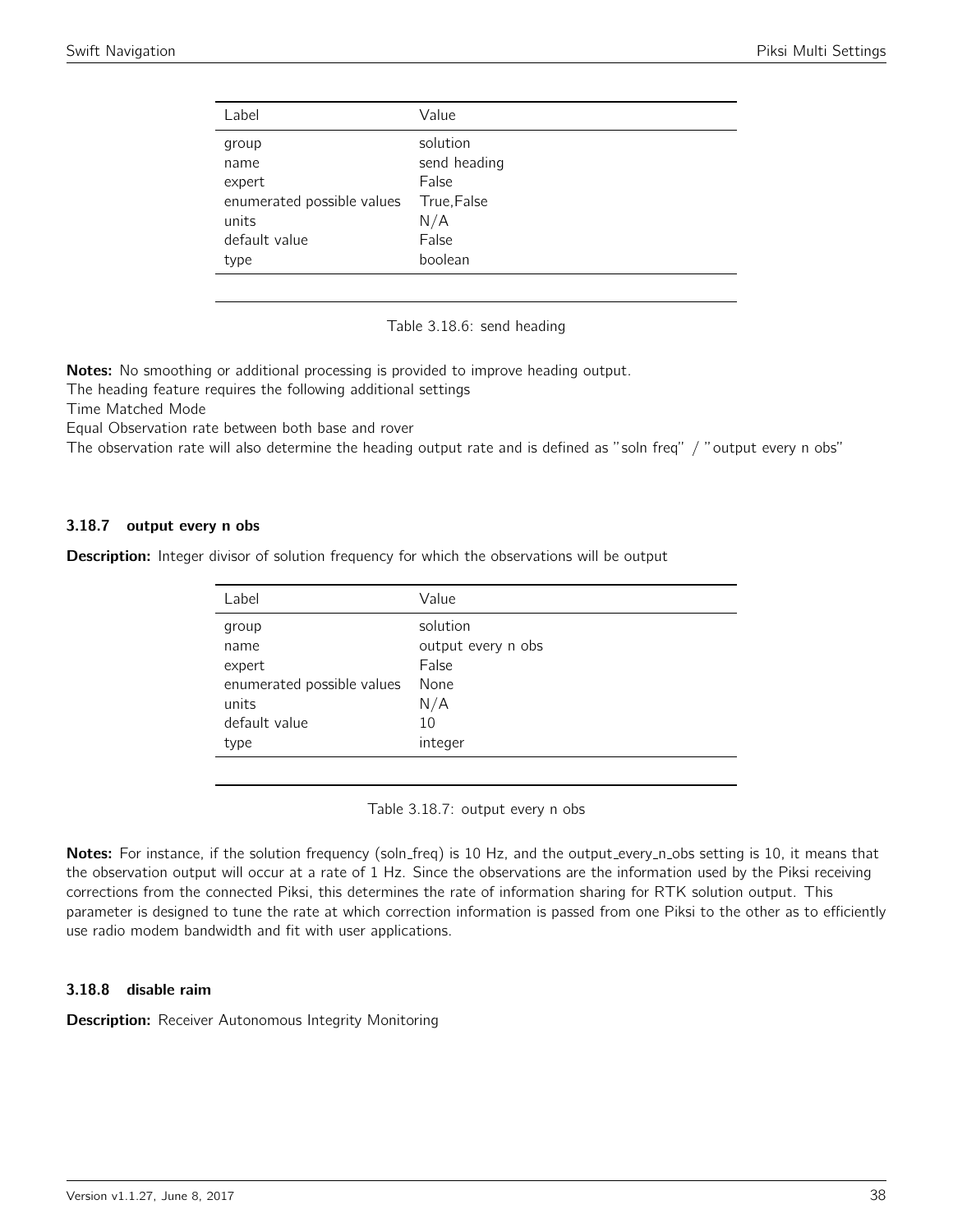<span id="page-38-0"></span>

| Label                      | Value        |
|----------------------------|--------------|
| group                      | solution     |
| name                       | disable raim |
| expert                     | True         |
| enumerated possible values | True, False  |
| units                      | None         |
| default value              | False        |
| type                       | boolean      |
|                            |              |

Table 3.18.8: disable raim

Notes: If True, RAIM checks will not be performed.

### 3.18.9 heading offset

<span id="page-38-1"></span>**Description:** Rotate the heading output

| Label                      | Value          |
|----------------------------|----------------|
| group                      | solution       |
| name                       | heading offset |
| expert                     | False          |
| enumerated possible values | N/A            |
| units                      | degrees        |
| default value              | None           |
| type                       | double         |

Table 3.18.9: heading offset

Notes: Adds an offset to the heading output to rotate the heading vector to align the baseline heading with a desired 0 heading. Valid values are -180.0 to 180.0 degrees

#### 3.18.10 elevation mask

<span id="page-38-2"></span>**Description:** SPP / RTK solution elevation mask

| Label                      | Value          |
|----------------------------|----------------|
| group                      | solution       |
| name                       | elevation mask |
| expert                     | False          |
| enumerated possible values | None           |
| units                      | degrees        |
| default value              | 10             |
| type                       | float          |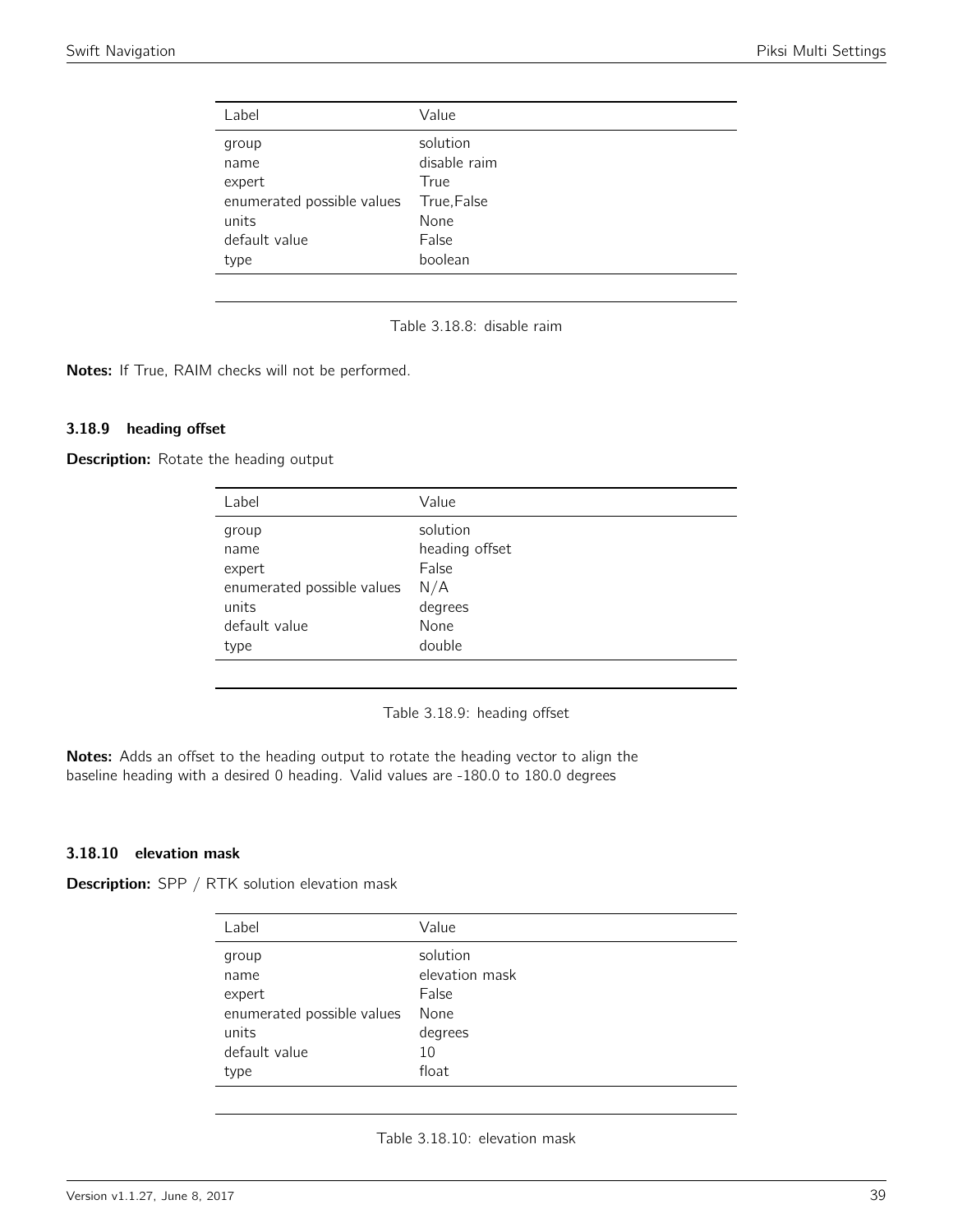Notes: Satellites must be above the horizon by at least this angle before they will be used in a solution.

#### 3.18.11 dgnss solution mode

<span id="page-39-0"></span>**Description:** Selects the type of RTK solution to output

| Label                      | Value                               |
|----------------------------|-------------------------------------|
| group                      | solution                            |
| name                       | dgnss solution mode                 |
| expert                     | False                               |
| enumerated possible values | Low Latency, Time Matched, No DGNSS |
| units                      | N/A                                 |
| default value              | Low Latency                         |
| type                       | enum                                |
|                            |                                     |

Table 3.18.11: dgnss solution mode

Notes: A "Low Latency" solution uses an internal model of anticipated satellite observations to provide RTK output with minimal latency but slightly reduced accuracy. "Low Latency" mode assumes that the base station is stationary. For applications where accuracy is desired over timeliness or when both Piksi's are moving, "Time Matched" mode can be chosen. This means that the RTK output will require a corresponding set of correction observations for each timestamp. When "No DGNSS" is chosen, no differential output will be attempted by Piksi.

### 3.18.12 soln freq

<span id="page-39-1"></span>**Description:** The frequency at which a position solution is computed

| Label                      | Value     |
|----------------------------|-----------|
| group                      | solution  |
| name                       | soln freq |
| expert                     | False     |
| enumerated possible values | None      |
| units                      | Hz        |
| default value              | 10        |
| type                       | integer   |
|                            |           |

Table 3.18.12: soln freq

Notes: None

#### 3.18.13 correction age max

**Description:** The maximum age of corrections for which an RTK solution will be generated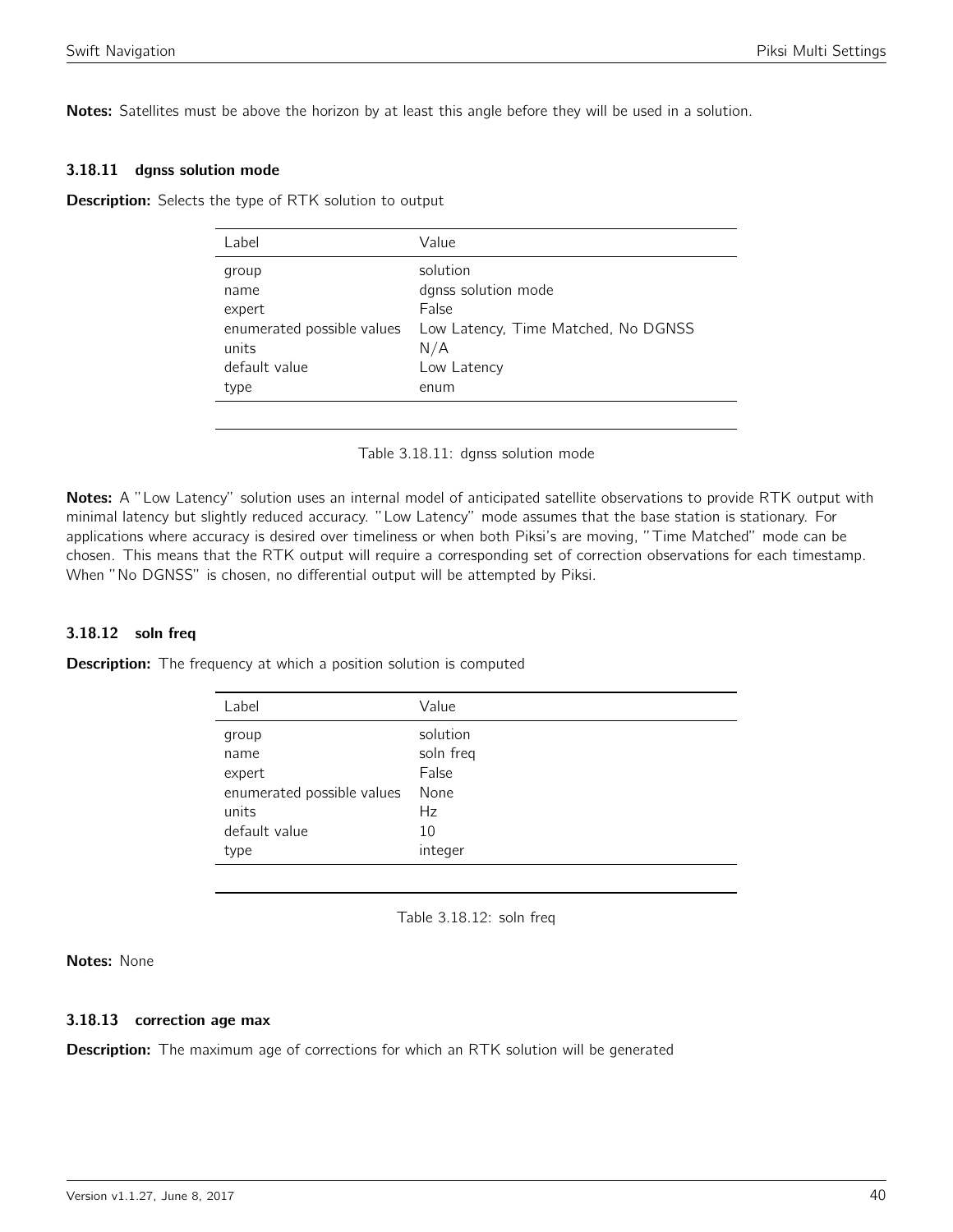| Label                      | Value              |
|----------------------------|--------------------|
| group                      | solution           |
| name                       | correction age max |
| expert                     | False              |
| enumerated possible values | None               |
| units                      | seconds            |
| default value              | 30                 |
| type                       | float              |

Table 3.18.13: correction age max

### Notes: None

# <span id="page-40-0"></span>3.19 standalone logging

#### 3.19.1 file duration

<span id="page-40-1"></span>Description: Duration of each logfile

| Label         | Value              |
|---------------|--------------------|
| group         | standalone logging |
| expert        | False              |
| units         | minutes            |
| default value | 10                 |
| type          | int                |
| name          | file duration      |
|               |                    |

Table 3.19.1: file duration

Notes: Sets the number of minutes to output to each standalone log file before opening the next one. If this setting is changed while logging is enabled, it will go into effect immediately which will close the current file if its length exceeds the new duration.

### 3.19.2 max fill

<span id="page-40-2"></span>Description: Maximum storage device usage

| Label           | Value                       |
|-----------------|-----------------------------|
| group<br>expert | standalone logging<br>False |
| units           | percent                     |
| default value   | 95                          |
| type            | int                         |
| name            | max fill                    |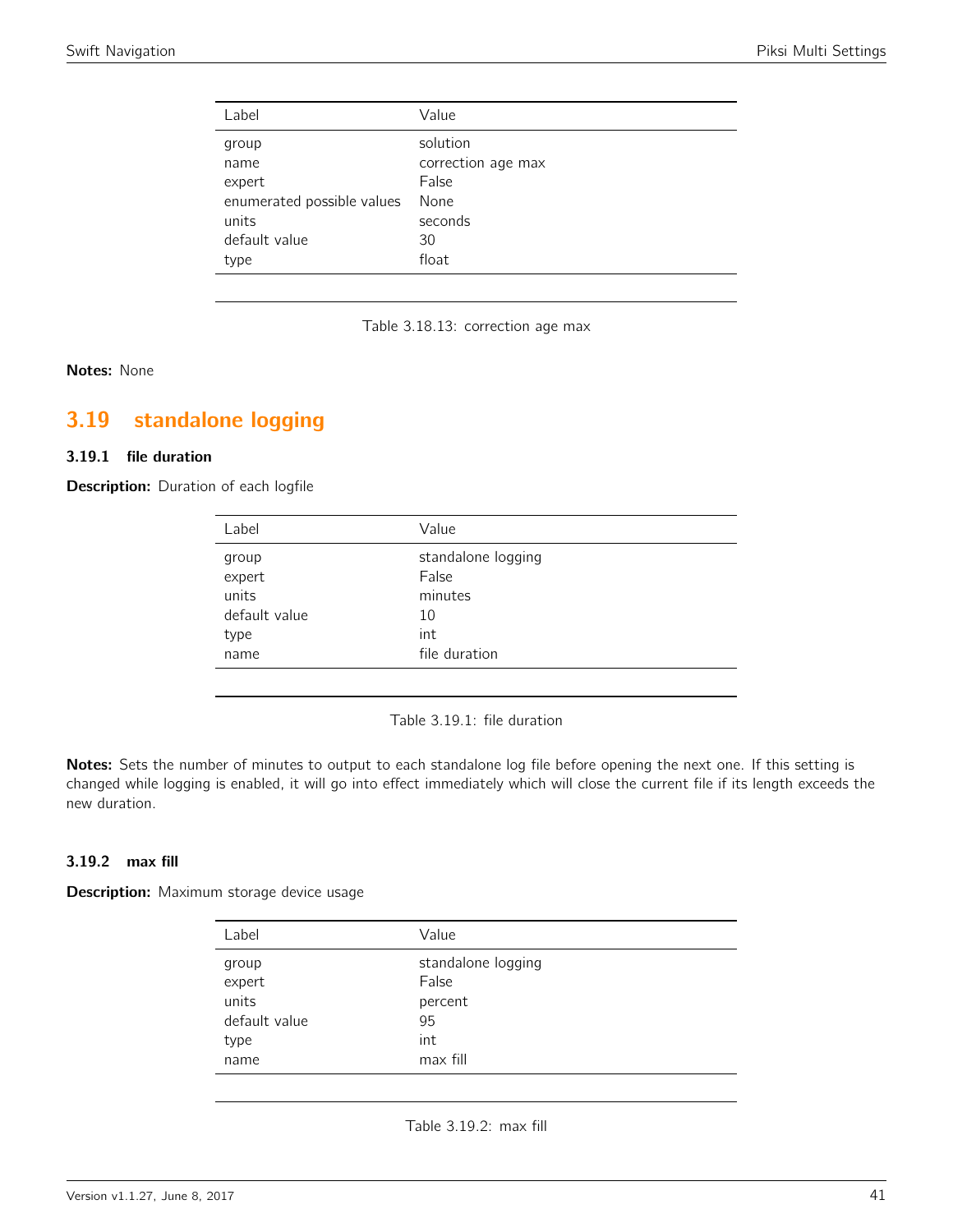Notes: Sets a limit on how full the storage device can be before logging is stopped. If the drive is more than this percent full, no new log files will be created and a warning will be logged every 30 seconds. If this setting is changed while logging is enabled, it will go into effect on the next file that is created.

### 3.19.3 enable

<span id="page-41-0"></span>Description: Standalone logging enabled

| Label                                                     | Value                                                            |
|-----------------------------------------------------------|------------------------------------------------------------------|
| group<br>expert<br>units<br>default value<br>type<br>name | standalone logging<br>False<br>N/A<br>False<br>boolean<br>enable |
|                                                           |                                                                  |

Table 3.19.3: enable

Notes: Setting this to true triggers the logger to start trying to write logs to the output directory. Setting this to false will immediately close the current file and stop logging. Reenabling logging will increment the session counter which is reflected in the log file names (see USB Logging File Output section).

### 3.19.4 output directory

Description: Standalone logging path

| Label                                                     | Value                                                                               |
|-----------------------------------------------------------|-------------------------------------------------------------------------------------|
| group<br>expert<br>units<br>default value<br>type<br>name | standalone logging<br>False<br>N/A<br>/media/sda $1/$<br>string<br>output directory |
|                                                           |                                                                                     |

Table 3.19.4: output directory

Notes: Sets the paths in which to write logs. A warning will be logged every 30 seconds if this path is invalid or unavailable. The system will not create a folder that does not exist. If this setting is changed while logging is enabled, it will go into effect on the next file that is created.

## <span id="page-41-1"></span>3.20 surveyed position

### 3.20.1 broadcast

**Description:** Broadcast surveyed base station position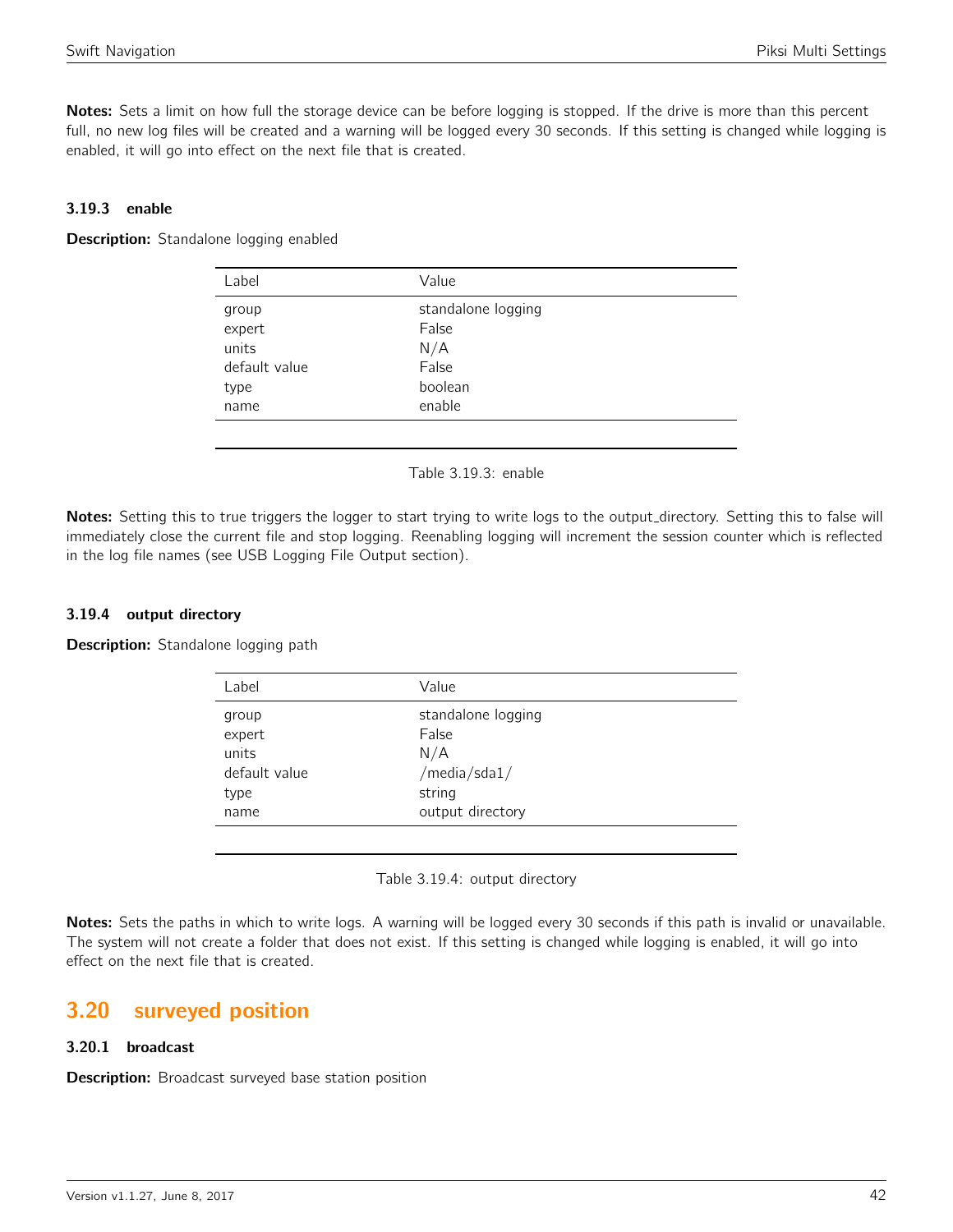<span id="page-42-0"></span>

| Label                      | Value             |
|----------------------------|-------------------|
| group                      | surveyed position |
| name                       | <b>broadcast</b>  |
| expert                     | False             |
| enumerated possible values | true, false       |
| units                      | None              |
| default value              | False             |
| type                       | boolean           |
|                            |                   |



Notes: This flag ultimately determines whether the SBP message with identifier MSG\_BASE\_POS\_ECEF will be calculated and sent. Logically, setting this attribute to "true" sets the Local Piksi as a base station and configures the unit to send its surveyed position coordinates to the other Piksi(s) with which the base station is communicating. If "true", the remote Piksi that receives the surveyed position will calculate and communicate a pseudo absolute RTK position based upon the received position.

### 3.20.2 surveyed alt

<span id="page-42-1"></span>Description: Surveyed altitude of the Piksi's antenna

| Label                      | Value             |
|----------------------------|-------------------|
| group                      | surveyed position |
| name                       | surveyed alt      |
| expert                     | False             |
| enumerated possible values | None              |
| units                      | meters            |
| default value              | 0                 |
| type                       | Double            |
|                            |                   |

Table 3.20.2: surveyed alt

Notes: This setting represents the altitude of the Piksi's antenna above the WGS84 ellipsoid, in meters. If surveyed position "broadcast" is set to "true", this coordinate will be communicated to remote Piksis for use in calculating their pseudo-absolute position. This value should be precise to 1 cm. Any errors in the surveyed position will directly affect the pseudo-absolute RTK position measurement reported by the Rover.

### 3.20.3 surveyed lat

**Description:** Surveyed latitude of the Piksi's antenna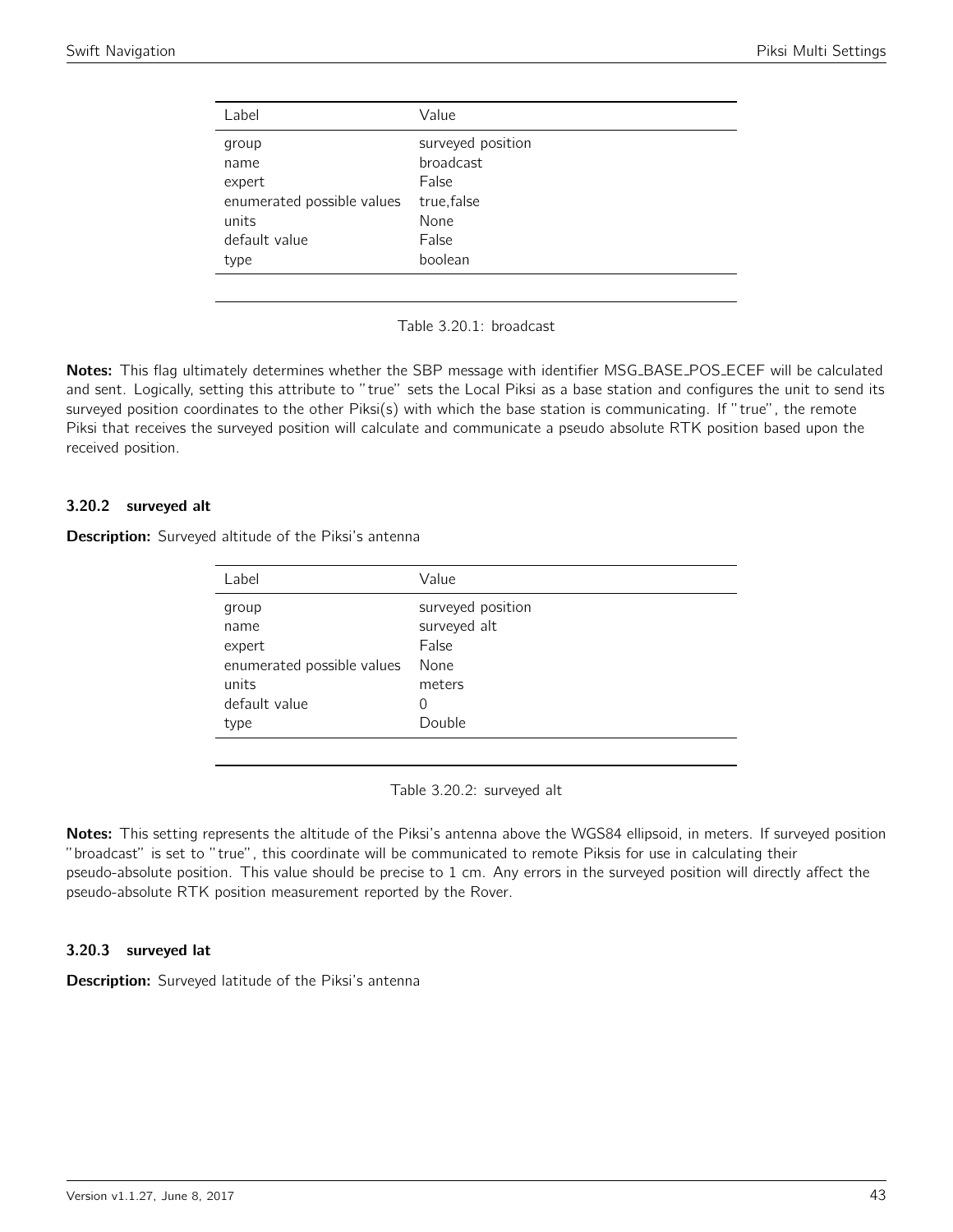<span id="page-43-0"></span>

| Label                      | Value             |
|----------------------------|-------------------|
| group                      | surveyed position |
| name                       | surveyed lat      |
| expert                     | False             |
| enumerated possible values | None              |
| units                      | degrees           |
| default value              | 0                 |
| type                       | Double            |
|                            |                   |

Table 3.20.3: surveyed lat

Notes: This setting represents the latitude of the local Piksi's antenna, expressed in decimal degrees relative to the equator (north  $=$  positive, south  $=$  negative). If surveyed position "broadcast" is set to "true", the coordinate will be communicated to remote Piksis for use in calculating their pseudo-absolute RTK position. The value should be as accurate as possible and should have precision to at least 7 digits following the decimal point. For reference, 1e-7 degrees of latitude is about 1.1 cm on the surface of the earth. Any errors in the surveyed position will directly affect the pseudo-absolute RTK position measurement reported by the remote Piksi.

### 3.20.4 surveyed lon

Description: Surveyed longitude of the Piksi's antenna

| Value             |
|-------------------|
| surveyed position |
| surveyed lon      |
| False             |
| None              |
| degrees           |
| 0                 |
| Double            |
|                   |

Table 3.20.4: surveyed lon

Notes: This setting represents the longitude of the local Piksi's antenna, expressed in decimal degrees relative to the Prime Meridian (east  $=$  positive, west  $=$  negative). If surveyed position "broadcast" is set to "true", the coordinate will be communicated to remote Piksis for use in calculating their pseudo-absolute RTK position. The value should be as accurate as possible and should have precision to at least 7 digits following the decimal point. For reference, 1e-7 degrees of longitude at 35 degree latitude is about 1 cm. Any errors in the surveyed position will directly affect the pseudo-absolute RTK position measurement reported by the remote Piksi.

## <span id="page-43-1"></span>3.21 system info

### 3.21.1 firmware build id

Description: Full build id for firmware version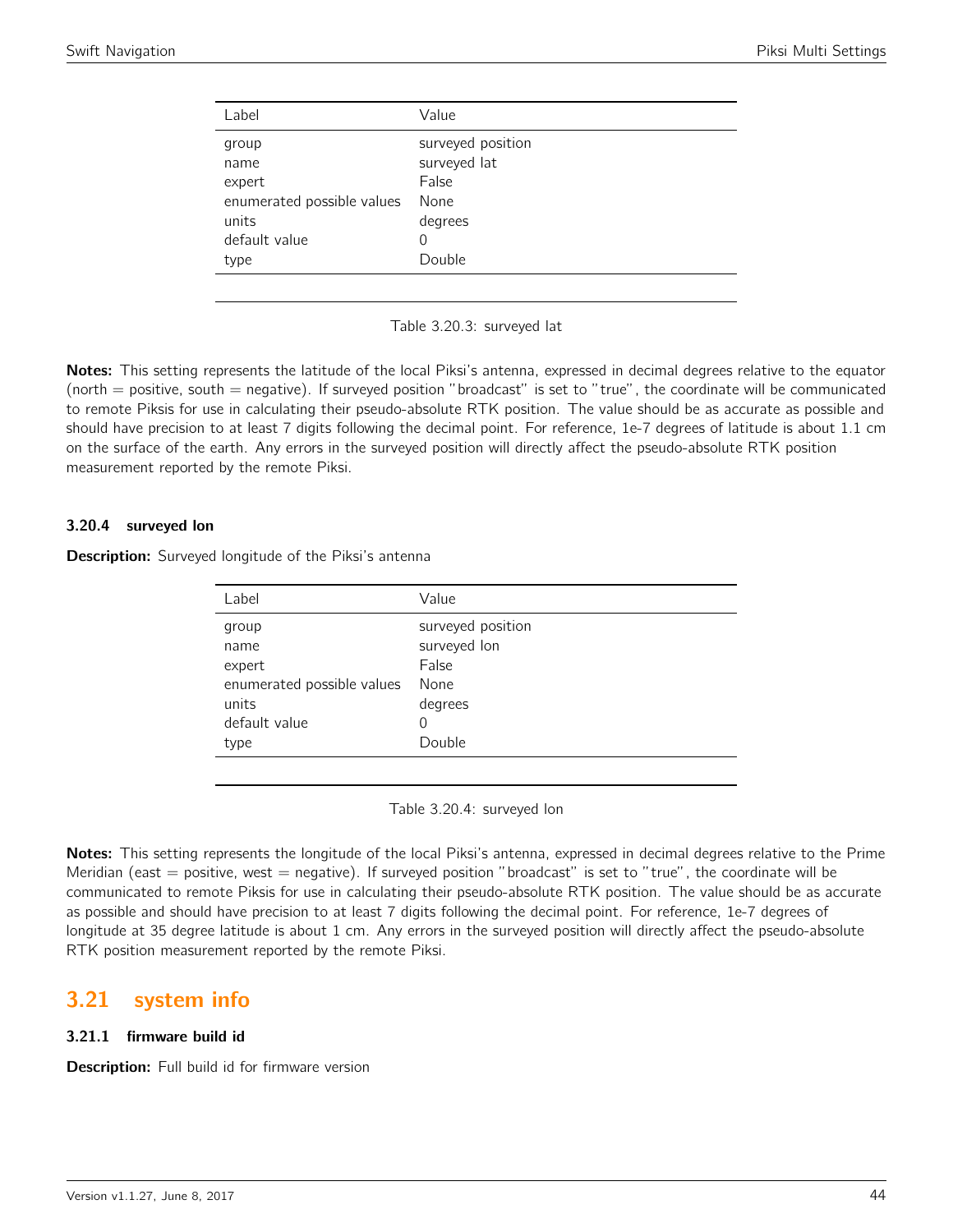<span id="page-44-0"></span>

| Label                      | Value             |
|----------------------------|-------------------|
| group                      | system info       |
| name                       | firmware build id |
| expert                     | False             |
| enumerated possible values | None              |
| units                      | N/A               |
| default value              | N/A               |
| type                       | string            |
|                            |                   |



Notes: For user generated images, this will appear the same as the command "git describe -dirty". This is a read only setting.

#### 3.21.2 firmware version

<span id="page-44-1"></span>Description: Indicates the firmware version for the Local Piksi

| Label                      | Value            |
|----------------------------|------------------|
| group                      | system info      |
| name                       | firmware version |
| expert                     | False            |
| enumerated possible values | None             |
| units                      | N/A              |
| default value              | N/A              |
| type                       | string           |
|                            |                  |

| Table 3.21.2: firmware version |  |  |  |  |
|--------------------------------|--|--|--|--|
|--------------------------------|--|--|--|--|

Notes: The git hash is removed from this version identifier. This is a read only setting.

#### 3.21.3 nap channels

<span id="page-44-2"></span>Description: Number of channels in SwiftNap FPGA

| Label                      | Value        |
|----------------------------|--------------|
| group                      | system info  |
| name                       | nap channels |
| expert                     | True         |
| enumerated possible values | None         |
| units                      | N/A          |
| default value              | 24           |
| type                       | string       |

Table 3.21.3: nap channels

Notes: This is a read only setting.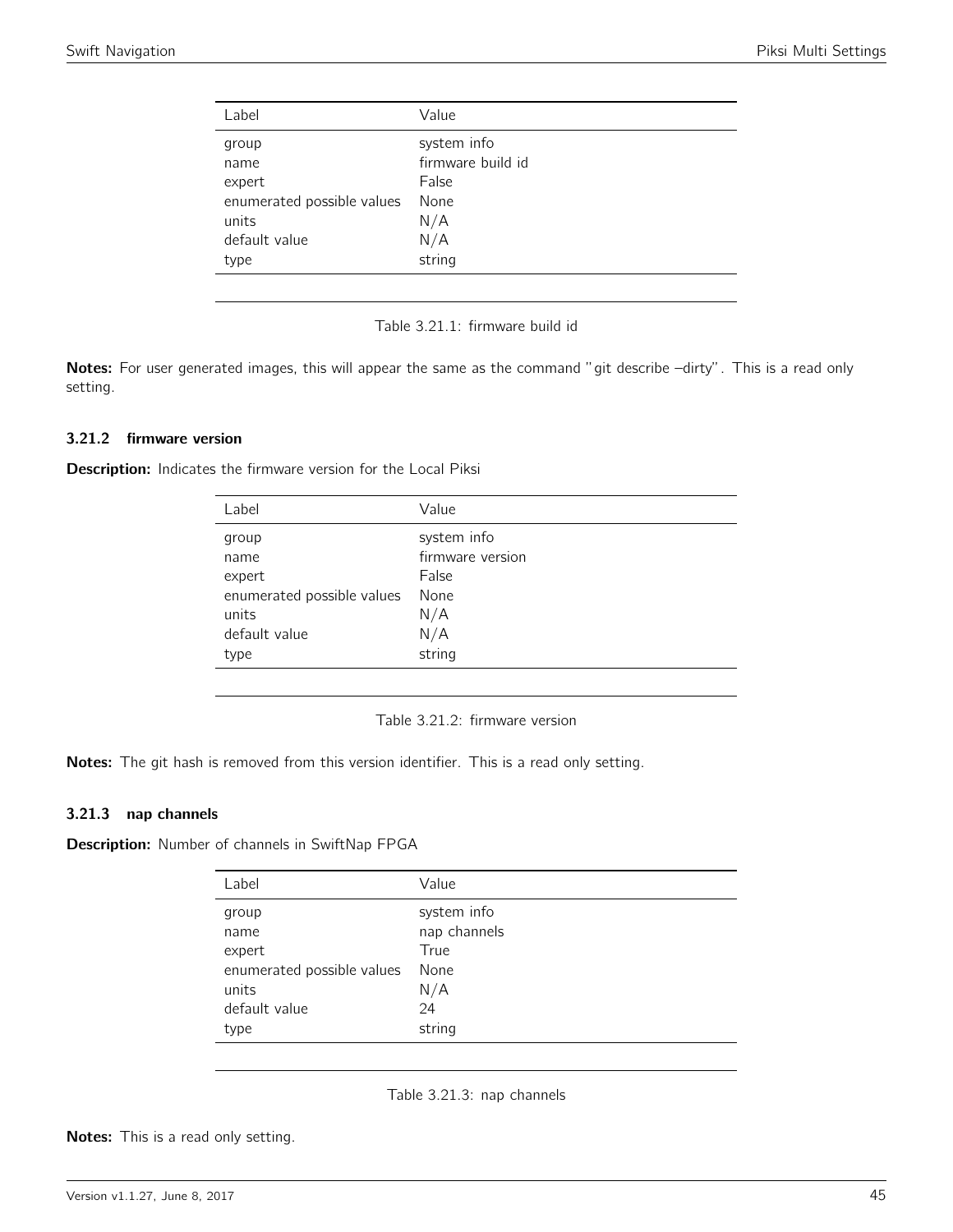### 3.21.4 mac address

<span id="page-45-0"></span>

| <b>Description:</b> The MAC address of the Piksi |  |  |  |  |
|--------------------------------------------------|--|--|--|--|
|--------------------------------------------------|--|--|--|--|

| Label                      | Value       |
|----------------------------|-------------|
| group                      | system info |
| name                       | mac address |
| expert                     | False       |
| enumerated possible values | None        |
| units                      | N/A         |
| default value              | N/A         |
| type                       | string      |

Table 3.21.4: mac address

Notes: This is a read only setting.

#### 3.21.5 sbp sender id

<span id="page-45-1"></span>

| Description: The SBP sender ID for any messages sent by the device |  |
|--------------------------------------------------------------------|--|
|--------------------------------------------------------------------|--|

| Label                      | Value         |
|----------------------------|---------------|
| group                      | system info   |
| name                       | sbp sender id |
| expert                     | False         |
| enumerated possible values | None          |
| units                      | N/A           |
| default value              | N/A           |
| type                       | string        |
|                            |               |

Table 3.21.5: sbp sender id

Notes: ID value is equal to the lower 16 bits of the UUID. This is a read only setting.

### 3.21.6 uuid

<span id="page-45-2"></span>**Description:** The UUID of the Piksi

| Label                      | Value       |
|----------------------------|-------------|
| group                      | system info |
| name                       | uuid        |
| expert                     | False       |
| enumerated possible values | None        |
| units                      | N/A         |
| default value              | N/A         |
| type                       | string      |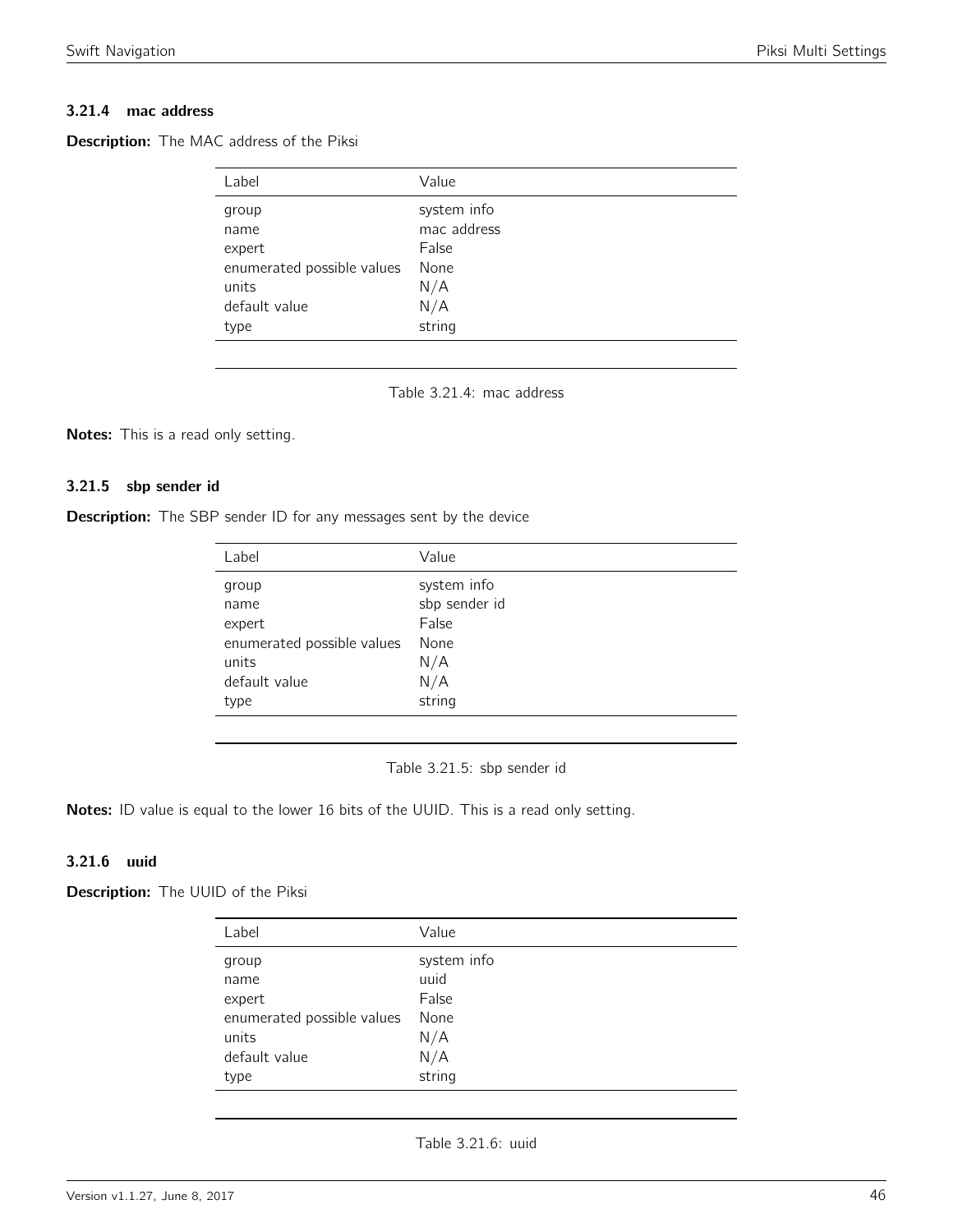Notes: The UUID is a universally unique identifier for this Piksi. The lower 16 bits of the UUID are used for the SBP Sender ID. This is a read only setting.

### 3.21.7 serial number

<span id="page-46-0"></span>Description: The serial number of the Piksi receiver

| Label                      | Value         |
|----------------------------|---------------|
| group                      | system info   |
| name                       | serial number |
| expert                     | False         |
| enumerated possible values | None          |
| units                      | N/A           |
| default value              | N/A           |
| type                       | integer       |
|                            |               |

Table 3.21.7: serial number

Notes: This number should match the number on the barcode on the board and cannot be modified.

#### 3.21.8 nap build date

<span id="page-46-1"></span>Description: build date for SwiftNap FPGA bitstream

| Label                                                          | Value                                 |
|----------------------------------------------------------------|---------------------------------------|
| group<br>name                                                  | system info<br>nap build date<br>True |
| expert<br>enumerated possible values<br>units<br>default value | None<br>N/A<br>N/A                    |
| type                                                           | string                                |

Table 3.21.8: nap build date

Notes: This is a read only setting.

#### 3.21.9 loader build date

Description: build date for boot loader (uboot)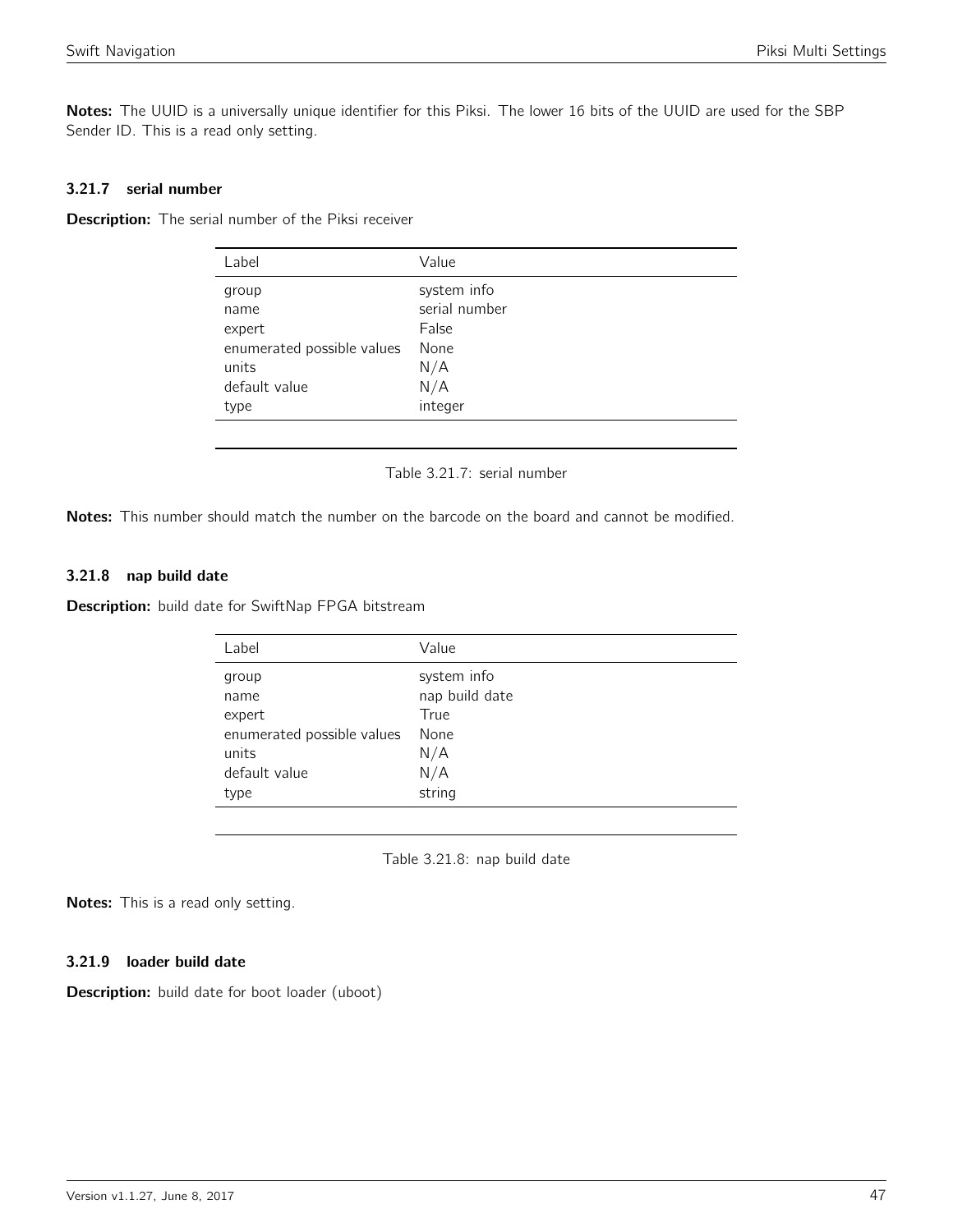<span id="page-47-0"></span>

| Value             |
|-------------------|
| system info       |
| loader build date |
| True              |
| None              |
| N/A               |
| N/A               |
| string            |
|                   |

Table 3.21.9: loader build date

Notes: This is a read only setting.

#### 3.21.10 pfwp build date

<span id="page-47-1"></span>Description: build date for real-time GNSS firmware (piksi\_firmware)

| Label                      | Value           |
|----------------------------|-----------------|
| group                      | system info     |
| name                       | pfwp build date |
| expert                     | True            |
| enumerated possible values | None            |
| units                      | N/A             |
| default value              | N/A             |
| type                       | string          |
|                            |                 |

Table 3.21.10: pfwp build date

Notes: This is a read only setting.

### 3.21.11 nap build id

<span id="page-47-2"></span>Description: build id for SwiftNap FPGA bitstream

| Label                      | Value        |
|----------------------------|--------------|
| group                      | system info  |
| name                       | nap build id |
| expert                     | True         |
| enumerated possible values | None         |
| units                      | N/A          |
| default value              | N/A          |
| type                       | string       |

Table 3.21.11: nap build id

Notes: This is a read only setting.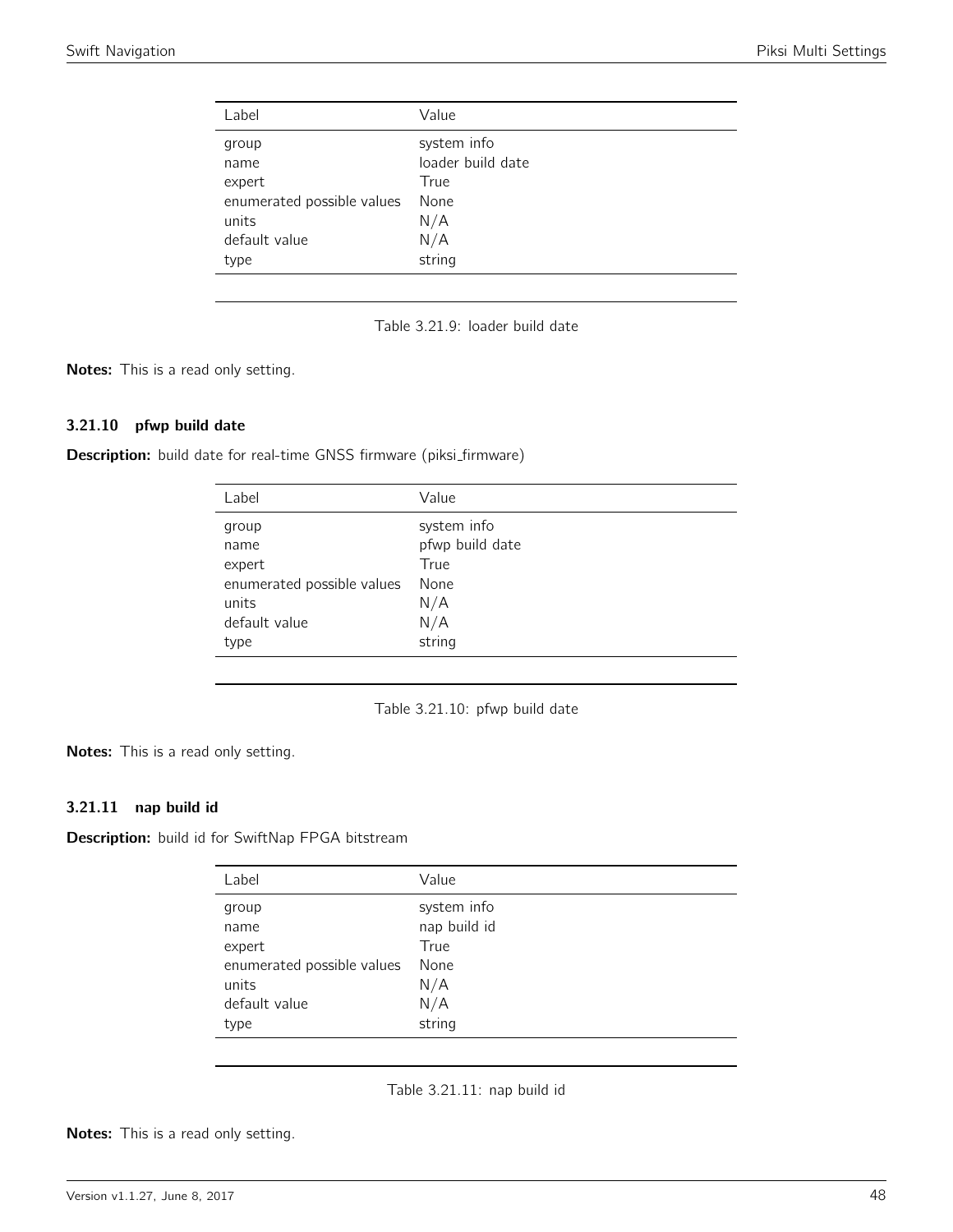### 3.21.12 loader build id

<span id="page-48-0"></span>Description: build id for loader (uboot)

| Label                                                                                   | Value                                                                  |
|-----------------------------------------------------------------------------------------|------------------------------------------------------------------------|
| group<br>name<br>expert<br>enumerated possible values<br>units<br>default value<br>type | system info<br>loader build id<br>True<br>None<br>N/A<br>N/A<br>string |
|                                                                                         |                                                                        |

Table 3.21.12: loader build id

Notes: This is a read only setting

### 3.21.13 pfwp build id

<span id="page-48-1"></span>

|  |  |  |  |  | Description: build id for real-time GNSS firmware (piksi_firmware) |
|--|--|--|--|--|--------------------------------------------------------------------|
|--|--|--|--|--|--------------------------------------------------------------------|

| Label                      | Value         |
|----------------------------|---------------|
| group                      | system info   |
| name                       | pfwp build id |
| expert                     | True          |
| enumerated possible values | None          |
| units                      | N/A           |
| default value              | N/A           |
| type                       | string        |

Table 3.21.13: pfwp build id

Notes: This is a read only setting.

### 3.21.14 firmware build date

<span id="page-48-2"></span>Description: firmware build date

| Label                      | Value               |
|----------------------------|---------------------|
| group                      | system info         |
| name                       | firmware build date |
| expert                     | False               |
| enumerated possible values | None                |
| units                      | N/A                 |
| default value              | N/A                 |
| type                       | string              |

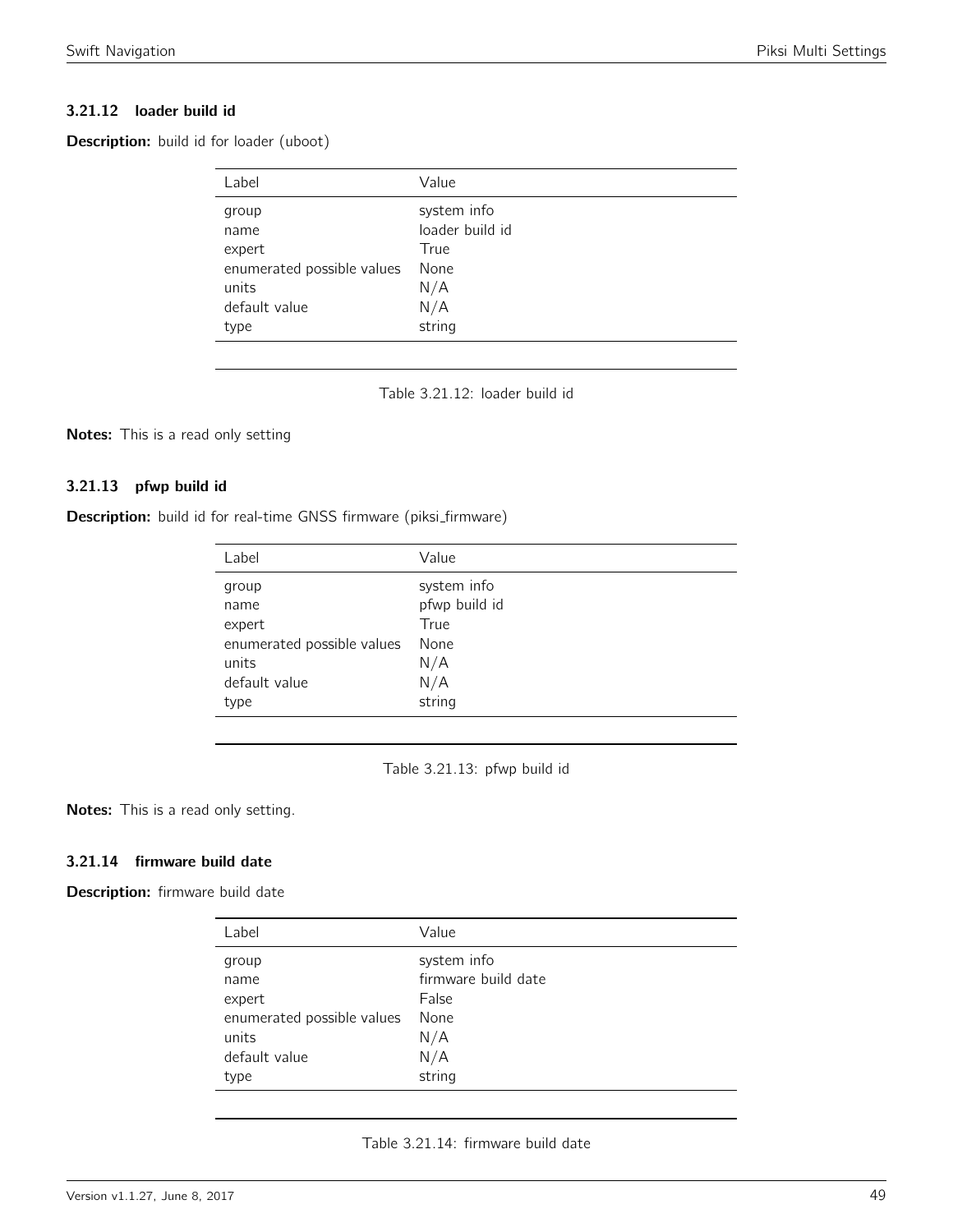Notes: This is a read only setting.

#### 3.21.15 hw revision

Description: hardware revision for Piksi

| Label                      | Value       |
|----------------------------|-------------|
| group                      | system info |
| name                       | hw revision |
| expert                     | False       |
| enumerated possible values | None        |
| units                      | N/A         |
| default value              | N/A         |
| type                       | string      |
|                            |             |

Table 3.21.15: hw revision

Notes: This is a read only setting.

## <span id="page-49-0"></span>3.22 system monitor

### 3.22.1 watchdog

<span id="page-49-1"></span>Description: Enable hardware watchdog timer to reset the Piksi if it locks up for any reason

| Label                      | Value          |
|----------------------------|----------------|
| group                      | system monitor |
| name                       | watchdog       |
| expert                     | True           |
| enumerated possible values | true, false    |
| units                      | N/A            |
| type                       | boolean        |
|                            |                |

Table 3.22.1: watchdog

Notes: You must reset the Piksi for changes to this setting to take effect.

### 3.22.2 heartbeat period milliseconds

Description: Period for sending the SBP\_HEARTBEAT messages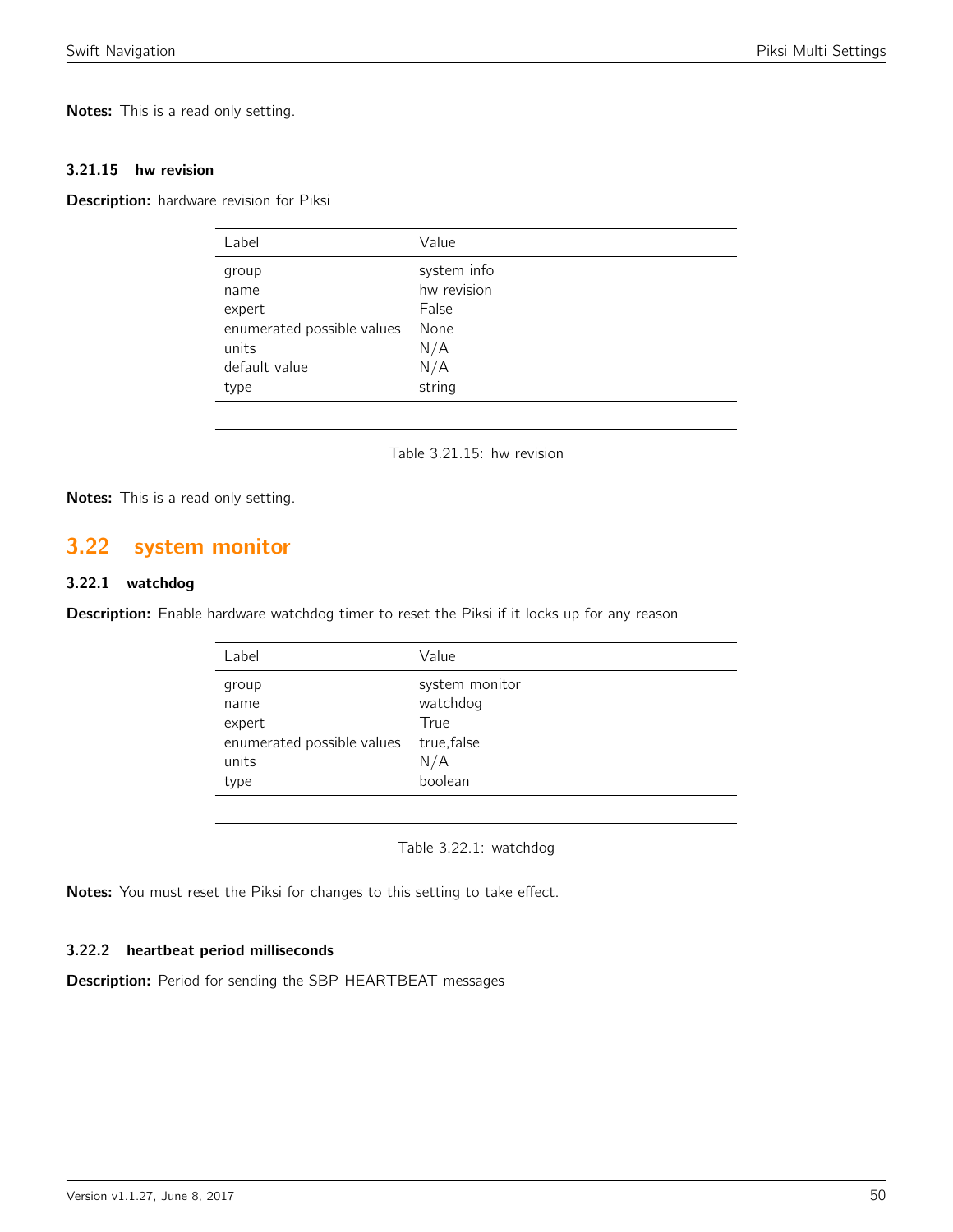| Label                      | Value                         |
|----------------------------|-------------------------------|
| group                      | system monitor                |
| name                       | heartbeat period milliseconds |
| expert                     | False                         |
| enumerated possible values | None                          |
| units                      | ms                            |
| default value              | 1000                          |
| type                       | integer                       |
|                            |                               |

Table 3.22.2: heartbeat period milliseconds

#### Notes: None

## <span id="page-50-0"></span>3.23 tcp server0

### 3.23.1 enabled sbp messages

<span id="page-50-1"></span>**Description:** Configure which messages should be sent on the port

| Label          | Value                               |
|----------------|-------------------------------------|
| group          | tcp server0<br>enabled sbp messages |
| name<br>expert | False                               |
| units          | N/A                                 |
| default value  | blank - all messages are enabled    |
| type           | string                              |

Table 3.23.1: enabled sbp messages

Notes: The enabled sbp messages settings is a list of message types and rate divisors that will be sent out of the interface. If left blank, all messages will be sent. If not blank, a comma separated list of SBP message IDs in base 10 integer format should be provided. Optionally, a divisor can be specified after the / character for each id. For example, an entry of 3456/10 would provide message with ID 3456 at 1/10th the normal rate. For Ethernet, the default value is optimal for logging and communication with the console.

#### 3.23.2 mode

Description: Communication protocol for tcp server 0 (port 55555)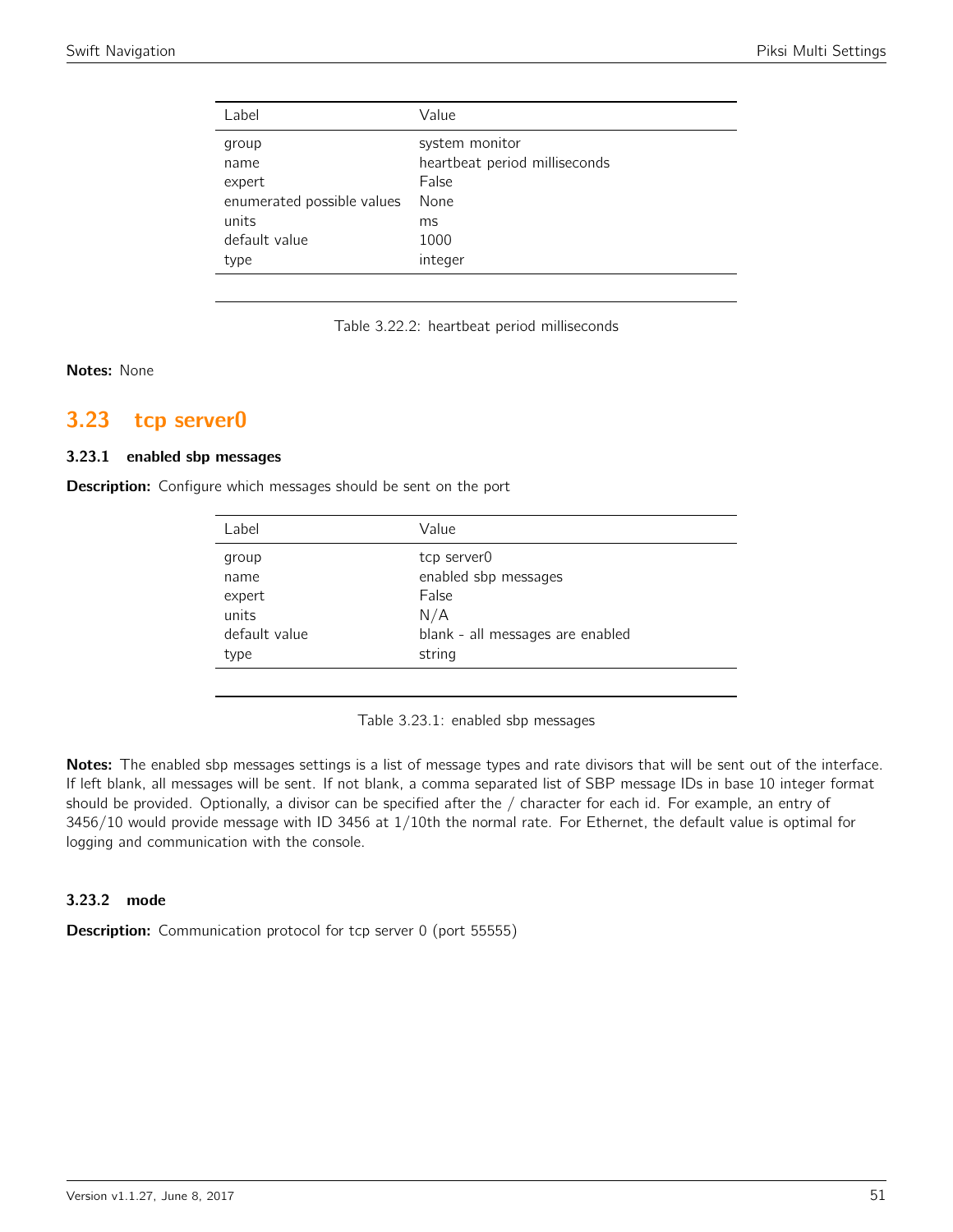| Label                      | Value                       |
|----------------------------|-----------------------------|
| group                      | tcp server0                 |
| name                       | mode                        |
| expert                     | False                       |
| enumerated possible values | SBP, NMEA, RTCM3 IN         |
| units                      | N/A                         |
| default value              | SBP (Swift Binary Protocol) |
| type                       | enum                        |
|                            |                             |

Table 3.23.2: mode

Notes: "SBP" configures the interface to transmit messages specified in the 'enabled\_sbp\_messages' setting and to receive incoming SBP messages. If the mode is changed from SBP the console will no longer be able to communicate over the interface.

"NMEA OUT" configures the interface to transmit the GGA, RMC, GGL, VTG, ZDA, GSA, and GSV NMEA 0183 messages. The interface will not receive incoming messages.

"RTCMv3.1 IN" configures the interface to receive RTK corrections in RTCM format. The interface will receive 1001, 1002, 1003, 1004, 1005, 1006 and 1007 RTCMv3.1 messages and will not transmit or receive any other messages.

## <span id="page-51-0"></span>3.24 tcp server1

### 3.24.1 enabled sbp messages

<span id="page-51-1"></span>**Description:** Configure which messages should be sent on the port

| Label         | Value                            |
|---------------|----------------------------------|
| group         | tcp server1                      |
| name          | enabled sbp messages             |
| expert        | False                            |
| units         | N/A                              |
| default value | blank - all messages are enabled |
| type          | string                           |
|               |                                  |

Table 3.24.1: enabled sbp messages

Notes: The enabled sbp messages settings is a list of message types and rate divisors that will be sent out of the interface. If left blank, all messages will be sent. If not blank, a comma separated list of SBP message IDs in base 10 integer format should be provided. Optionally, a divisor can be specified after the / character for each id. For example, an entry of 3456/10 would provide message with ID 3456 at 1/10th the normal rate. For Ethernet, the default value is optimal for logging and communication with the console.

### 3.24.2 mode

**Description:** Communication protocol for tcp server 1 (port 55556)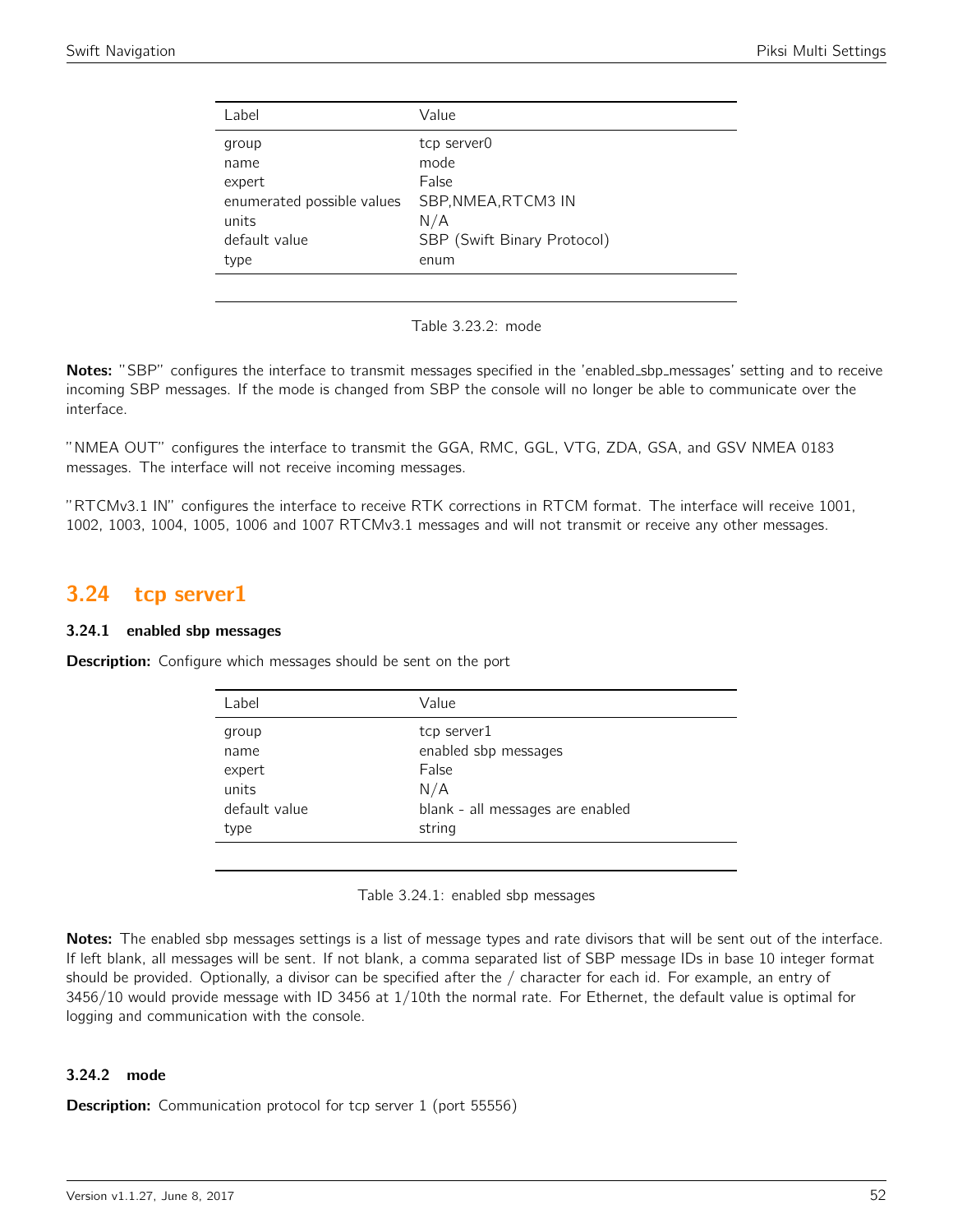| Label                      | Value                       |
|----------------------------|-----------------------------|
| group                      | tcp server1                 |
| name                       | mode                        |
| expert                     | False                       |
| enumerated possible values | SBP, NMEA, RTCM3 IN         |
| units                      | N/A                         |
| default value              | SBP (Swift Binary Protocol) |
| type                       | enum                        |
|                            |                             |

Table 3.24.2: mode

Notes: "SBP" configures the interface to transmit messages specified in the 'enabled\_sbp\_messages' setting and to receive incoming SBP messages. If the mode is changed from SBP the console will no longer be able to communicate over the interface.

"NMEA OUT" configures the interface to transmit the GGA, RMC, GGL, VTG, ZDA, GSA, and GSV NMEA 0183 messages. The interface will not receive incoming messages.

"RTCMv3.1 IN" configures the interface to receive RTK corrections in RTCM format. The interface will receive 1001, 1002, 1003, 1004, 1005, 1006 and 1007 RTCMv3.1 messages and will not transmit or receive any other messages.

## <span id="page-52-0"></span>3.25 track

### 3.25.1 send trk detailed

<span id="page-52-1"></span>Description: send detailed tracking state message

| Label           | Value             |
|-----------------|-------------------|
| group<br>expert | track<br>True     |
| default value   | False             |
| type            | boolean           |
| name            | send trk detailed |

Table 3.25.1: send trk detailed

### Notes: None

#### 3.25.2 iq output mask

**Description:** Output raw I/Q correlations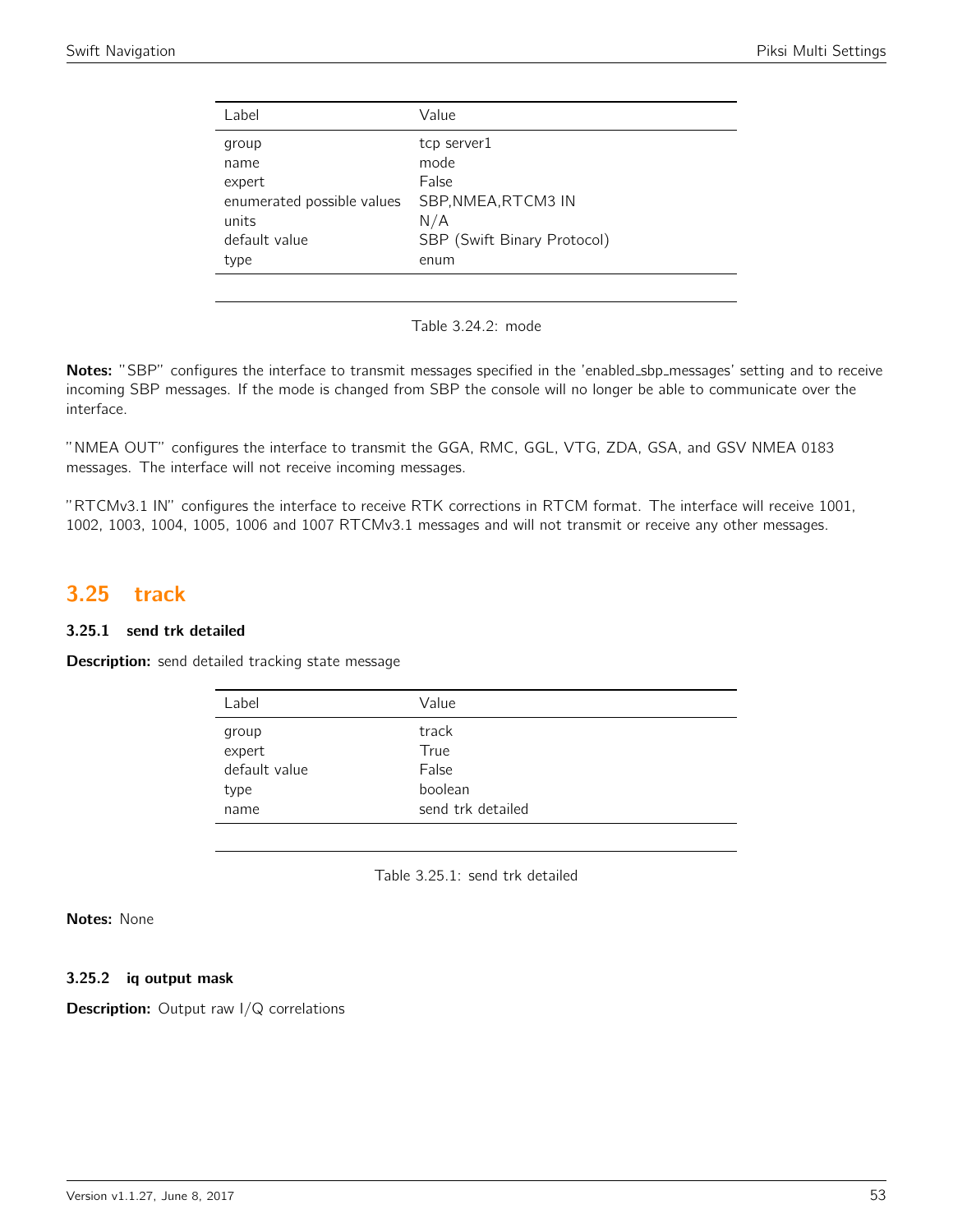<span id="page-53-0"></span>

| Label                      | Value          |
|----------------------------|----------------|
| group                      | track          |
| name                       | iq output mask |
| expert                     | True           |
| enumerated possible values | None           |
| units                      | N/A            |
| default value              | None           |
| type                       | integer        |
|                            |                |



Notes: Bitmask of channel IDs (not PRNs)

### 3.25.3 elevation mask

**Description:** Tracking elevation mask

| Label                      | Value          |
|----------------------------|----------------|
| group                      | track          |
| name                       | elevation mask |
| expert                     | True           |
| enumerated possible values | None           |
| units                      | degrees        |
| default value              | 0              |
| type                       | float          |
|                            |                |

Table 3.25.3: elevation mask

Notes: Satellites must be above the horizon by at least this angle before they will be tracked.

## <span id="page-53-1"></span>3.26 uart0

#### 3.26.1 enabled sbp messages

<span id="page-53-2"></span>Description: Configure which messages should be sent on the port

| Label         | Value                 |
|---------------|-----------------------|
| group         | uart0                 |
| name          | enabled sbp messages  |
| expert        | False                 |
| units         | N/A                   |
| default value | 68, 72, 73, 74, 65535 |
| type          | string                |

Table 3.26.1: enabled sbp messages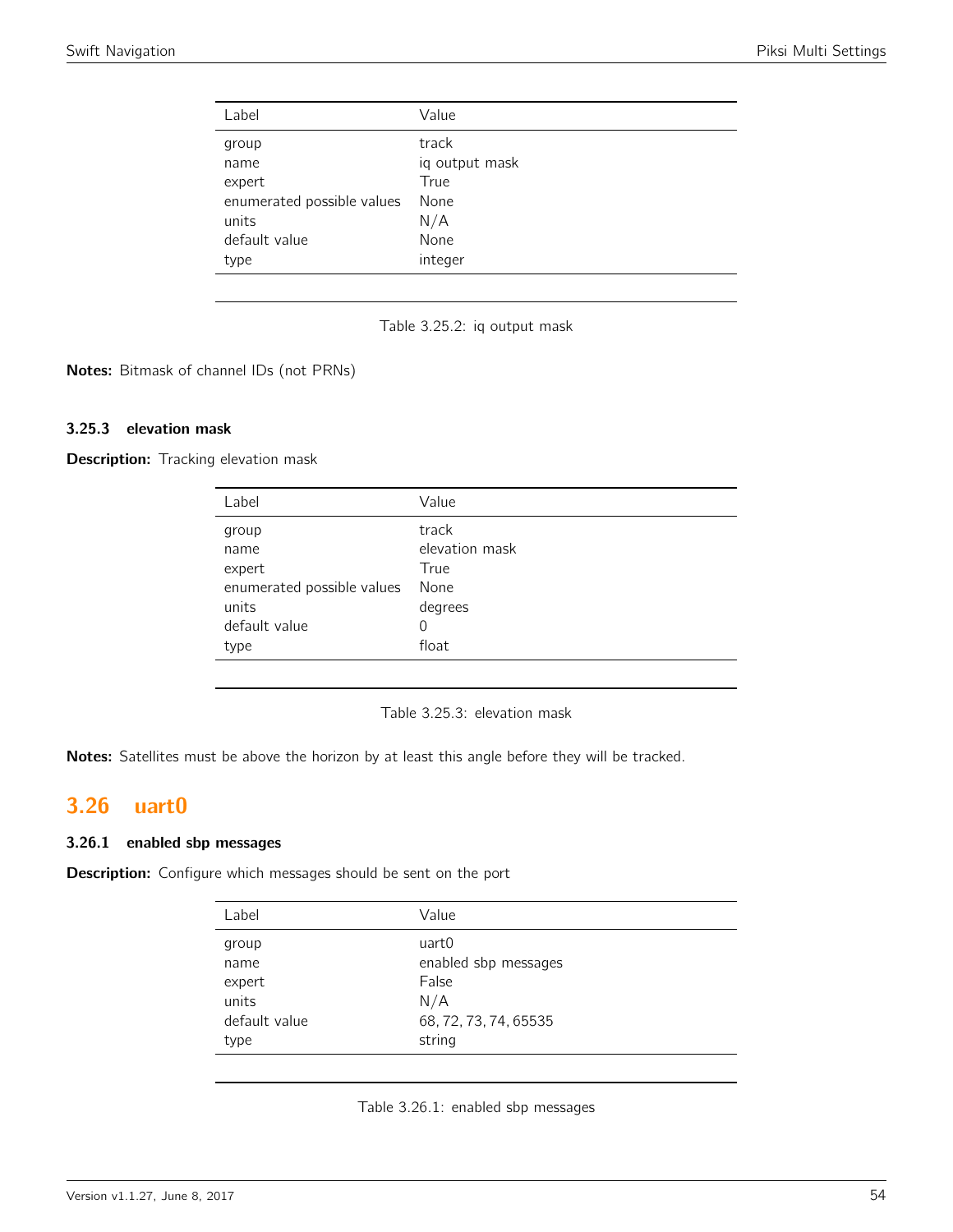Notes: The enabled sbp messages settings is a list of message types and rate divisors that will be sent out of the interface. If left blank, all messages will be sent. If not blank, a comma separated list of SBP message IDs in base 10 integer format should be provided. Optionally, a divisor can be specified after the / character for each id. For example, an entry of 3456/10 would provide message with ID 3456 at 1/10th the normal rate. For uart1, the default value is optimal for logging and communication with the console.

### 3.26.2 mode

<span id="page-54-0"></span>**Description:** Communication protocol for UART0

Table 3.26.2: mode

Notes: "SBP" configures the interface to transmit messages specified in the 'enabled\_sbp\_messages' setting and to receive incoming SBP messages. If the mode is changed from SBP the console will no longer be able to communicate over the interface.

"NMEA OUT" configures the interface to transmit the GGA, RMC, GGL, VTG, ZDA, GSA, and GSV NMEA 0183 messages. The interface will not receive incoming messages.

"RTCMv3.1 IN" configures the interface to receive RTK corrections in RTCM format. The interface will receive 1001, 1002, 1003, 1004, 1005, 1006 and 1007 RTCMv3.1 messages and will not transmit or receive any other messages.

### 3.26.3 flow control

<span id="page-54-1"></span>**Description:** Enable hardware flow control (RTS/CTS)

| Label                      | Value        |
|----------------------------|--------------|
| group                      | uart0        |
| name                       | flow control |
| expert                     | False        |
| enumerated possible values | None         |
| units                      | ΝA           |
| default value              | False        |
| type                       | boolean      |

Table 3.26.3: flow control

#### Notes: None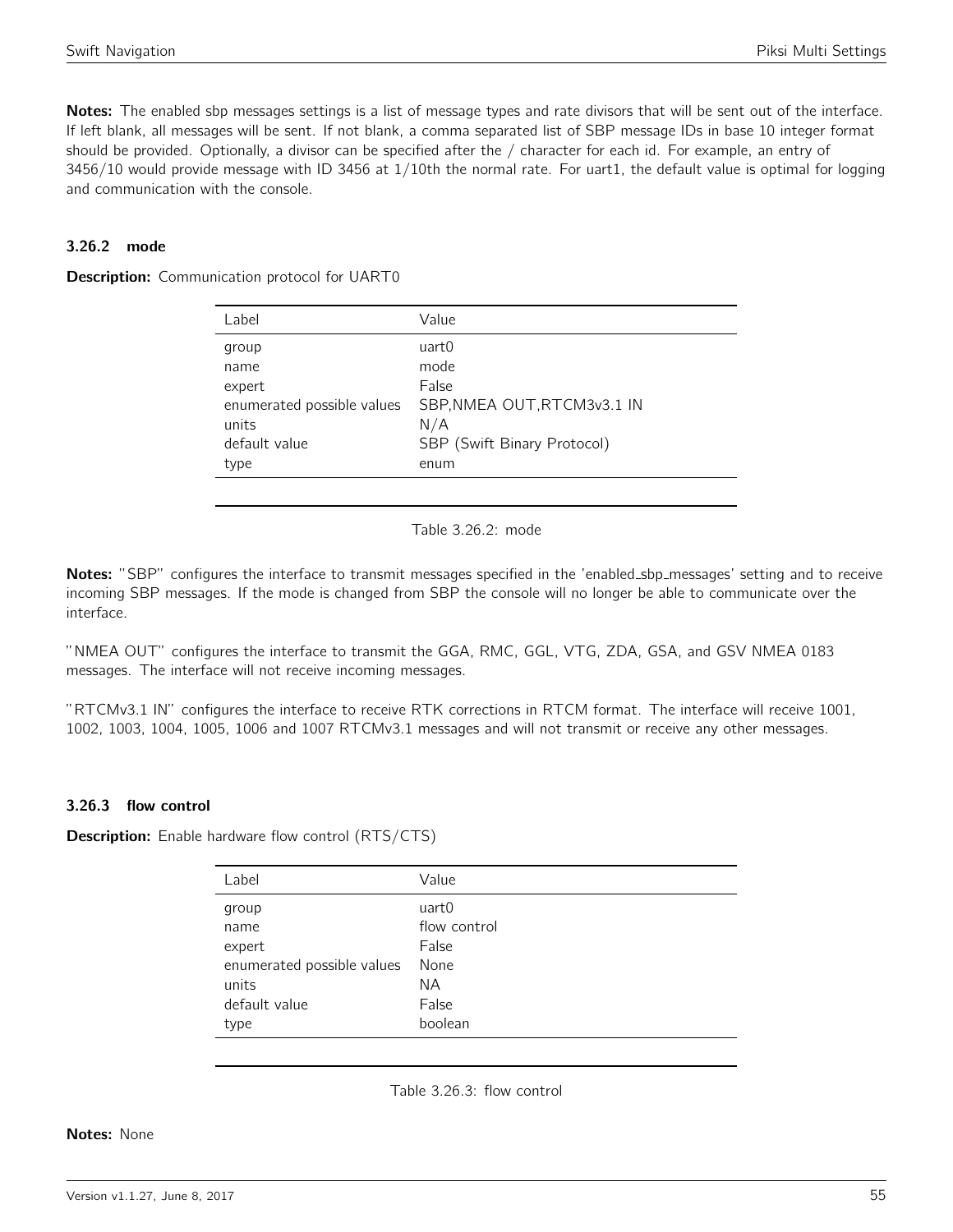### 3.26.4 baudrate

**Description:** The Baud rate for the UART 0

| Label                      | Value    |
|----------------------------|----------|
| group                      | uart0    |
| name                       | baudrate |
| expert                     | False    |
| enumerated possible values | None     |
| units                      | bps      |
| default value              | 115200   |
| type                       | integer  |

Table 3.26.4: baudrate

#### Notes: None

## <span id="page-55-0"></span>3.27 uart1

#### 3.27.1 enabled sbp messages

<span id="page-55-1"></span>**Description:** Configure which messages should be sent on the port

| Label         | Value                            |
|---------------|----------------------------------|
| group         | uart1                            |
| name          | enabled sbp messages             |
| expert        | False                            |
| units         | N/A                              |
| default value | blank - all messages are enabled |
| type          | string                           |
|               |                                  |

Table 3.27.1: enabled sbp messages

Notes: The enabled sbp messages settings is a list of message types and rate divisors that will be sent out of the interface. If left blank, all messages will be sent. If not blank, a comma separated list of SBP message IDs in base 10 integer format should be provided. Optionally, a divisor can be specified after the / character for each id. For example, an entry of 3456/10 would provide message with ID 3456 at 1/10th the normal rate. For uart1, the default value is optimal for logging and communication with the console.

### 3.27.2 mode

**Description:** Communication protocol for UART 1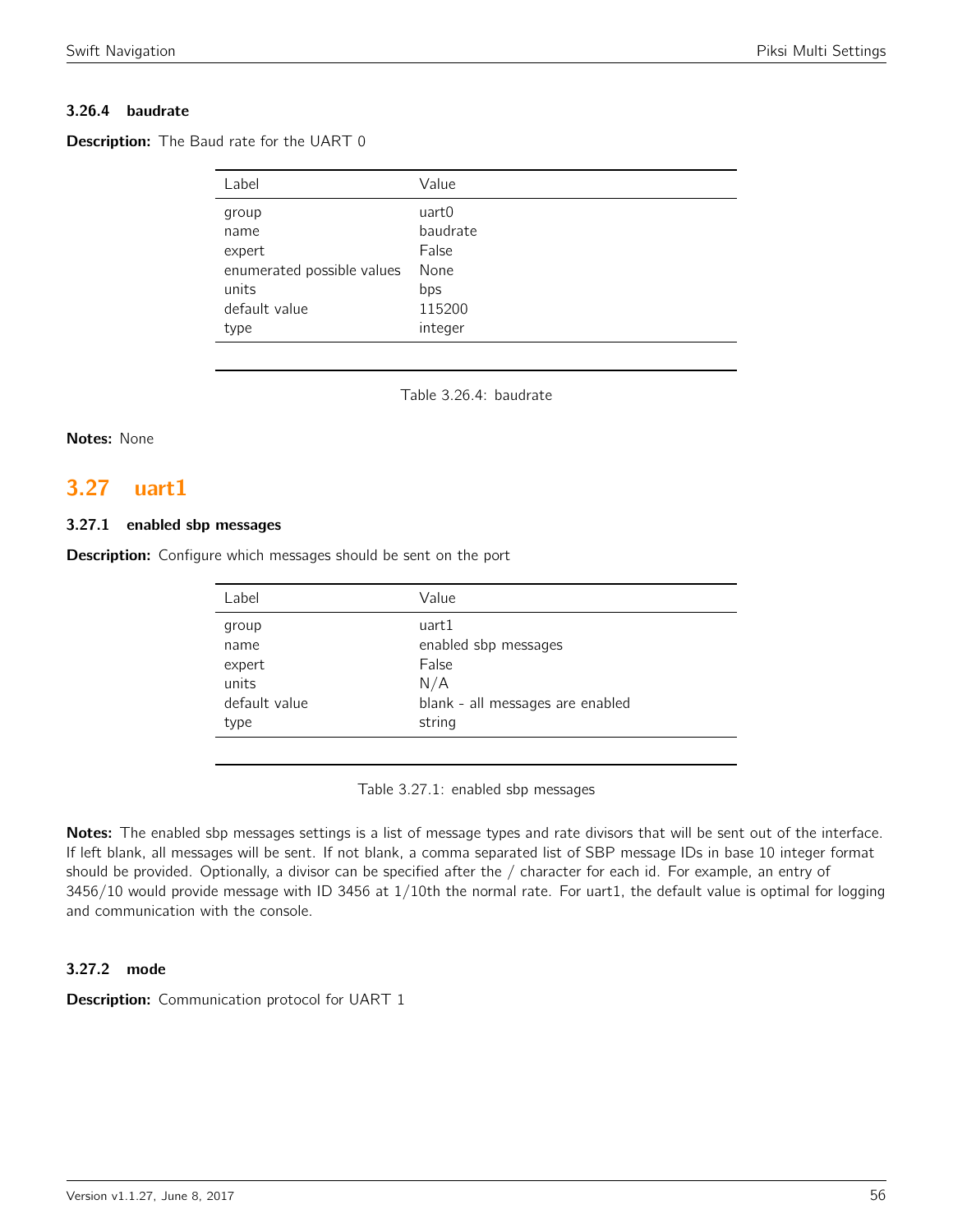<span id="page-56-0"></span>

| Label                      | Value                       |
|----------------------------|-----------------------------|
| group                      | uart1                       |
| name                       | mode                        |
| expert                     | False                       |
| enumerated possible values | SBP, NMEA OUT, RTCM3v3.1 IN |
| units                      | N/A                         |
| default value              | SBP (Swift Binary Protocol) |
| type                       | enum                        |
|                            |                             |

Table 3.27.2: mode

Notes: "SBP" configures the interface to transmit messages specified in the 'enabled\_sbp\_messages' setting and to receive incoming SBP messages. If the mode is changed from SBP the console will no longer be able to communicate over the interface.

"NMEA OUT" configures the interface to transmit the GGA, RMC, GGL, VTG, ZDA, GSA, and GSV NMEA 0183 messages. The interface will not receive incoming messages.

"RTCMv3.1 IN" configures the interface to receive RTK corrections in RTCM format. The interface will receive 1001, 1002, 1003, 1004, 1005, 1006 and 1007 RTCMv3.1 messages and will not transmit or receive any other messages.

### 3.27.3 flow control

<span id="page-56-1"></span>**Description:** Enable hardware flow control (RTS/CTS)

| Label                      | Value        |
|----------------------------|--------------|
| group                      | uart1        |
| name                       | flow control |
| expert                     | False        |
| enumerated possible values | None         |
| units                      | NА           |
| default value              | False        |
| type                       | boolean      |
|                            |              |

Table 3.27.3: flow control

Notes: None

#### 3.27.4 baudrate

**Description:** The Baud rate for the UART 1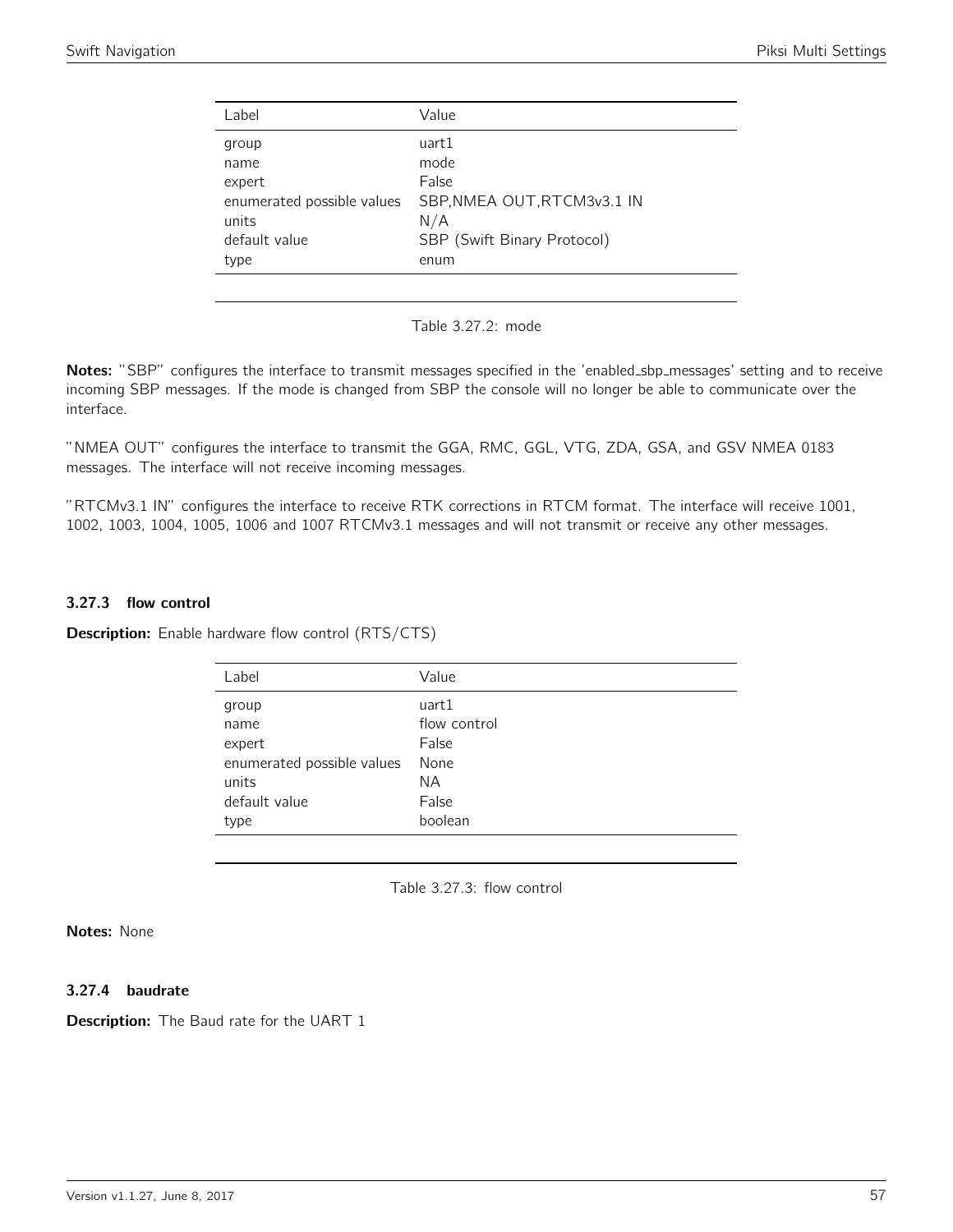| Label                      | Value    |
|----------------------------|----------|
| group                      | uart1    |
| name                       | baudrate |
| expert                     | False    |
| enumerated possible values | None     |
| units                      | bps      |
| default value              | 115200   |
| type                       | integer  |

Table 3.27.4: baudrate

Notes: None

## <span id="page-57-0"></span>3.28 usb0

#### 3.28.1 enabled sbp messages

<span id="page-57-1"></span>Description: Configure which messages should be sent on the port

| Label         | Value                            |
|---------------|----------------------------------|
| group         | usb0                             |
|               | enabled sbp messages             |
| name          |                                  |
| expert        | False                            |
| units         | N/A                              |
| default value | blank - all messages are enabled |
| type          | string                           |
|               |                                  |

Table 3.28.1: enabled sbp messages

Notes: The enabled sbp messages settings is a list of message types and rate divisors that will be sent out of the interface. If left blank, all messages will be sent. If not blank, a comma separated list of SBP message IDs in base 10 integer format should be provided. Optionally, a divisor can be specified after the / character for each id. For example, an entry of 3456/10 would provide message with ID 3456 at 1/10th the normal rate. For uart1, the default value is optimal for logging and communication with the console.

#### 3.28.2 mode

Description: Communication protocol for USB0